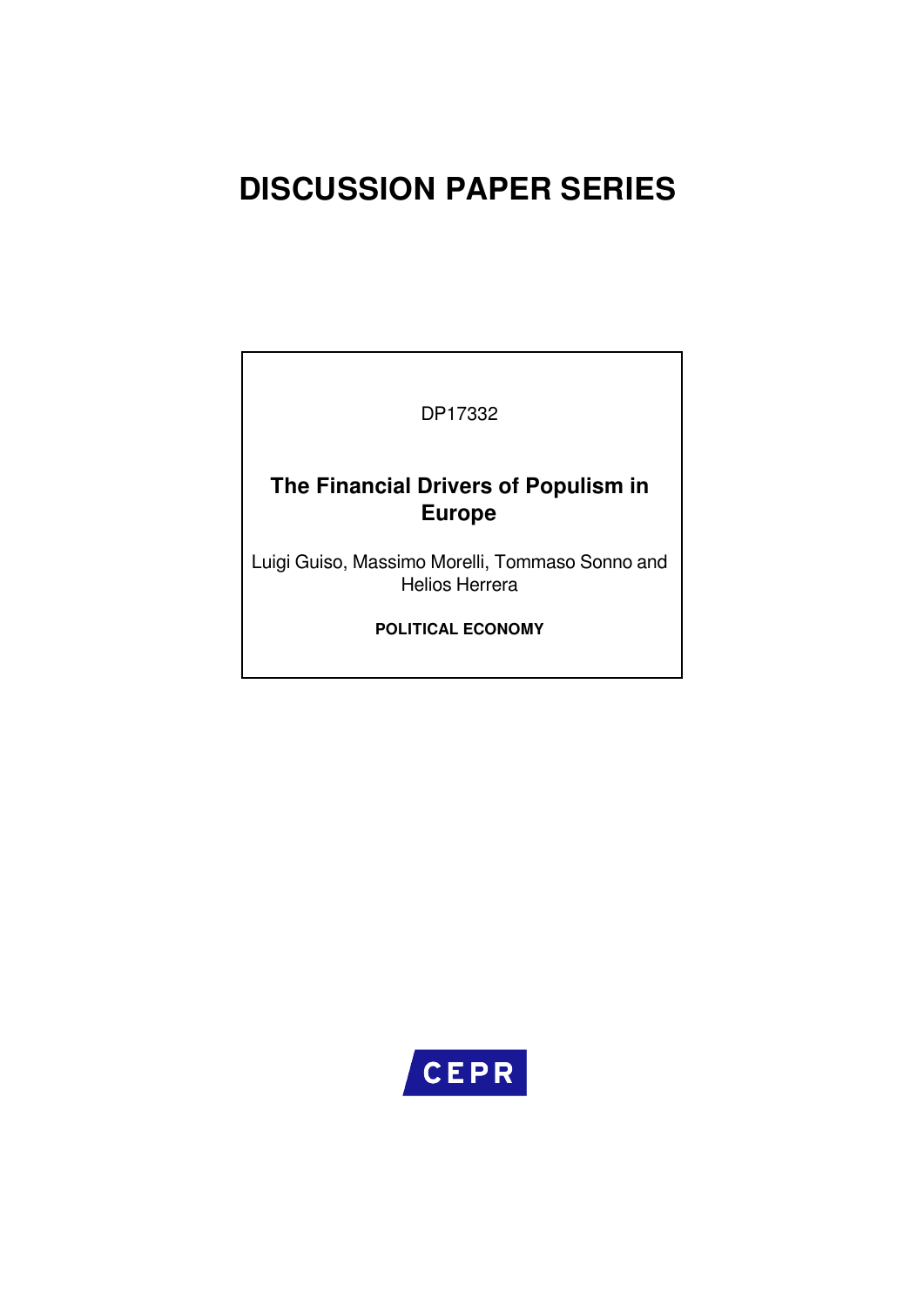# **The Financial Drivers of Populism in Europe**

*Luigi Guiso, Massimo Morelli, Tommaso Sonno and Helios Herrera*

Discussion Paper DP17332 Published 28 May 2022 Submitted 26 May 2022

Centre for Economic Policy Research 33 Great Sutton Street, London EC1V 0DX, UK Tel: +44 (0)20 7183 8801 www.cepr.org

This Discussion Paper is issued under the auspices of the Centre's research programmes:

• Political Economy

Any opinions expressed here are those of the author(s) and not those of the Centre for Economic Policy Research. Research disseminated by CEPR may include views on policy, but the Centre itself takes no institutional policy positions.

The Centre for Economic Policy Research was established in 1983 as an educational charity, to promote independent analysis and public discussion of open economies and the relations among them. It is pluralist and non-partisan, bringing economic research to bear on the analysis of medium- and long-run policy questions.

These Discussion Papers often represent preliminary or incomplete work, circulated to encourage discussion and comment. Citation and use of such a paper should take account of its provisional character.

Copyright: Luigi Guiso, Massimo Morelli, Tommaso Sonno and Helios Herrera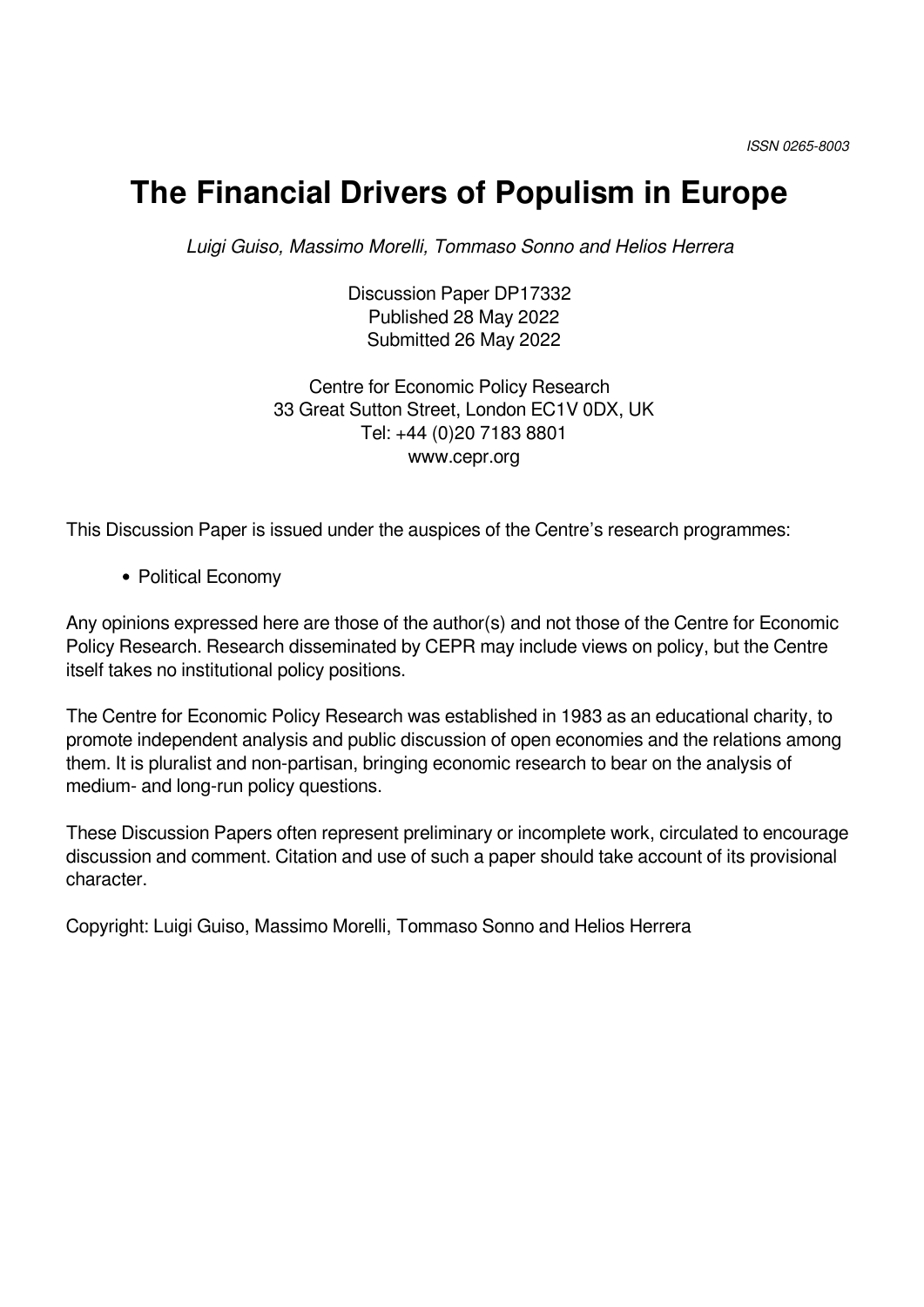# **The Financial Drivers of Populism in Europe**

## **Abstract**

This paper identifies a specific channel through which the financial crisis has fostered populism. The financial crisis has extended economic insecurity also to segments of the population untouched by the globalization and immigration shocks. To establish causality, we use a pseudopanel analysis and instrument the economic insecurity of different cohorts leveraging on a new methodology designed to highlight the different sensitivity to financial constraints for people in different occupations. On the supply side, we trace from manifestos the policy positions of old and new parties, showing that the supply of populism had the largest jump right after the financial crisis.

JEL Classification: N/A

Keywords: Demand and Supply of Populism, financial crisis, Fiscal space, Age-Earning Profiles

Luigi Guiso - luigi.guiso@eief.it *Einaudi Institute for Economics and CEPR*

Massimo Morelli - massimo.morelli@unibocconi.it *Bocconi University and CEPR*

Tommaso Sonno - tommaso.sonno@unibocconi.it *University of Bologna*

Helios Herrera - h.herrera@warwick.ac.uk *University of Warwick and CEPR*

**Acknowledgements** 

Luigi Guiso and Massimo Morelli wish to thank the Italian Ministry of Research (MIUR) for the PRIN funding 2016; Massimo Morelli also wishes to thank the European Research Council, advanced grant 694583. We thank Luca Vitale and Nina Fluegel for excellent research assistance. The usual disclaimer applies.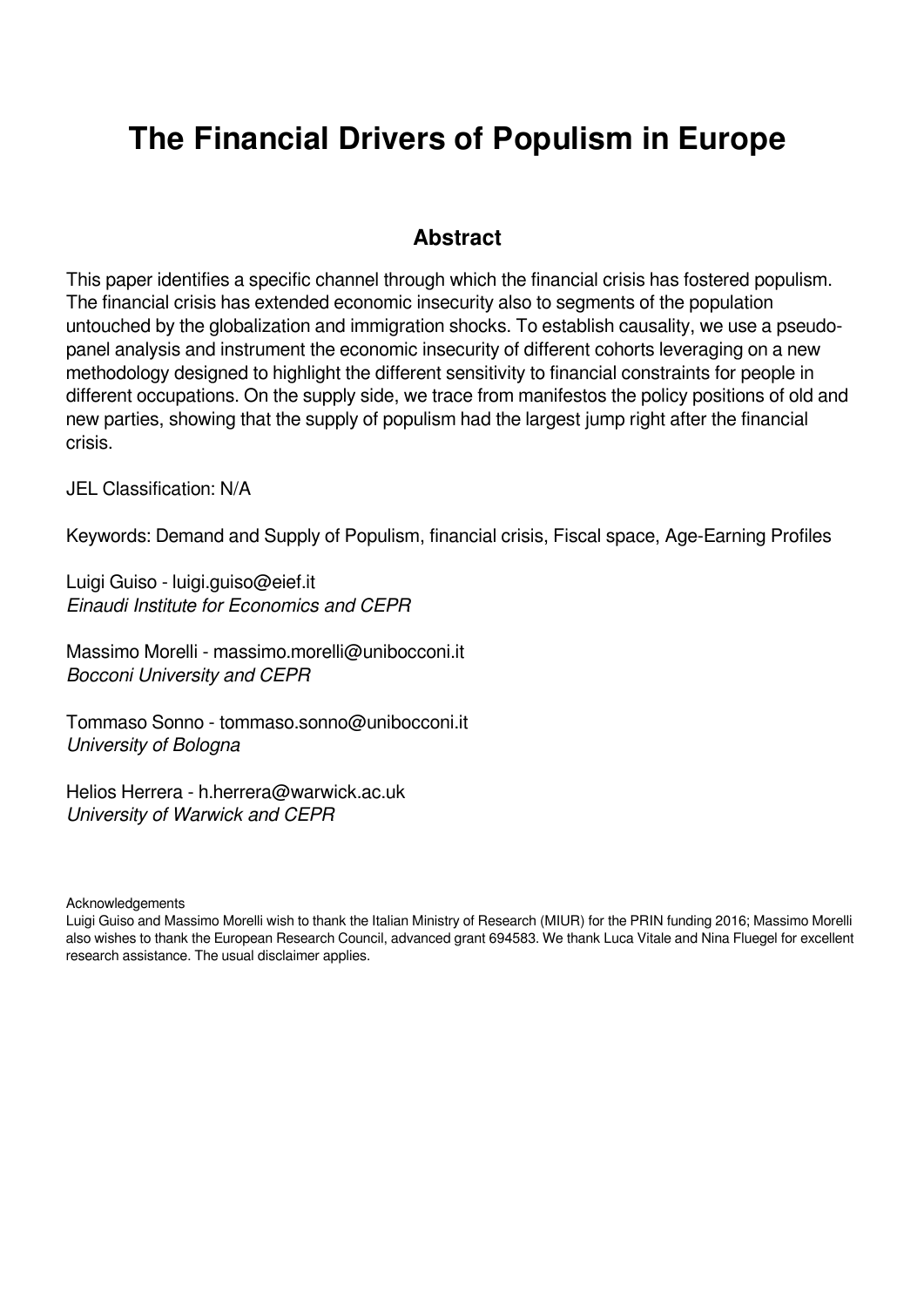## The Financial Drivers of Populism in Europe<sup>∗</sup>

Luigi Guiso† Massimo Morelli‡ Tommaso Sonno§ Helios Herrera¶

May 2022

#### Abstract

This paper identifies a specific channel through which the financial crisis has fostered populism. The financial crisis has extended economic insecurity also to segments of the population untouched by the globalization and immigration shocks. To establish causality, we use a pseudo-panel analysis and instrument the economic insecurity of different cohorts leveraging on a new methodology designed to highlight the different sensitivity to financial constraints for people in different occupations. On the supply side, we trace from manifestos the policy positions of old and new parties, showing that the supply of populism had the largest jump right after the financial crisis.

Keywords: Demand and Supply of Populism; Financial Crisis; Fiscal Space; Age-Earning Profiles.

<sup>∗</sup>Luigi Guiso and Massimo Morelli wish to thank the Italian Ministry of Research (MIUR) for the PRIN funding 2016; Massimo Morelli also wishes to thank the European Research Council, advanced grant 694583. We thank Luca Vitale and Nina Fluegel for excellent research assistance. The usual disclaimer applies.

<sup>†</sup>Einaudi Institute for Economics and Finance, and CEPR

<sup>‡</sup>Bocconi University, IGIER, Baffi CAREFIN, and CEPR

<sup>§</sup>University of Bologna, and CEP (LSE)

<sup>¶</sup>Warwick University, and CEPR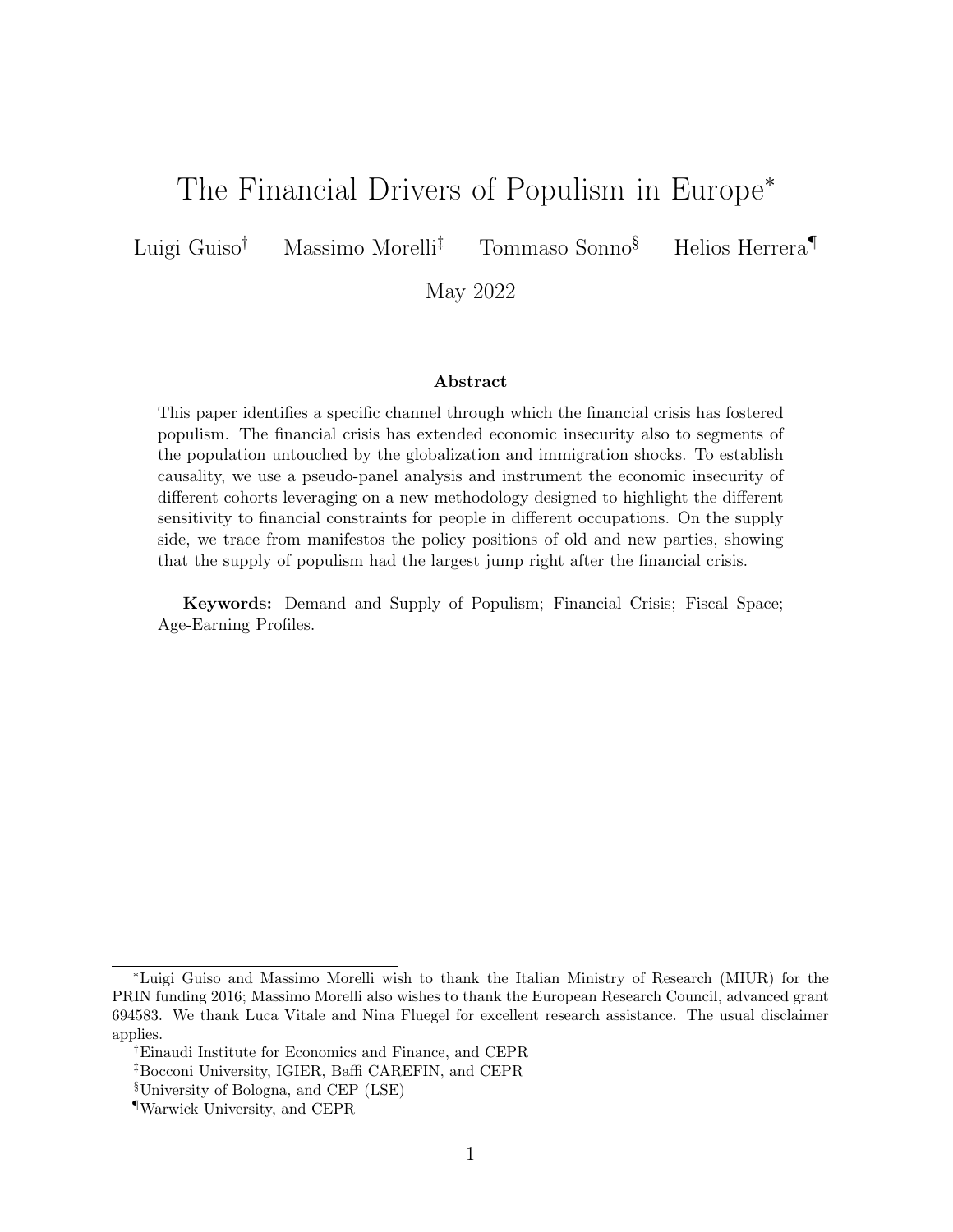This paper argues that the recent financial crisis and the associated great recession was a major factor for the spread of populism in Europe in the 21st century. Much has been written on the role played by the onset of globalization and automation which, by causing job losses mostly in low skilled sectors created voters disillusion in liberal democracies, gradually changing the demand of policies. In this context, the financial crisis has been treated as yet another factor that further enhanced voter appetite for populist policies, without focusing much on the exact mechanism and on which segment of society was most affected by it.

Despite generating sharp downturns that fade in the medium term, financial crises may have political consequences that outlast them. While globalization and automation create losers, there is no doubt that there are also winners. Moreover, global trade has meant not only jobs destruction and lower wages for blue collars in firms hit by foreign competition, but also lower prices for the final goods entering consumers' consumption bundle (and firms intermediate inputs). This is not true for financial crises. Recessions induced by a financial crisis largely lack beneficial effects: most people, across all the spectrum of the voters population, lose. Income losses tend to be deep and universal. Hence, the discontent fostered by the ensuing economic insecurity tends to be more pervasive and thus politically relevant.

To show the key role of the financial crisis in the spread of consensus to populist parties in Europe we rely on data from the collection of waves of the European Social Survey (ESS); we use them to conduct a pseudo-panel empirical analysis of the economic and financial drivers of changes in individual political demands and attitudes during the financial crisis and after.

Most important, the composition of those suffering serious insecurity has changed after the crisis onset in 2008 and extended to segments of the population that were less hit by the globalization shock. Figure 1, panel (a) shows the share of blue and non-blue collars in the top quartile of economic insecurity in each year of our sample. Prior to the financial crisis, in the years of the globalization wave, the incidence of blue collars among those experiencing high insecurity is dominant (66% on average); in the years after 2008 the share of non-blue collars increases substantially by more than 8 percentage points compared to the prefinancial crisis years. Panel (b) shows that the financial crisis injected economic insecurity also in the middle class, defined as people in the middle 50% of the distribution of income in each country-wave. The share of middle class voters suffering serious insecurity (in the top quartile of insecurity) climbs in the years of the great recession. Thus, the financial crisis not only increased insecurity among social strata that were already distressed by globalization and the like prior to the crisis (typically blue collars and low skill workers at the bottom of the income distribution) but extended insecurity to segments of the population that were more sheltered from globalization.

This broadened the pool of disappointed voters, prompting on the supply side political parties to enter the political arena with platforms offering protection to all.

On the supply side, Figure 2 plots the average number of populist parties showing up in elections up to 2008 in the years since the start of the great recession. It is clear that the great recession marks a watershed in terms of supply of populist parties competing for voters consensus. Up until 2008 the number of populist parties running in an election is around 1.7 with no clear trend. In the years following 2008, the average number of populists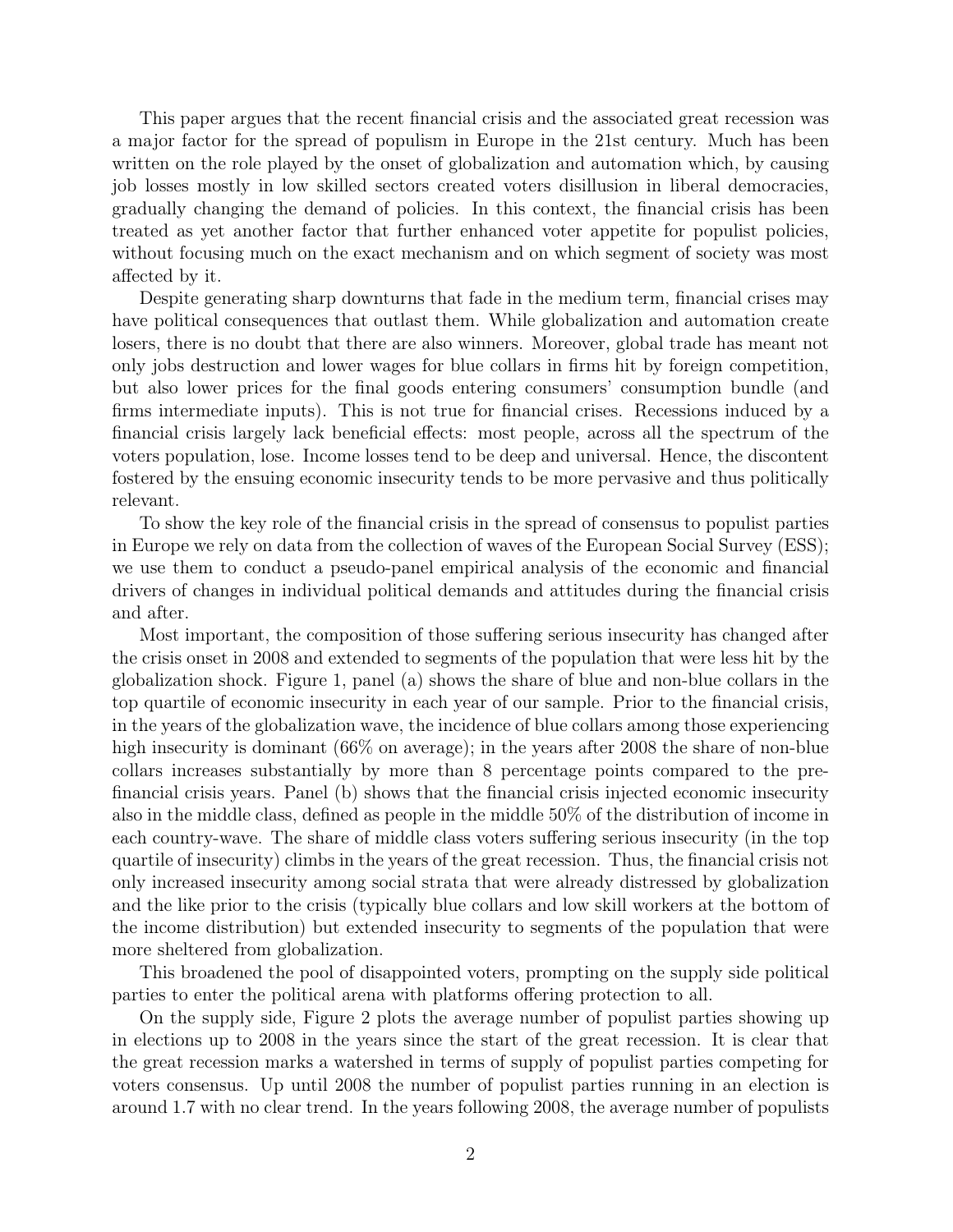



Notes: Panel (a) plots the share of blue and non-blue collars in the top quartile of economic insecurity in the years of our sample. Panel (b) shows the share of people in the middle 50% of the distribution of income in each country-wave.

available for vote jumps to  $2.4 - a.33\%$  increase compared to the pre-crisis mean – with a spike in the 2012 elections. Again, the financial crisis seems to constitute a structural break in the supply of populist platforms.



Figure 2: Populist parties

Notes: The graph shows number of populist parties (blue line) and the the average number of populist parties (red line) showing up in elections.

For economies like those of the advanced Western countries where both firms and households are heavily dependent on finance, financial collapses are particularly hard to cope with. One important mechanism to buffer income shocks in these economies - borrowing in the market - is hampered by the crisis, as financial markets stop working smoothly and financial constraints become more binding. In addition, the fall in asset prices caused by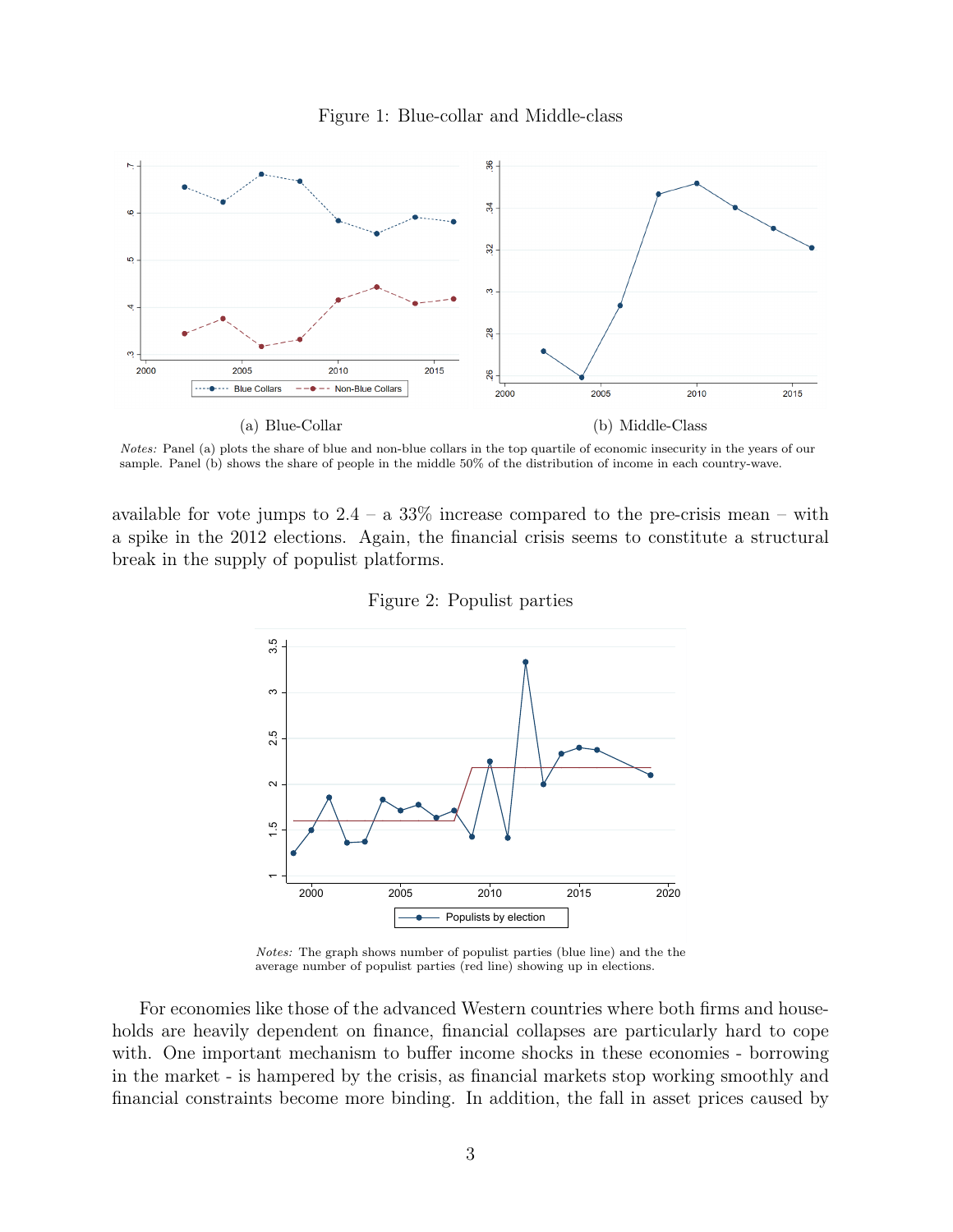the crises impoverishes any precautionary savings workers may have accumulated, limiting people capacity to deal with economic insecurity.<sup>1</sup>

Our main result is that economic insecurity triggered by the financial crisis has a causal effect on voters trust in political parties, on turnout and on voting choices. There is a specific role of financial shocks that affect the ability to borrow, greatly affecting also segments in the middle class with steep age-earnings profiles, thereby enlarging significantly the pool of voters seeking protection and doubting that the status quo governance of the economy could deliver it. We document an increase of abstention especially among those who had not been hit hard already by globalization, while the individuals hit by multiple crises are the most likely to vote populist.

In order to establish a causal link between the financial crisis and economic insecurity, trust in politics and abstention, we build a novel instrumental variable that leverages on the idea that financial crises are most damaging for people that depend more on borrowing to buffer income shocks and thus to manage economic insecurity. Dependence on borrowing varies as a function of the steepness of an individual age-earnings profile: people with a steeper profile must rely more on borrowing to smooth consumption, which makes them more vulnerable to financial shocks.

Different cohorts of respondents to the European Social Survey over time and across countries in our pseudo-panel analysis have different compositions in terms of occupations, and different occupations display marked differences in the steepness of the age-earnings profiles. Hence, different occupations display heterogeneous sensitivity to a financial crisis. Using heterogeneity in the steepness of the income profiles, we construct a shift-share instrument where the shifter is the aggregate economic shock affecting a country, and the share determining the sensitivity of each cohort is the weighted average sensitivity in the cohort, using as weights the shares of the different occupations in the cohort. We find that the instrument has a strong predictive power on both self-reported as well as wage-shocks based measures of economic insecurity. In turn, in IV regressions that control for cohort fixed effects as well as for country and time fixed effects, shocks to economic insecurity tend to cause a reduction in turnout and trust and to determine populist voting (conditional on turnout). The effects on voters behaviour along all three dimensions are relevant: a one standard deviation in economic insecurity causes an increase in populist voting of 7 percentage points, around 94% of the sample mean; lowers turnout by more than 8 percentage points (about 10% of the sample mean) and lowers trust in political parties by as much as 35% of the sample mean.

Our analysis suggests then the hypothesis that the financial crisis may have been indeed the moment of maximum entry and transformation of parties on the supply side, which gave the disillusioned voters a new hope for simple and monitorable protection. To investigate this hypothesis we conduct a novel analysis of the dynamics of the supply of populism in Europe. We look at the manifestos for all European parties, distinguishing long-lived parties (present both before and after the financial crisis) from the parties that died or

 $1<sup>1</sup>$ On the contrary, up until the financial crisis financial markets were intact and credit abundant, implying that some of the people hit by the first wave of globalization could use borrowing or own savings when asset prices were still high. The dramatic spike in the spread in the years of the European sovereign debt crisis documents quite clearly how difficult it became for governments to secure funding to run their programs during the financial crisis compared to the globalization years.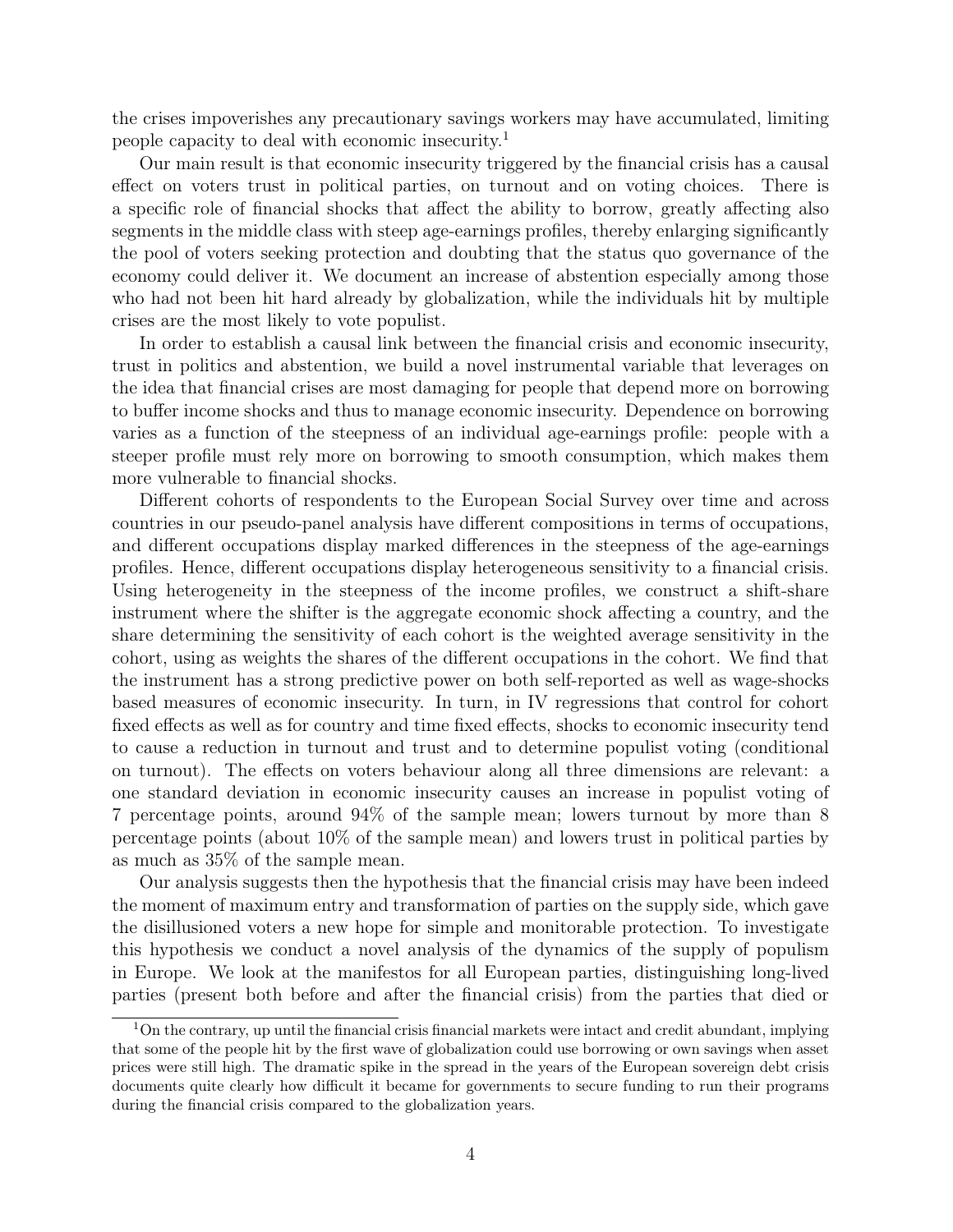were born with the crisis. The first order conclusion is that the 2008 financial crisis has led to the biggest discontinuous jump towards populist platforms. Much of the exit of old parties and entry of new populist parties, as well as much of the transformation of platforms of parties that became populist but were not counted as such before, happened after the financial crisis. Moreover, we find that such supply side transformation has been particularly significant in countries with a shrinking fiscal space, and especially on the left of the political spectrum. Our interpretation of the finding is that a shrinking fiscal space has dramatic differential effects on left and right oriented parties. It shatters the viability and thus the credibility of protection policies centered on the supply of expensive public goods and redistributive spending. Hence the traditional left parties suffered the most in terms of credibility, leading to exit of traditional left parties, entry of new parties like Five Star Movement in Italy or Podemos in Spain with different focus. The nationalism and identity protection policies championed by right-wing parties did not need to be altered because less dependent on public spending. The nationalist or far-right ideology does not change as a function of the financial and fiscal crisis; instead, because money matters on the left, the crises forced a significant shift from (unaffordable) redistributive politics to protection rhetoric among left oriented parties. This gives an advantage to right leaning parties because they can keep the same policies and offer a cheap type of protection.

For the definition of a party as populist in a given year in Europe, we rely on the PopuList proposed by Rooduijn et al. (2019) available at www.popu-list.org. This classification is consistent with both the ideational approach and the political strategic approach to populism.<sup>2</sup> In line with these two definitions, the people-vs-elite rhetoric is a straightforward manifestation of populism, which is also the most common measure used in empirical work (Pauwels, 2011; Hawkins and Littvay, 2019; Gennaro et al., 2021; Di Cocco and Monechi, 2021).

The literature on the economic and cultural causes of populism demand is humongous.<sup>3</sup> Here we need to focus exclusively on the strands of this literature that relate to the financial crisis and to the role of fiscal space. Correlations between the financial crisis and some of our key political variables are displayed in a number of works: Foster and Frieden (2017) show correlations between distrust measures and debt using the Eurobarometer survey, Algan et al. (2017) show that in elections after 2008 the regions where unemployment rose saw the sharpest decline of trust in institutions and traditional politics, and Dustmann et al. (2017) show that, in the aftermath of the crisis, mistrust of European institutions is correlated with the populist vote. Looking at the age earning profiles typical of different types of occupations we identify directly the channel through which the specific features of the

<sup>2</sup>The "ideational" approach defines populism as a thin-centred ideology which portrays society as divided into the "pure people" and the "corrupt elite", arguing that politics should be the expression of the will of the people (Mudde, 2004). The political-strategic approach considers populism as a political strategy employed by politicians in the attempt at "winning and exercising power" (Weyland, 2001, 2012) while creating unmediated ties between the leader and voters (Weyland, 2017).

<sup>&</sup>lt;sup>3</sup>For a review of the literature on the demand of populism in the social sciences in general, see e.g. Gidron and Bonikowski (2013) and Mudde and Kaltwasser (2017). The most recent survey in economics is Guriev and Papaioannou (2020). Norris and Inglehart (2019) highlight the relevance of cultural backlashes, which certainly happened at the same time as the economic insecurity transformation were taking place, but in this paper we are not interested in the horse-race between economic and cultural drivers of populism. Note also the methodological caveats against such a horse race in Margalit (2019).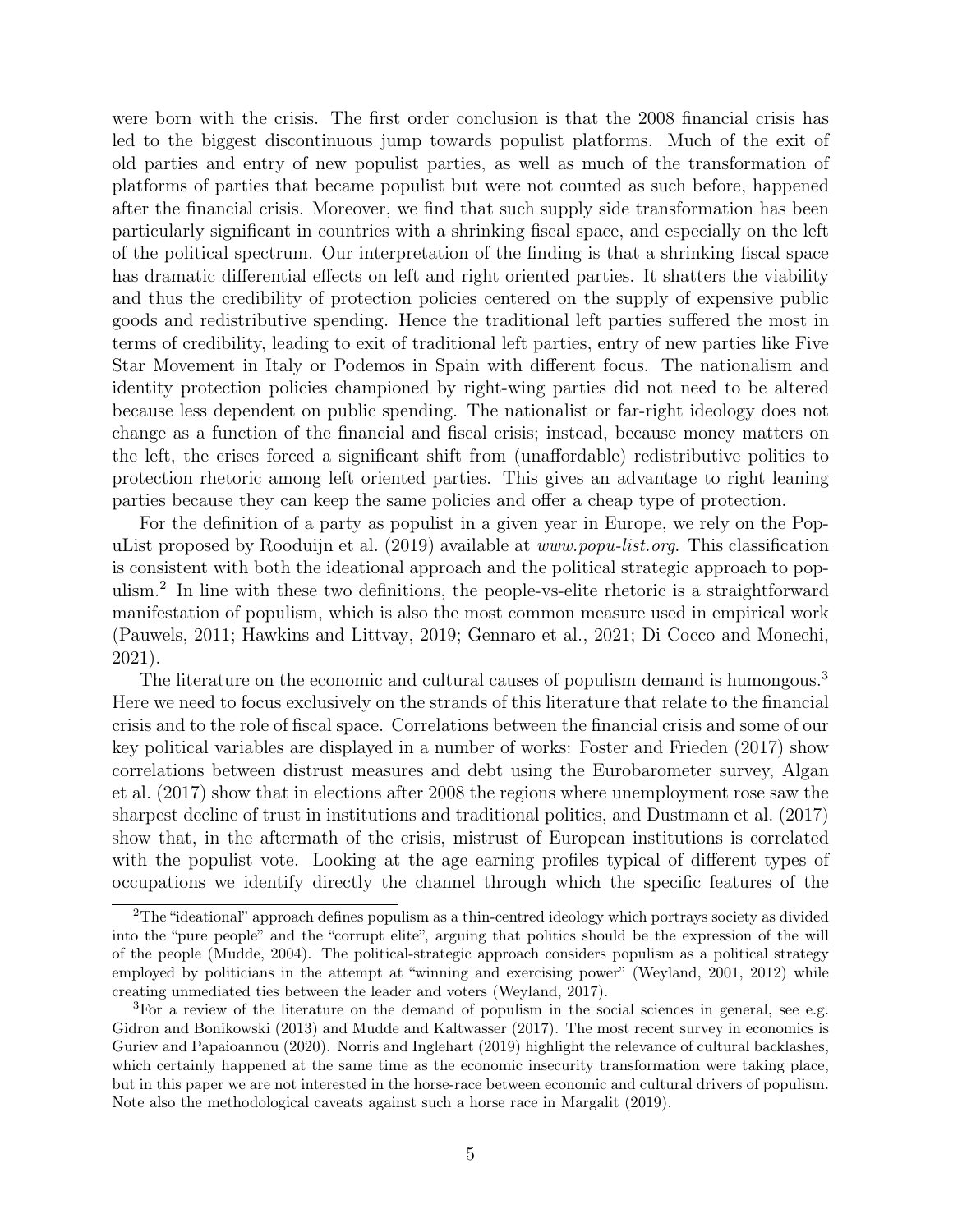financial crisis (mostly related to the consequent inability to borrow) impacted differently the different cohorts of citizens in all European countries. With this insight, our paper provides evidence of causal effects, differentiating such effects across cohorts with different occupation characteristics.

An interesting literature exists on the role of financial crises as determinant of extremism (see e.g. Funke et al., 2016, and Galofré-Vilà et al., 2021).<sup>4</sup> Our demand and supply analysis of the 2008 financial crisis emphasizes the connections with political orientation and the feasibility of policy platforms on each side of the political spectrum, more than focusing on extremism.<sup>5</sup> Voth et al.  $(2020)$  are the first to show causal evidence that a financial crisis can act as a fan on extreme right populism, using different regional exposure to failing banks in Germany before 1932 elections. As a first contrast with their findings, we show that the financial crisis in 2008 has modified politics in the direction of populism more broadly, and not only on the right: to the contrary, the transformation has been mainly on the left.<sup>6</sup> Second, our method of identification allows to zoom on the heterogeneous impact of the financial crisis on people in different occupations and clarify the mechanism of creation of economic insecurity, without any relevance of pre-existing anti-Semitism or other types of ideologies.

On the relevance of fiscal space, Arias and Stasavage (2019) and Fetzer (2019) look at the political costs of austerity politics without looking at the dynamic transformation we emphasize. In our work, indeed, we find (and explain) that it is precisely in the countries with the smallest fiscal space that the financial crisis transformed policies and politics the most (and especially on the left) as a consequence of the financial crisis.

Rodrik (2018) traces the origin of today's populism to the globalization shock. While the shock of globalization generates demand for populist policies when considered in isolation and for specific events,<sup>7</sup> Guiso et al.  $(2019)$  show that globalization shocks alone cannot account for the cross-country evidence of populist outbreak in Europe. They show that the interaction of globalization with a euro-dummy captures the large majority of the explanatory power, and, in presence of such an interaction variable, globalization shocks alone lose relevance. In section 5 we show that the supply of populism displays an enormous jump in 2008, while 2004 – broadly considered a moment of globalization concerns due to the expansion of the EU – had no similar effect. Moreover, while globalization reduces primarily trust in free markets, the conjunction of financial crisis and shrinking fiscal space reduces trust in all other institutions. It is when the confidence in representative democracy collapses that people and parties find it rational to demand and supply simple protection commitment policies like walls, protectionism, Brexit (see Morelli et al., 2021, for a commitment theory of populism delivering such a prediction).

<sup>4</sup>For a connected literature on the effects of financial hardship on political participation see Schaub (2021) and references therein.

<sup>5</sup>A well known signalling theory that links populism to extremism can be found in Acemoglu et al. (2013).

 ${}^6$ Gyongyosi and Verner (2021) emphasize for the case of Hungary the effectiveness of debt relief policies to attract populist voters towards far-right parties, while we show that when looking at the whole Europe the political transformation caused by the financial crisis happened mostly on the left.

<sup>7</sup>Autor et al. (2020, and references therein), Colantone and Stanig (2018a,b), Jensen and Bang (2017) are clear examples of well identified effects of the China shock on specific manifestations like Brexit.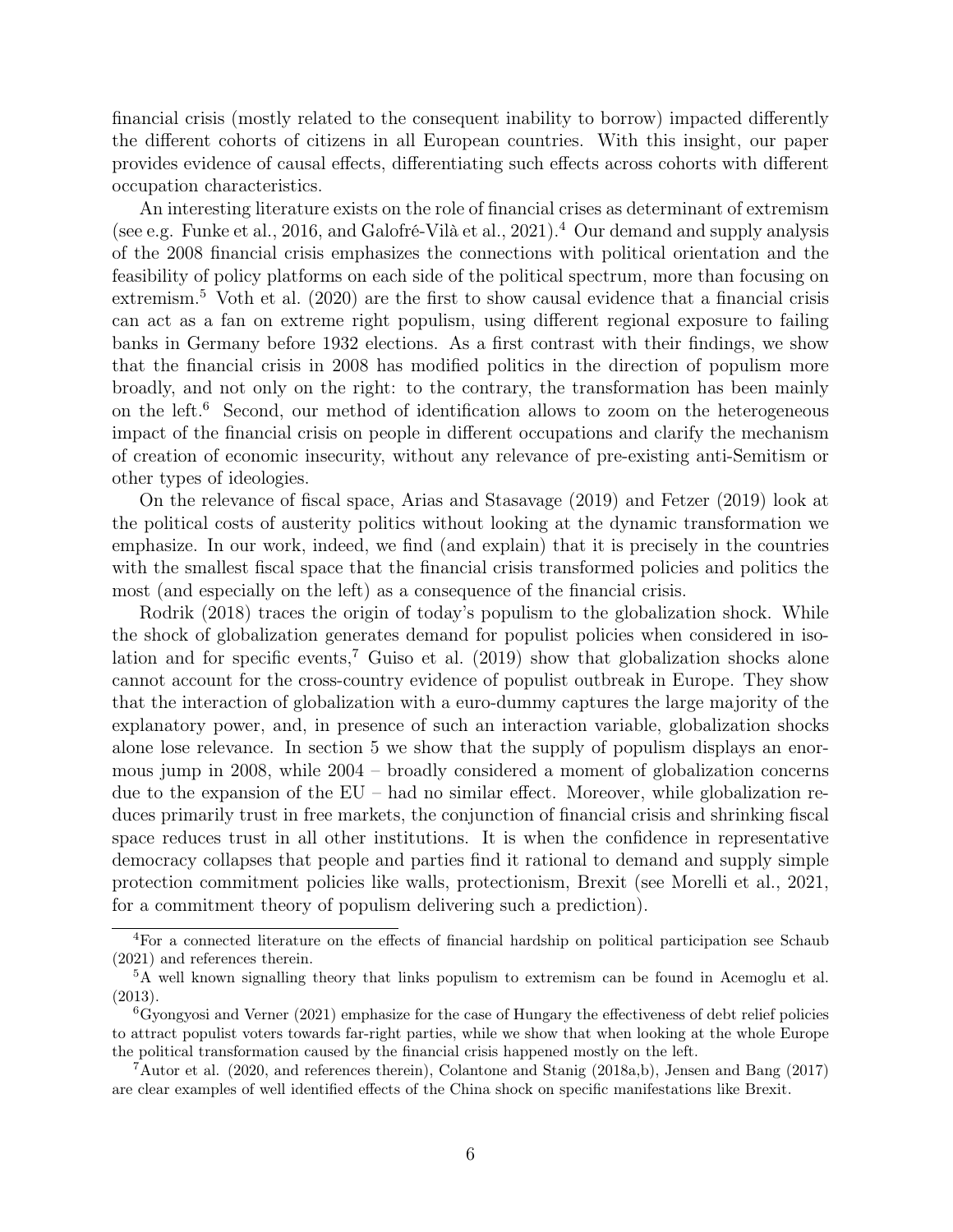## 1 Data

Our main source of individual data is the European Social Survey (ESS). The ESS systematically tracks changing situations, values and attitudes. It covers all European countries, though not every country participates in every wave. Data has been collected every two years since September 2002, by face-to-face interviews, each time interviewing a random sample of individuals for each country. Sample size varies by country, ranging between 1,000 for smaller countries and 3,000 for larger ones. Hence, the ESS is a sequence of cross sections, one for each participating country. To study the dynamics of populist party support, we use all eight waves up to 2016 and extract from them a synthetic panel after grouping people into fourteen 5-year birth cohorts of men and women in each country, as in Deaton (1985). These waves cover the full cycle preceding and following the financial crisis. By 2016 almost all European countries had recovered the levels of income prevailing in 2006 and, as we document below, by 2016 individual economic insecurity was back to the pre-crisis values. The ESS questionnaire consists of a core module, constant from round to round, and smaller rotating modules, repeated at intervals, on selected substantive topics. We focuses on the core module, which covers a wide range of social, economic, political, psychological and demographic variables. Table 1 shows summary statistics for the variables described in this section.

|                               | Obs.      | Mean  | St. Dev | Median |
|-------------------------------|-----------|-------|---------|--------|
|                               |           |       |         |        |
| <b>ESS</b> Dataset            |           |       |         |        |
| Economic Insecurity (PC)      | 2,310     | 0.22  | 0.09    | 0.22   |
| Instrument                    | 2,310     | 2.48  | 0.60    | 2.59   |
| Turnout                       | 2,310     | 0.80  | 0.12    | 0.83   |
| Populist Vote                 | 2,310     | 0.08  | 0.11    | 0.03   |
| Trust Parties                 | 1,981     | 3.41  | 1.10    | 3.32   |
| Trust Politician              | 2,310     | 3.46  | 1.06    | 3.39   |
| Trust Parliament              | 2,310     | 4.30  | 1.15    | 4.28   |
| Trust (PC)                    | 1,981     | 0.34  | 0.11    | 0.34   |
| Importance Adventure          | 2,310     | 4.13  | 0.54    | 4.12   |
| Population Region (thousands) | 2,310     | 2262  | 2295    | 1223   |
| TV Total                      | 2,310     | 4.41  | 0.76    | 4.39   |
| <b>TV</b> Politics            | 2,310     | 2.19  | 0.57    | 2.12   |
| Left-Right Orientation        | 2,310     | 5.16  | 0.61    | 5.15   |
| Age                           | 2,310     | 54.66 | 16.25   | 54.60  |
| Education                     | 2,310     | 11.93 | 2.37    | 12.44  |
|                               |           |       |         |        |
| EU-SILC Dataset               |           |       |         |        |
| Age                           | 3,097,970 | 48.49 | 18.56   | 48.00  |
| Income                        | 1,053,770 | 12734 | 14583   | 9376   |
| Marital status                | 3,079,617 | 0.56  | 0.50    | 1.00   |
| Education                     | 3,004,680 | 2.85  | 1.30    | 3.00   |

Table 1: Descriptive statistics

Notes: Authors' computation from the European Social Survey (ESS) data, and the European Union Statistics on Income and Living Conditions (EU-SILC) data.

Voting and turnout. The ESS asks people whether they voted in the last parliamentary election in their country and which party they voted for.<sup>8</sup> From these, we obtained a

<sup>8</sup>An important characteristics of the ESS repeated cross-section data is that each individual is asked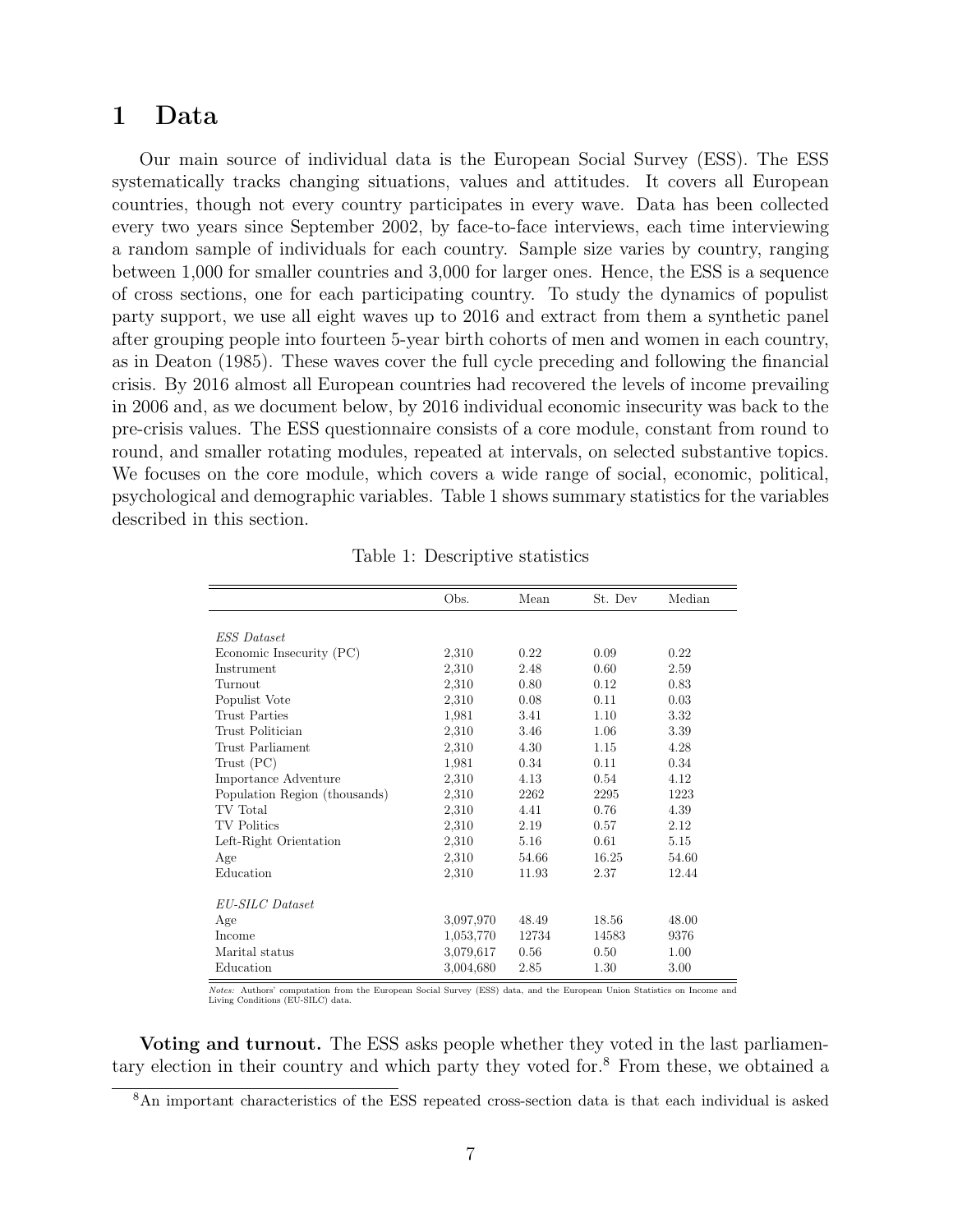turnout indicator and an indicator for voting for a populist party. How we identify these parties is described in details below.<sup>9</sup>

Age earning profiles. As we discuss in Section 4, to build our instrument for economic insecurity we need individual panel data with well measured labor income for each European country in our sample. For this, we rely on the European Union Statistics on Income and Living Conditions (EU-SILC) data, covering from 2003 to 2012. The main purpose of EU-SILC is to collect information on labor market experiences and outcomes for a representative panel of individuals in each European country, following them over time. In particular, it collects data on employment spells and labor earnings, besides a wealth of demographic characteristics. Data is collected at annual frequency. Since we know the year of birth, gender and country of the respondents, we can use EU-SILC to retrieve several measures for our synthetic panel that are relevant for our analysis, notably the steepness of the earnings profiles  $\beta_k$  for each occupation k, and the occupation weights  $s_{jkc}$  in each cohort and country prior to the 2008 financial crisis.

Trust in traditional politics and institutions. The ESS has several proxies for confidence in institutions, governments and political parties, all scaled between 0 (no trust) and 10 (full trust). These indicators tend to be closely correlated and thus hard to tell apart. In analyzing people political response to economic insecurity we use trust in political parties, which speaks directly to our narrative (we check our results also using all the measures and nothing changes when considering alternatives such as trust in parliament, trust in politicians, or a principal component of the three).

Controls. We use as controls two proxies for voters' ability to foresee the pitfalls of the populist platforms. The first is education, measured by four dummies indicating in which quartile of education the cohort stands. The second is a measure of attention to politics, captured by two variables: how many hours per week people devote to watching TV in general, and how many of these hours are spent watching news or programs about politics and current affairs.<sup>10</sup> Watching TV in general is taken as a proxy for little interest in politics, and thus as a proxy for poor information. Watching news and programs about politics, given the time spent watching TV, is used to proxy for information level. Voting for an anti establishment party may entail some risk and be more appealing for risk prone voters. Similarly, sensitivity to policies that offer short term protection at the expense of long term policies may depend on people subjective discount. We use four age dummies indicating the cohort age quartile as a proxy for subjective discounting, on the presumption

what (s)he voted for in the *last* parliamentary election, on top of her/his *current* economic insecurity. Because ESS interviews are performed every two years, some adjustments are needed. In particular, two problematic cases might arise: (i) cases in which multiple waves are associated with the same election, and (ii) cases in which the election happened too far in advance with respect to the survey. For these reasons, we associate to each election in each country only one wave of interviews, with a maximum lag of 2 years between the wave and the election. See Appendix A for details and examples of this problem in the data. In the same Appendix we test the robustness of our analysis when we change the details of this correction.

<sup>9</sup>Responses to the ESS do not necessarily correspond to what people actually did in the voting booth. The correlation between turnout in the ESS and actual turnout is however quite high, 78%. The correlation between ESS votes for populist parties conditional on participation and actual voting is higher, at 80%.

 $10$ For wave eight of the ESS we use the variables "internet use time" and "time spent watching/listening to/reading the news" since the questions on media use have been slightly changed in this wave.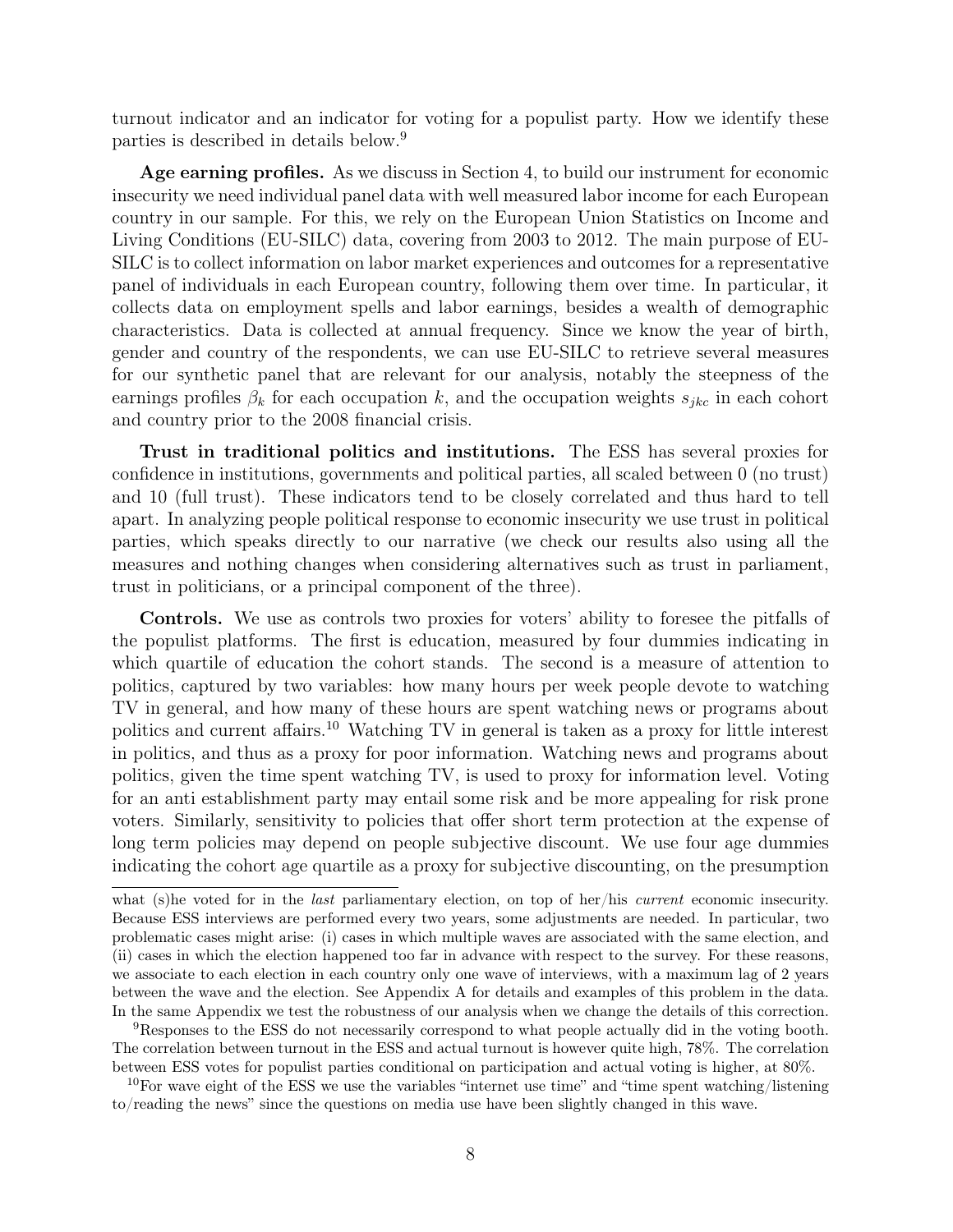that older people are less likely to have to bear for the future cost of current policies. As a proxy for risk tolerance we use the ESS indicator of whether people consider it important to avoid taking risks. In all regressions we control for political orientation, measured on a scale from 0 (far left) to 10 (far right). Needless to say, some of the variables can proxy for more than one of the dimensions of heterogeneity that we have listed. For instance, gender may also reflect risk preferences as may age.

Economic insecurity. The key variable that we construct from the ESS data is economic insecurity. We capture heterogeneity in economic insecurity with three measures. First, whether the voter has been unemployed at some time in the past five years, forcing search for a new job; second, as a measure of financial distress, whether the voter is experiencing income difficulties, i.e. finds it hard to live on her current income; $^{11}$  and third, an indicator of exposure to the business cycle, constructed exploiting information in the ESS on type of employment, industry and skill level – classifying as more exposed low-skill workers in manufacturing. The indicator takes value 1 if the individual is a blue-collar worker in manufacturing; 0 otherwise. We will find it useful to combine these three objective measures of financial and economic distress in a single composite index of economic insecurity by taking the first principal component, rescaled to vary between 0 (least insecure) and 1 (most insecure). With this measure we are agnostic about the specific factor causing economic insecurity. The index is on the rise in the early 2000s, presumably as a consequence of the globalization shock but, remarkably, it jumps with the financial crisis. Indeed, in 2010 and 2012 it is 20% higher that it was in the first wave of the ESS in 2002. Economic insecurity reverts back to the level prevailing in 2002 after the 2014 wave, when most countries had recovered from the great recession.

Parties. To identify populist parties in Europe, we rely on the PopuList proposed by Rooduijn et al. (2019) available at *www.popu-list.org*. The PopuList is a list of populist European parties that obtained at least 2% of the votes in at least one national parliamentary election since 1998. Peer-reviewed by more than 30 academics, the list is kept up to date and records changes in the classification of individual parties over time. All of these features make the classification reliable and useful for our analysis. Rooduijn et al. (2019) base their classification of populist parties on the classic definition provided by Mudde  $(2004).<sup>12</sup>$ Using criteria compatible with Mudde (2004) definition, the authors identify 121 populist parties in the 30 countries examined. The full list of parties is available in Appendix B.

Manifestos. We obtain parties' policy positions from the Manifesto Project, which provides a content analysis of parties' electoral manifestos during electoral years. The data covers over a thousand political parties from 1945 onward. For each party, it relies on textual analysis to identify the party position on a very large collection of issues grouped in seven domains for a total of  $56$  variables.<sup>13</sup> Each variable is assigned a score increasing

<sup>&</sup>lt;sup>11</sup>Answers range from 1 ("Living comfortably on present income") to 4 ("Finding it very difficult on present income").

 $12$ Mudde (2004) defines a party as populist if (a) it endorses the set of ideas that society is ultimately separated into two homogeneous and antagonistic groups, "the poor people" versus "the corrupt elite," and (b) it argues that politics should be an expression of the volont $\tilde{A}(\tilde{c})$  g $\tilde{A}(\tilde{c})$  rale (general will) of the people.

<sup>&</sup>lt;sup>13</sup>The seven domains are: External Relations, Freedom and Democracy, Political System, Economy,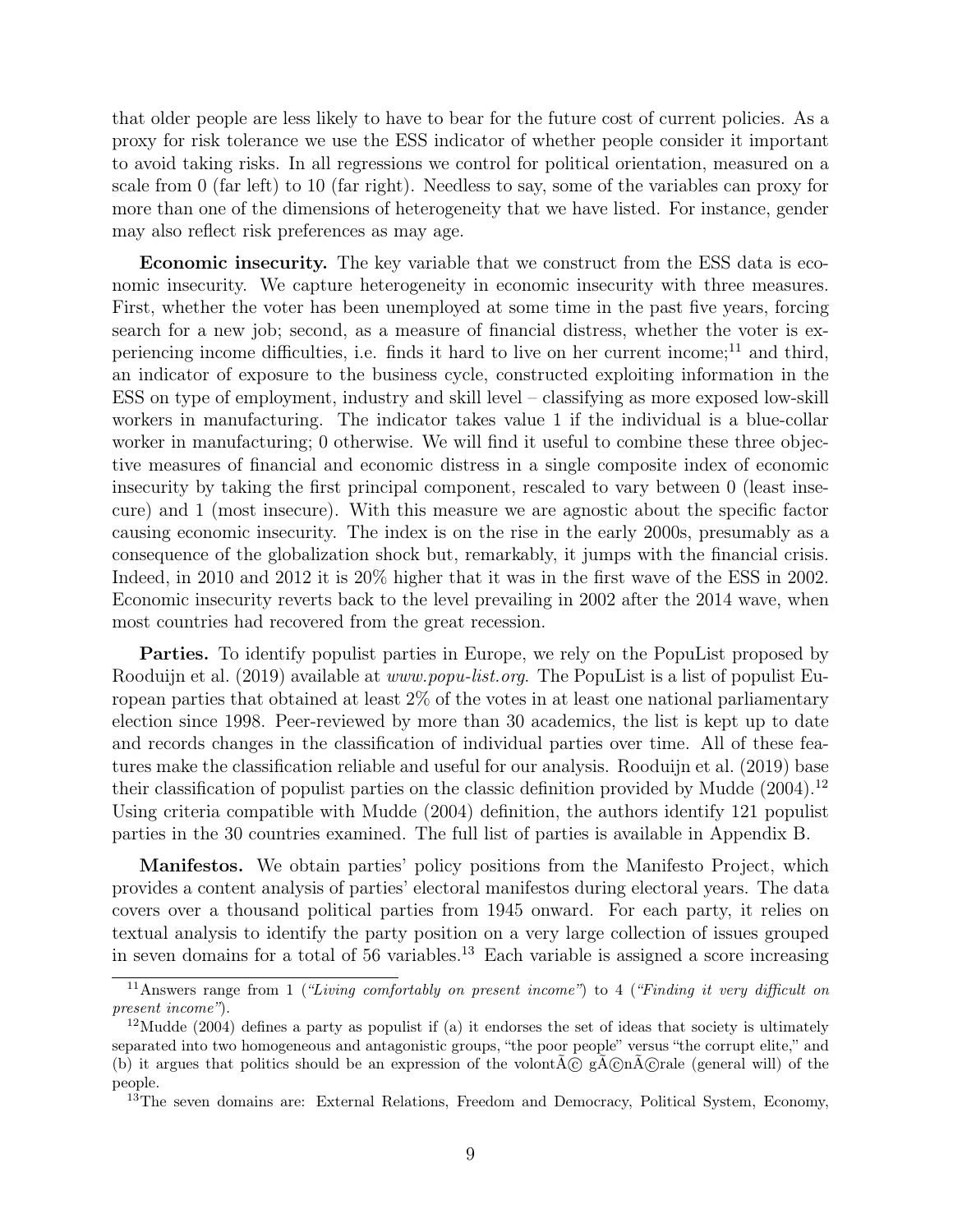in the party support to the issue. The latter is sometimes measured separately for positive mentions and for negative mentions in the manifestos.<sup>14</sup> In our analysis of the change in parties positions we select a pre- and a post-period manifesto with respect to the 2008 crisis. Specifically, we choose the closest-to-2006 manifesto, but (strictly) before 2008, and the closest-to-2013 manifesto, but (strictly) subsequent 2008.

## 2 Descriptive Analysis

Heterogeneity in voters' reaction to the crisis suggests a crucial role of voter turnout and disappointment in the surge of populist. In this section, we nuance this turnout margin, which has been largely neglected in the literature, and how it interacts with economic insecurity as well as populist voting.

In Table 2 we split cohorts between left and right oriented ones and compute average turnout in elections taking place before and after the financial crisis, that is before and after voters economic security was shaken by the arrival of the great recession. The table suggests that all the drop in turnout took place on the left: left oriented voters tend to turnout more on average, but when the crisis arrived their participation rate fell by 1.5 percent. Instead, turnout for right oriented voters hardly changed (and if anything slightly increased). This suggests that left-leaning voters suffered greater disappointment with traditional political parties, and this was not tempered by the appearance of left-oriented populist parties.

|             | Left           | Right          |  |
|-------------|----------------|----------------|--|
| Pre<br>Post | 0.834<br>0.821 | 0.744<br>0.746 |  |
| % change    | $-1.52\%$      | 0.24%          |  |

|  |  | Table 2: Drop in turnout |
|--|--|--------------------------|
|--|--|--------------------------|

Notes: The table shows the pre- and post-crisis average level of turnout among left and right oriented individuals, together with their relevant percentage change.

To understand this phenomenon more precisely, we first compute the cohort-specific growth rate of abstention around the crisis (comparing the first election after the financial crisis with the last before). Second, we create a country dummy that takes value one when in that period there is an increase in the number of populist parties available to voters. Third, we introduce a same-orientation dummy, which takes value 1 when in that period the number of populist parties available to voters of the same orientation of the cohort increases. Column 1 of Table 3 confirms that an increase in the number of populist parties is associated with a decrease in abstention. Column 2, on the other hand, confirms that this effect is magnified when the new political parties are aligned in terms of orientation with the cohorts' political preferences. As it appears, the drop in turnout following the financial crisis shock is smaller when voters can count on a populist party that shares their same ideology.

Welfare and Quality of Life, Fabric of Society, Social Groups.

<sup>&</sup>lt;sup>14</sup>For example, the variable "Traditional Morality: Positive", measures the party "Favourable mentions of traditional and/or religious moral values" in the manifesto while "Traditional Morality: Negative" measures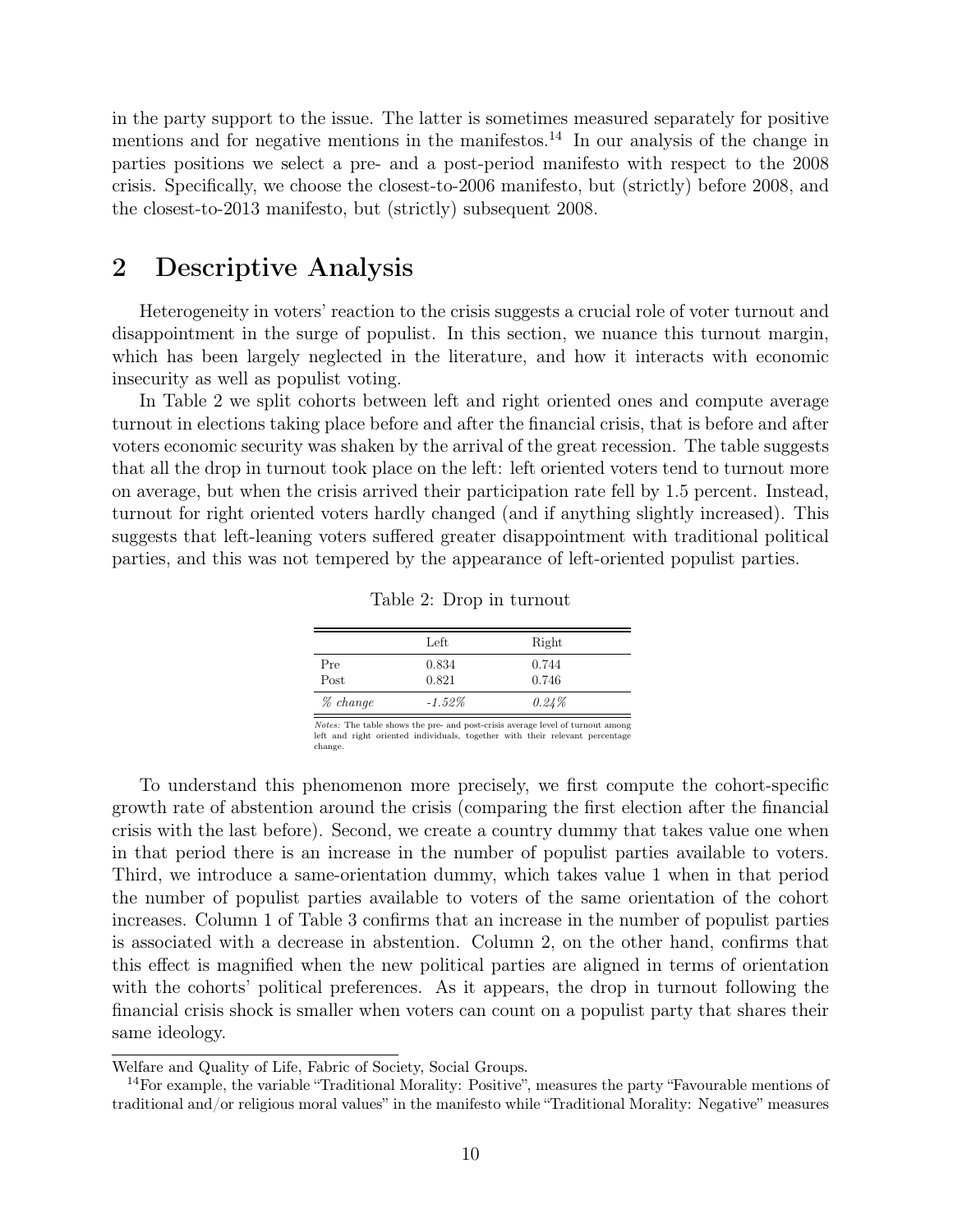| Dependent variable                  | (1)                   | $\left( 2\right)$<br>Abstentionism growth rate |  |
|-------------------------------------|-----------------------|------------------------------------------------|--|
| Estimation                          | <b>OLS</b>            |                                                |  |
| New populist party                  | $-0.561**$<br>(0.271) |                                                |  |
| New populist party same orientation |                       | $-0.784***$<br>(0.225)                         |  |
| Obs<br>Wave FE<br>Controls          | 659<br>Yes<br>Yes     | 659<br>Yes<br>Yes                              |  |

#### Table 3: Abstention growth

Notes: OLS estimation. Dependent variable: Abstentionism growth rate (comparing the first election after the financial crisis with the last before). New populist party is a dummy equal one if the country-year there is an increase in the number of populist parties. New populist party same orientation is a dummy equal one if the country-year there is an increase in the number of populist parties of the same orientation of the cohort. In all regressions we control for wave fixed effects, together with cohort-level time-varying controls described in section 1. Errors are clustered at the cohort level.

This evidence shows suggestive correlations that are consistent with the idea that populist platforms offered a way out to disappointed voters on the left and on the right of the political spectrum but only when the populist party had the same orientation as the voter. Otherwise disappointment translated in abstentions.

Table 4 enriches the evidence on the dynamics of turnout and vote choice. We split our cohorts in two groups. The group that we call high abstainers, HA, contains for each country the cohorts with the highest abstention rate in the last election before the crisis.<sup>15</sup> The other group,  $O$ , is the complement set of cohorts. We compute the change in abstentionism for the two groups from before to after the crisis. From panel (a), we can observe that among the cohorts in the  $\hat{O}$  group, abstentionism increases by 9% relatively to the pre-crisis level; however, among the HA cohorts an opposite dynamic appears: after the crisis, abstentionism falls by a remarkable 29%. Panel (b) shows means of vote shares to populist parties in elections before and after the crisis in the two groups. Populist vote share increases by 32% in the O set of cohorts, but it jumps by twice as much (65%) for  $HA$ cohorts - that is in cohorts characterized by a high degree of disappointment, suggesting that populist platforms were particularly appealing for these voters. In panel (c) and (d) we split the HA set in two, namely those who have suffered from high- and low-level of economic insecurity (EI).<sup>16</sup> Panel (c) documents that the abstentionism drop in  $HA$  does not differ between the two subgroups - in both groups it drops by 30%; there is, instead, a huge difference between the two subgroups in terms of vote choice: vote to populist parties increases by more than 100% within the *high EI AH* subset, compared to only 18% among the low EI HA cohorts. These data anecdotally suggest that when a populist alternative was available, disappointment translated in a remarkable increase in consensus to populist parties among the most insecure cohorts, contributing greatly to draw people into the polls,

<sup>&</sup>quot;Opposition to traditional and/or religious moral values" as inferred from the manifesto text.

<sup>&</sup>lt;sup>15</sup>These people - already high abstainers before the financial crisis - are, according to our interpretation, those who had been hit hard already by previous economic insecurity shocks.

<sup>&</sup>lt;sup>16</sup> High-EI HA cohorts are those cohorts who are above the median of economic insecurity within the HA group, and low-EI HA is the complement set.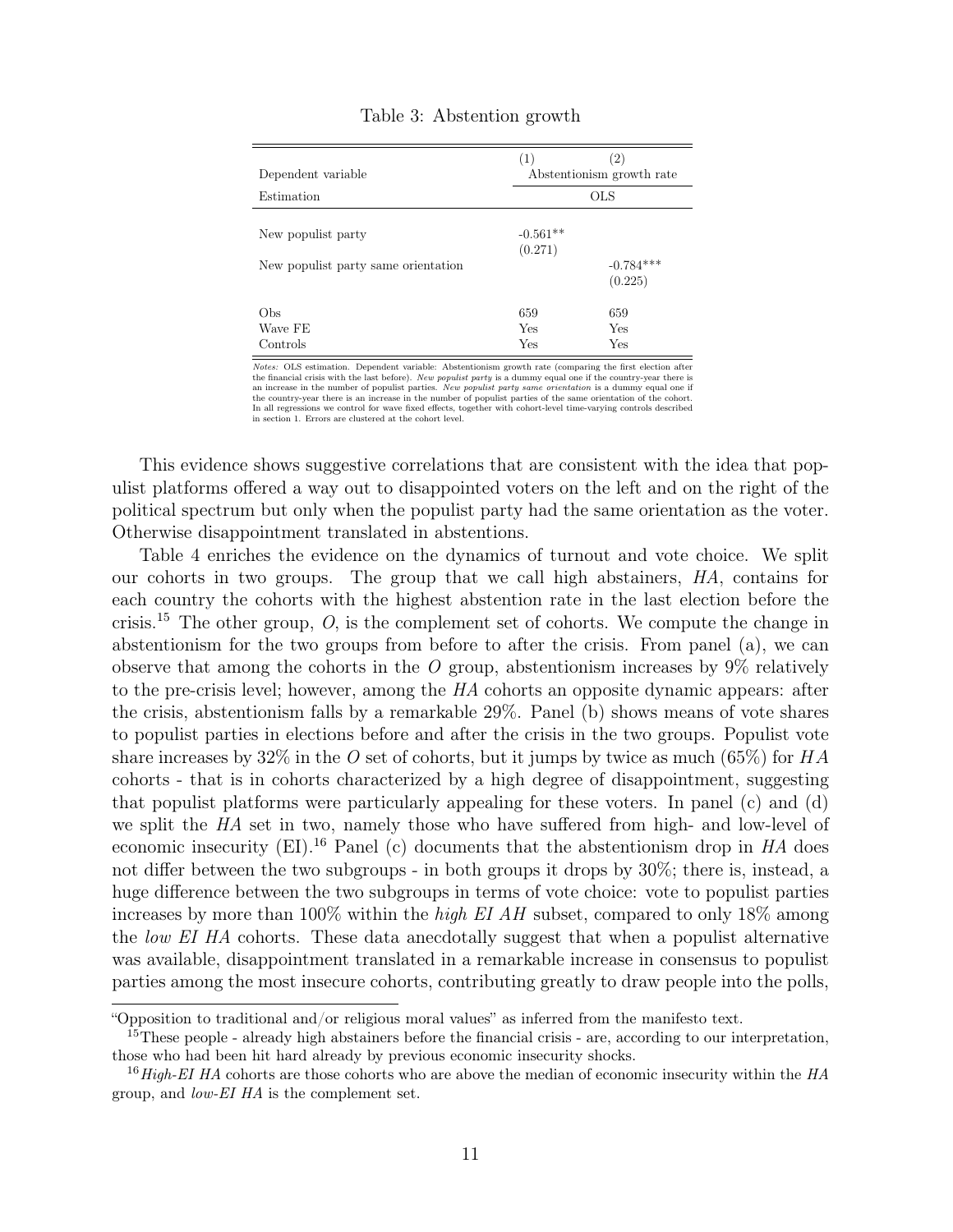driving abstentionism down. Said differently, without the emergence of populist parties, disappointment with traditional parties would have produced a much higher drop in turnout than the one observed. The flip side is that the abstentionism pond was the reservoir for populist parties votes.

#### Table 4: Abstentionism and economic insecurity

Panel (a): Abstentionism

|      | <b>High Absteiners</b> | Other |  |
|------|------------------------|-------|--|
| Pre  | 0.373                  | 0.172 |  |
| Post | 0.263                  | 0.188 |  |
|      | $-29%$                 | 9%    |  |

Panel (b): Populism Vote

|      | <b>High Absteiners</b> | Other |  |
|------|------------------------|-------|--|
| Pre  | 0.054                  | 0.072 |  |
| Post | 0.089                  | 0.095 |  |
|      | 65\%                   | 32\%  |  |

Panel (c): Abstentionism

|      | High Absteiners - high EI | High Absteiners - low EI |
|------|---------------------------|--------------------------|
| Pre  | 0.450                     | 0.290                    |
| Post | 0.320                     | 0.202                    |
|      | $-29\%$                   | $-30\%$                  |

Panel (d): Populist Vote

|      | High Abstainers - high EI | High Absteiners - low EI |
|------|---------------------------|--------------------------|
| Pre  | 0.057                     | 0.050                    |
| Post | 0.116                     | 0.060                    |
|      | 104\%                     | 18%                      |

Notes: In Panel (a) we compare the pre- and post-crisis average level of Abstentionism among High Abstainers ( which contains for each country the cohorts with the highest abstention rate in the last election before the crisis) and Other (the complement set of cohorts). In Panel (b) we make the same comparison in terms of Populist Vote. In the last two panels we replicate the analyses on Abstentionism, Panel (c), and Populist Vote, Panel (d) but focusing on *High Abstainers* only, splitting them among *High Abstainers - high EI* (who are above the median of economic insecurity within the High Abstainers group) and High Abstainers - low EI (the complement set).

## 3 Empirical framework

Our aim here is to provide evidence that economic insecurity changes during the great recession in Europe caused changes in voters preferences for parties and in their willingness to turn out in elections.

Our pseudo-panel consists of 840 age/country/year-of-birth/gender groups. Cohorts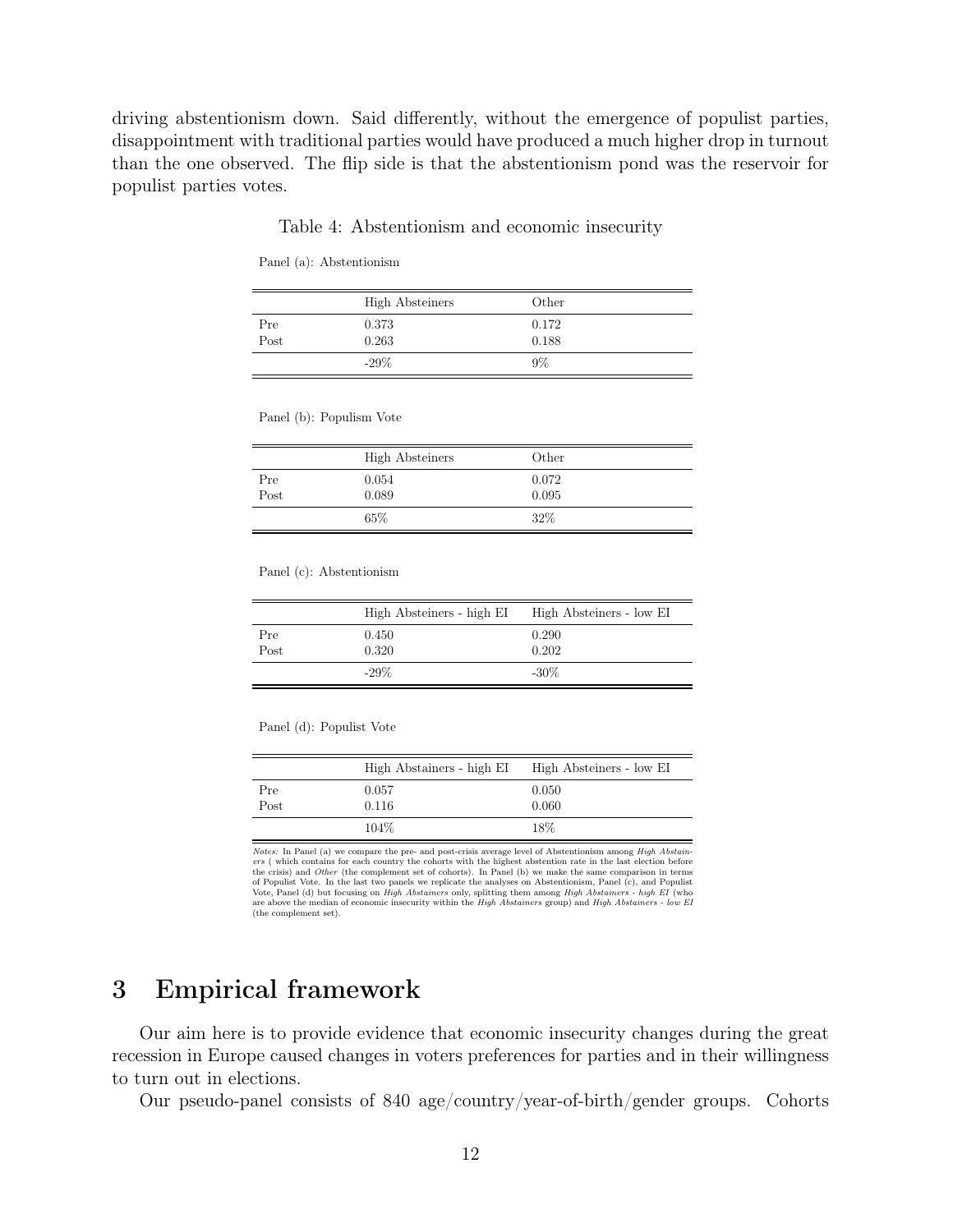are relatively large, with 358 observations on average. This reassures us that measurement error in the cohort means is likely to be negligible. Dropping cohorts with fewer than 50 observations (4.8% of the total) does not alter the results.

We estimate the panel data model:

$$
v_{jet} = \gamma_1 x_{jet} + \gamma_2 EI_{jet} + f_j + f_c + f_t + u_{jet}
$$
\n<sup>(1)</sup>

where  $v_{ict}$  denotes a generic outcome variable (voting to a populist party, turnout in election, or trust in politics) of cohort j in country c in year t,  $\mathbf{x}_{jet}$  is a vector of time varying voters controls,  $EI_{jet}$  is the index of economic insecurity, and  $u_{jet}$  an error term that varies across cohorts, countries and time. Unobserved heterogeneity is controlled for by the cohort-specific fixed effects  $f_j$ . We include also country fixed effects  $(f_c)$  and wave fixed effects  $(f_t)$  to capture common trends in the outcome variables and in economic insecurity and systematic differences in both across European countries.<sup>17</sup>

Any effect of economic insecurity on the outcome variable stems from the correlation between changes over time in the economic insecurity of the various cohorts and the corresponding change in the outcome variable. An OLS estimate would produce a consistent estimate of the parameter  $\gamma_2$  – i.e. identifying the causal effect of economic insecurity on the outcome variable – if, conditional on the controls and fixed effects, one could assume that economic insecurity is uncorrelated with the error term. There are two reasons why this may fail: first, despite the presence of cohort-level time varying controls, the control function may not capture all relevant variables that affect the change in the outcome – some may end up in the error term and may be correlated with economic insecurity (an omitted variable bias). The second realistic possibility is measurement error in economic insecurity. As we will discuss in the next section, we use various proxies to gauge individual economic insecurity, yet precisely because they are proxies they are likely to capture the true state of an individual economic insecurity only imperfectly.

In order to address the above problems, and in order to focus on the financial sources of economic insecurity, we propose a new instrument. We exploit heterogeneity across members of the different cohorts in terms of exposure to the financial crisis, to generate an instrument and obtain exogenous variation in each cohort's economic insecurity. Specifically, we rely on the idea that individuals who are more dependent on external finance tend to be hit harder by the restraints to borrowing entailed by the financial crisis. To obtain a measure of dependence on external finance we leverage on the idea that individuals that face steeper age earning profiles need to borrow more intensively in order to smooth lifetime consumption. Accordingly, they suffer more when a financial shock hits the economy compared to individuals with less steep income profiles. We exploit variation in the steepness of the income profile across types of occupations (e.g. originating by differences across occupations in education requirement, or on the job accumulation of human capital in the tradition of Becker, 1962, and Mincer, 1975).

<sup>&</sup>lt;sup>17</sup>Notice that we cannot control for time-country fixed effects. This is because the synthetic panel is constructed by averaging individual level variables by cohort-country-wave. Hence, the cohort fixed effects and the country-wave fixed effects would absorb all the variability in the data.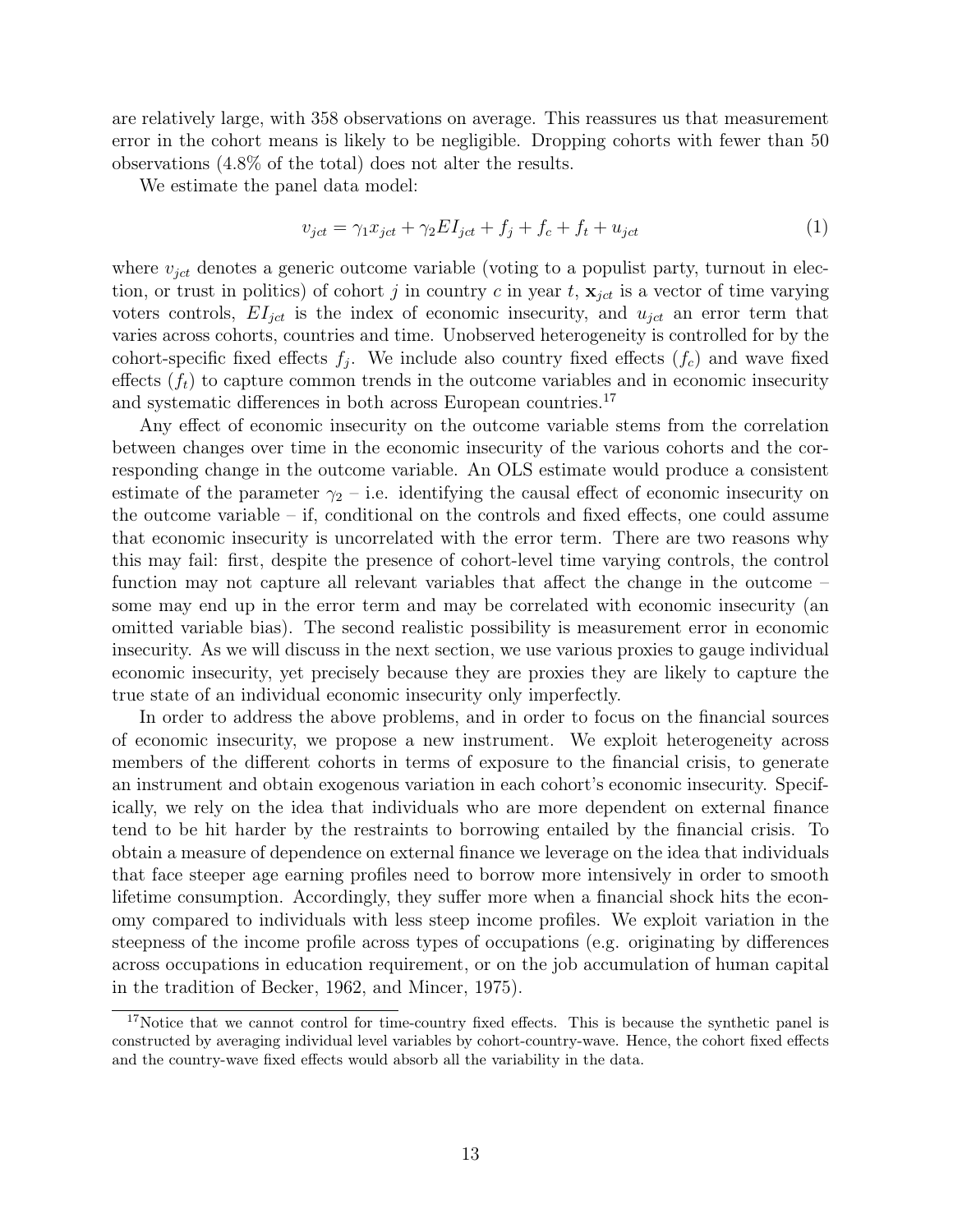#### 3.1 Building the instrument

Let  $\beta_k$  denote the steepness parameter in the age earnings profile of workers in occupation k and let  $s_{jkc}$  denote the share of workers that belong to cohort j in country c employed in occupation  $k$  relative to the total workers in the cohort, at the beginning of our sample. Our instrument is then:  $\mathbf{r}$ 

$$
z_{jct} = y_{ct} \left( \sum_{k=1}^{K} \beta_k s_{jkc} \right)
$$
 (2)

where  $y_{ct}$  is country's c GDP in year t, set to 1 in 2008. Hence it measures the dynamics of GDP in a country relatively to 2008 and it captures differences across countries in terms of impact of the crisis on the country's economy. The instrument allocates the shock to a country GDP to the various cohorts according to the relative importance of the various occupations in each cohort and the exposure of each occupation to financial shocks. Hence, when a country GDP falls following the financial crisis, cohorts that have a higher incidence of occupations with higher dependence on external finance should experience a higher increase in economic insecurity: that is, the instrument  $z_{ict}$  should correlate negatively with the cohort economic insecurity  $EI_{ict}$ . In Section 4 we discuss in detail how we obtain measures of  $\beta_k$  and how we construct the instrument.

To build the instrument, first, we use the EU-SILC panel data covering all the years from 2003 to 2012 and estimate for each of the two-digit ISCO occupation codes (comprising 26 occupations) the following model of labor income:

$$
y_{ict}^k = \alpha_0^k + \alpha_1^k Z_{ict} + \beta^k log(age)_{ict} + f_i + f_t + \varepsilon_{ict}^k
$$
\n(3)

where k denotes the occupation, i the individual, c the country, and t time. The variable  $y_{ict}$  is log labor income,  $age_{ict}$  is individual age,  $\varepsilon_{ict}$  the residual shock to labor income; the model includes an individual fixed effect  $f_i$  which absorbs relevant time invariant individual characteristics, a vector  $Z_{ict}$  of controls which include time-varying individual demographics (marital status and education, which varies over time for some members of the sample), and year fixed effects  $(f_t)$  reflecting business cycle and aggregate productivity dynamics.

From this estimate, we retrieve the slope of the profile  $\tilde{\beta}^k$ . The estimated values of  $\beta^k$  range between 1.99 and 4.37, with a mean of 3.18 and a standard deviation of 0.53, suggesting that there is remarkable heterogeneity in ISCO occupations age-earnings profiles. At age 40, an extra year on the job is associated with an increase in labor income between 5% in the occupation with the lowest steepness profile and 11% in that with the steepest profile. Table A4 in Online Appendix C lists the occupations and their relative  $\hat{\beta}^k$ .

Next, for each cohort j and country c we use the EU-SILC 2003, 2004, 2005 waves to compute the weights  $\hat{s}_{jkc}$ , that is the share of workers in occupation k belonging to cohort  $j$ , in country  $c$ , before the financial crisis shock. Then we compute the instrument

$$
\hat{z}_{jct} = y_{ct} \left( \sum_{k=1}^{K} \hat{\beta}^k \hat{s}_{jkc} \right). \tag{4}
$$

Figure 3 shows a bin scatter plot of the instrument against the index of economic insecurity across the cohorts in our sample, highlighting a clear negative correlation between the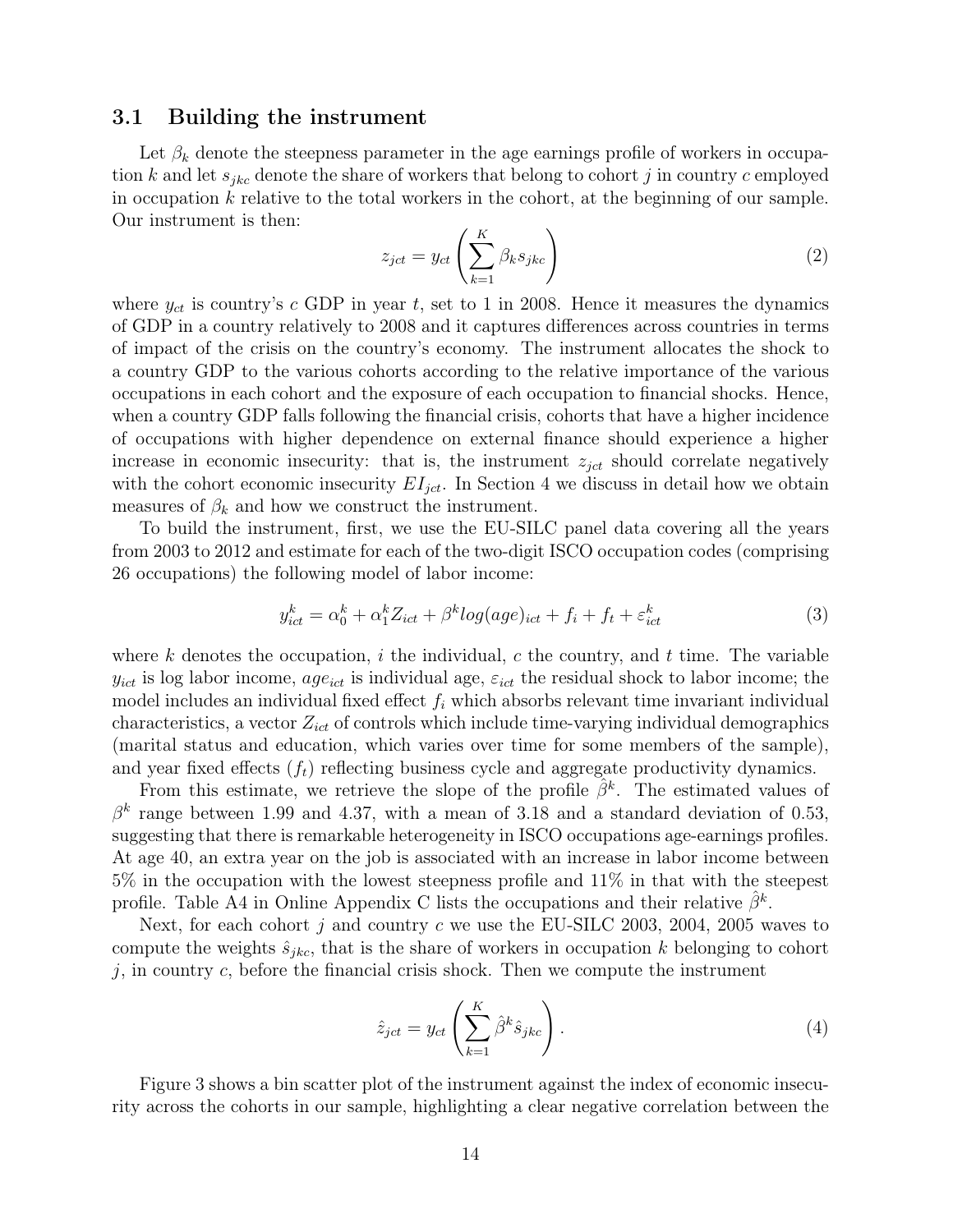instrument and economic insecurity: cohorts with a higher than average share of people in occupations characterized by steep age-earnings profiles face a higher increase in economic insecurity when the crisis causes a fall in the country  $GDP - that$  is, when  $y_{ct}$  drops below 1 in the years following the financial crisis.



Figure 3: Instrument and economic insecurity

Notes: The figure shows the bin scatter plot of the instrument (equation 4) against the index of economic insecurity across the cohorts in our sample.

Table 5 shows formal regressions of the instrument against economic insecurity, the first column controlling for cohort, country, and wave fixed effects, the second adding also cohort-level time-varying controls described in Section 1, which reproduces the first stage of our IV estimates. The instrument has the expected sign and is highly statistically significant, suggesting that we are likely to have enough power to use this instrument in regressions studying the effect of economic insecurity on voting and the other outcome variables that we discuss next.

| Dep. Variable                               | (2)<br>(1)<br>Economic Insecurity |                           |  |
|---------------------------------------------|-----------------------------------|---------------------------|--|
| Estimation:                                 | OLS                               |                           |  |
| Instrument                                  | $-0.0380***$<br>(0.00876)         | $-0.0368***$<br>(0.00865) |  |
| Obs<br>Wave, Country, Cohort FE<br>Controls | 2,310<br>Yes<br>No                | 2,310<br>Yes<br>Yes       |  |

Table 5: Economic insecurity and populist vote - First stage

Notes: OLS estimation. Dependent variable: Economic insecurity. Instrument is the variable computed as in equation 4. In both regressions we control for cohort, country, and wave fixed effects. In column 2 we add also cohort-level time-varying controls described in section 1. Errors are clustered at the cohort level.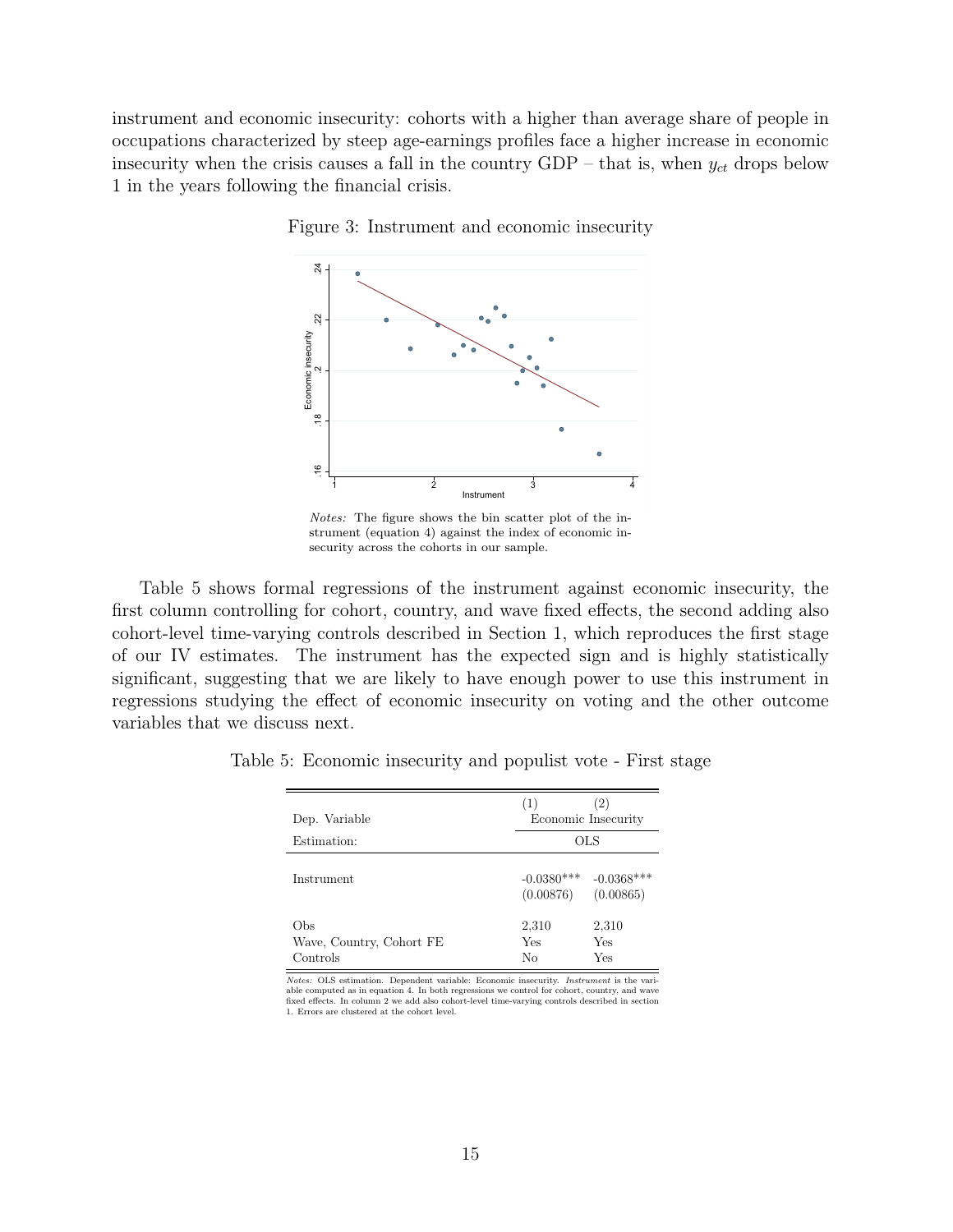## 4 Financial crisis and voters' reactions

#### 4.1 Voting populist

þ

Table 6 shows the results of the estimates of model (1) when the outcome variable is the share of votes to populist parties. The first two columns show OLS estimates, the first column controlling for cohort, wave, and country fixed effects and the second adding also the time-varying cohort controls described in Section 1. In both cases a cohort support to populist parties correlates positively with the variation over time in the level of economic insecurity faced by a cohort in a country. The effect is highly statistically significant and of the same size in both specifications. The other two columns show the 2SLS regressions of the corresponding specification. The effect of economic insecurity on populist voting is strongly positive and significant; compared to the OLS, the IV estimates show a larger effect, which is consistent with the idea that the index of economic insecurity imperfectly captures people economic distress, creating attenuation bias in the OLS estimates. Using the estimates in the last column, one standard deviation in economic insecurity causes an increase in populist voting of 7 percentage points, around 94% of the sample mean. The Kleibergen-Paap Wald F statistic reported at the bottom of the table shows that our estimates do not suffer from a weak instrument problem.

|                                                     | (1)                     | $\left( 2\right)$      | (3)                                     | $\left( 4\right)$            |
|-----------------------------------------------------|-------------------------|------------------------|-----------------------------------------|------------------------------|
| Dep. Variable                                       |                         | Populist vote          |                                         |                              |
| Estimation                                          | <b>OLS</b>              |                        | 2SLS                                    |                              |
| Economic insecurity                                 | $0.0956***$<br>(0.0301) | $0.128***$<br>(0.0234) | $0.790***$<br>(0.149)                   | $0.850***$<br>(0.193)        |
| Obs<br>Wave, Country, Cohort FE<br>Controls<br>KP F | 2,310<br>Yes<br>No      | 2,310<br>Yes<br>Yes    | 2,310<br>Yes<br>N <sub>0</sub><br>18.80 | 2,310<br>Yes<br>Yes<br>18.10 |

Table 6: Economic insecurity and populist vote

Notes: OLS estimation in columns 1 and 2, 2SLS estimation in columns 3 and 4. Dependent variable: Populist vote. Economic insecurity is the survey-based measure of economic insecurity. In all regressions we control for cohort, country, and wave fixed effects. In columns 2 and 4 we add also cohort-level time-varying controls described in section 1. Errors are clustered at the cohort level. Kleibergen-Paap F-statistic are reported for columns 3 and 4.

#### 4.2 Turnout

Table 7 shows the results for participation in election, first for the OLS (first column) and than for the 2SLS (next three columns) estimates, including in all cases all the controls (cohort, wave, and country fixed effects and time-varying cohort controls). A surge in economic insecurity discourages people from voting. This is true in OLS estimates as well as in the 2SLS estimates. As in the case of voting populist, the IV estimate of the effect of economic insecurity is much stronger than the OLS estimate, which is consistent with the presence of measurement error in the index of economic insecurity. Economically, the estimates in the second column imply that a one standard deviation increase in economic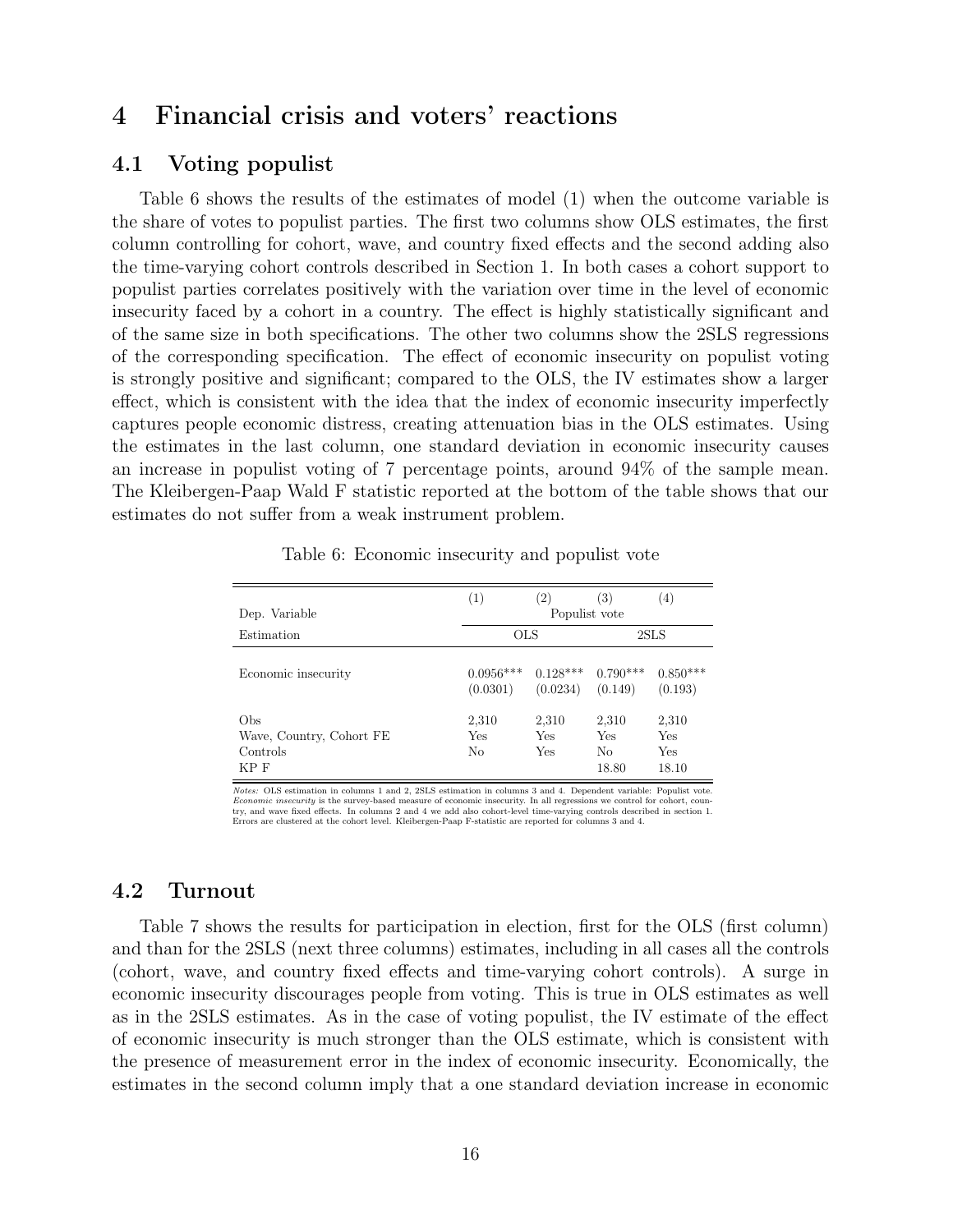insecurity lowers turnout by more than 8 percentage points - about 10% of the sample mean.

The evidence shown is consistent with the idea that economic insecurity induced by the crisis creates disappointment with traditional political parties inducing voters either to believe the populist anti-elite, protectionist rhetoric and support populist parties with a vote, or to exit the political market avoiding to turnout.

Next we investigate whether the appearance of a populist party offers a valid outlet to disappointed voters, limiting their disincentive to turnout. In the third column we add an indicator for whether a new populist party of the same orientations that of the voters in the cohort exists in the country, together with its interact with the economic insecurity variable.<sup>18</sup> Neither of the two variables is statistically significant. In the last column we replace the indicator for the new populist party with one for whether a populist party appears just after the burst of the financial crisis; there is some, despite weak, evidence that the presence of a populist party of the same orientation precisely when the crisis pops up mitigates the voter incentive to withdraw from elections participation. This suggests that political orientation matters and that a populist party can more easily fish in the pond of the disappointed voters that share its orientation. Among the latter, the effect of economic insecurity on turnout is  $1/3$  smaller (in absolute value) than among voters that do not share orientation with the populist party (-0.976 compared to -0.622, obtained from the difference between -0.976 and 0.354).

|                                                                        | (1)                        | (2)                           | (3)                                | (4)                         |
|------------------------------------------------------------------------|----------------------------|-------------------------------|------------------------------------|-----------------------------|
| Dep. Variable                                                          |                            |                               | Turnout                            |                             |
| Estimation                                                             | <b>OLS</b>                 | 2SLS                          | 2SLS                               | 2SLS                        |
| Economic insecurity                                                    | $-0.383***$<br>(0.0514)    | $-0.972***$<br>(0.306)        | $-0.962***$<br>(0.306)             | $-0.976***$<br>(0.313)      |
| Economic insecurity $\times$ New populist same orientation             |                            |                               | 0.203<br>(0.188)                   |                             |
| Economic insecurity $\times$ New populist same orientation post crisis |                            |                               |                                    | $0.354*$<br>(0.179)         |
| New Populist same orientation                                          |                            |                               | $-0.0426$<br>(0.0486)              |                             |
| New Populist same orientation post crisis                              |                            |                               |                                    | $-0.0788*$<br>(0.0438)      |
| Obs<br>Wave, Country, Cohort FE<br>Controls<br>KP F                    | 2,310<br>Yes<br><b>Yes</b> | 2,310<br>Yes<br>Yes.<br>18.10 | 2,310<br>Yes<br><b>Yes</b><br>8.97 | 2,310<br>Yes<br>Yes<br>8.94 |

Table 7: Economic Insecurity and Turnout

Notes: OLS estimation in column 1, 2SLS estimation in columns 2-4. Dependent variable: Populist vote. Economic insecurity is the survey-based measure of economic insecurity. New populist same orientation is a dummy equal one if a new populist party exists in the country and whether it is of the same orientation as that of the voters in the cohort. New populist same orientation post crisis is a dummy assuming value one when the new populist appears just after the burst of the financial crisis. In all regressions we control for cohort, country, and wave fixed effects, together with cohort-level time-varying controls described in section 1. Errors are clustered at the cohor

<sup>&</sup>lt;sup>18</sup>A cohort orientation is defined to be on the right if the average orientation of the cohort is above the median orientation in the country wave, and vice versa for left oriented; the latter is than compared with the orientation of the populist party.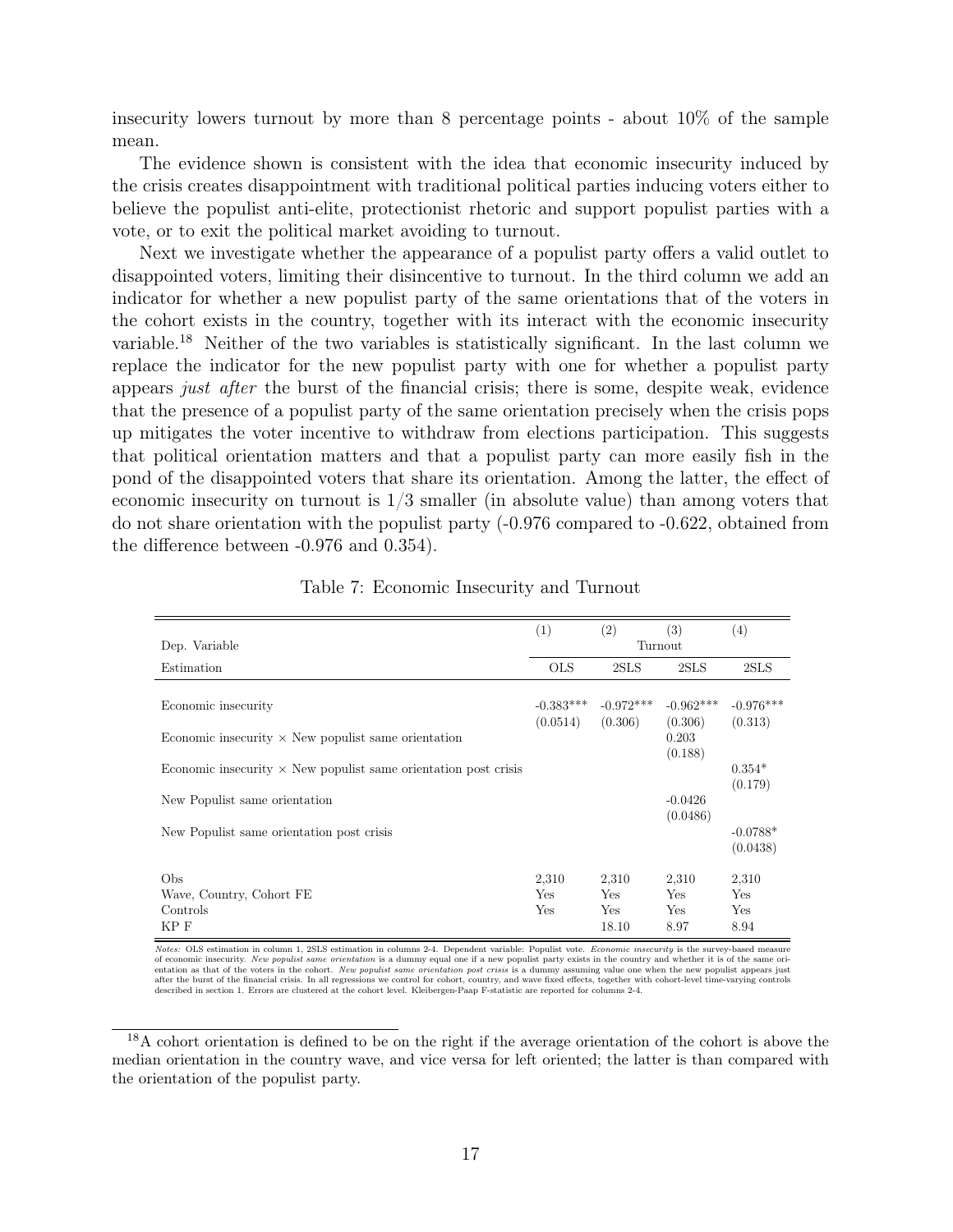#### 4.3 Trust in political parties

Columns 1 and 2 of Table 8 show the effect of economic insecurity on trust in political parties. OLS estimates show that trust in political parties dropped more in cohorts that were facing greater economic uncertainty, controlling for cohort fixed effects as well as country and time effects common to all cohorts and time varying characteristics of the cohort. The second column shows the 2SLS regression. As with voting and turnout, also the IV estimate of the effect of economic insecurity on trust, beside being precisely estimated, is much stronger than the OLS estimates (-13.8 compared to -2.8), lending support to the idea that OLS estimates are biased towards zero because of measurement error in economic insecurity. Economically, one standard deviation in economic insecurity lowers trust in political parties by as much as 35% of the sample mean - a non negligible effect. In columns 3-6 we show that the effect of economic insecurity is strong also on other variables related to individual level of trust, namely trust in politicians and trust towards the parliament. The results lend support to our thesis that a deterioration in individual economic security causes a loss of confidence in political parties, which may induce disappointment and lead voters to abstain in elections.

| Dep. Variable                                       | $\left(1\right)$<br>Trust on Parties | $\left( 2\right)$                   | $\left( 3\right)$<br>Trust on Politicians | (4)                          | (5)<br>Trust on Parliament | (6)                          |
|-----------------------------------------------------|--------------------------------------|-------------------------------------|-------------------------------------------|------------------------------|----------------------------|------------------------------|
| Estimation                                          | OLS                                  | 2SLS                                | <b>OLS</b>                                | 2SLS                         | <b>OLS</b>                 | 2SLS                         |
| Economic insecurity                                 | $-2.795***$<br>(0.255)               | (3.037)                             | $-13.77***$ $-2.967***$<br>(0.219)        | $-11.80***$<br>(2.278)       | $-3.367***$<br>(0.317)     | $-15.31***$<br>(2.584)       |
| Obs<br>Wave, Country, Cohort FE<br>Controls<br>KP F | 1,981<br><b>Yes</b><br>Yes           | 1,981<br>Yes<br><b>Yes</b><br>14.37 | 2,310<br><b>Yes</b><br>Yes                | 2,310<br>Yes<br>Yes<br>18.10 | 2,310<br>Yes<br>Yes        | 2,310<br>Yes<br>Yes<br>18.10 |

Table 8: Economic Insecurity and Trust

Notes: OLS estimation in columns 1, 3, and 5, 2SLS estimation in columns 2, 4, and 6. Dependent variable: Trust in political parties in columns 1 and 2, Trust in politicians in columns 3 and 4, and Trust in Parliament in columns 5 and 6. *Economic insecurity* is the survey-<br>based measure of economic insecurity. In all regressions we control for cohort, cou time-varying controls described in section 1. Errors are clustered at the cohort level. Kleibergen-Paap F-statistic are reported for columns 2, 4, and 6.

### 4.4 Alternative measure of economic insecurity and robustness

The measure of economic insecurity we introduced has the great advantage that it is obtained from the same sample that we use to obtain our outcome political variables and we use it as our reference measure. One potential limitation is that it is self reported, rather than being based on hard, observed data. To check whether this is an issue we follow Guvenen et al. (2014) and we validate our reference measure comparing it with a datadriven measure of economic insecurity obtained from the EU-SILC panel. In Appendix D we replicate our IV estimates for the three outcomes (voting populist, turnout, and trust in political parties) using this non-self reported, alternative measures, confirming the results obtained with our reference measure. In the same Appendix D we test the robustness of our results when using a different estimation method (Tobit).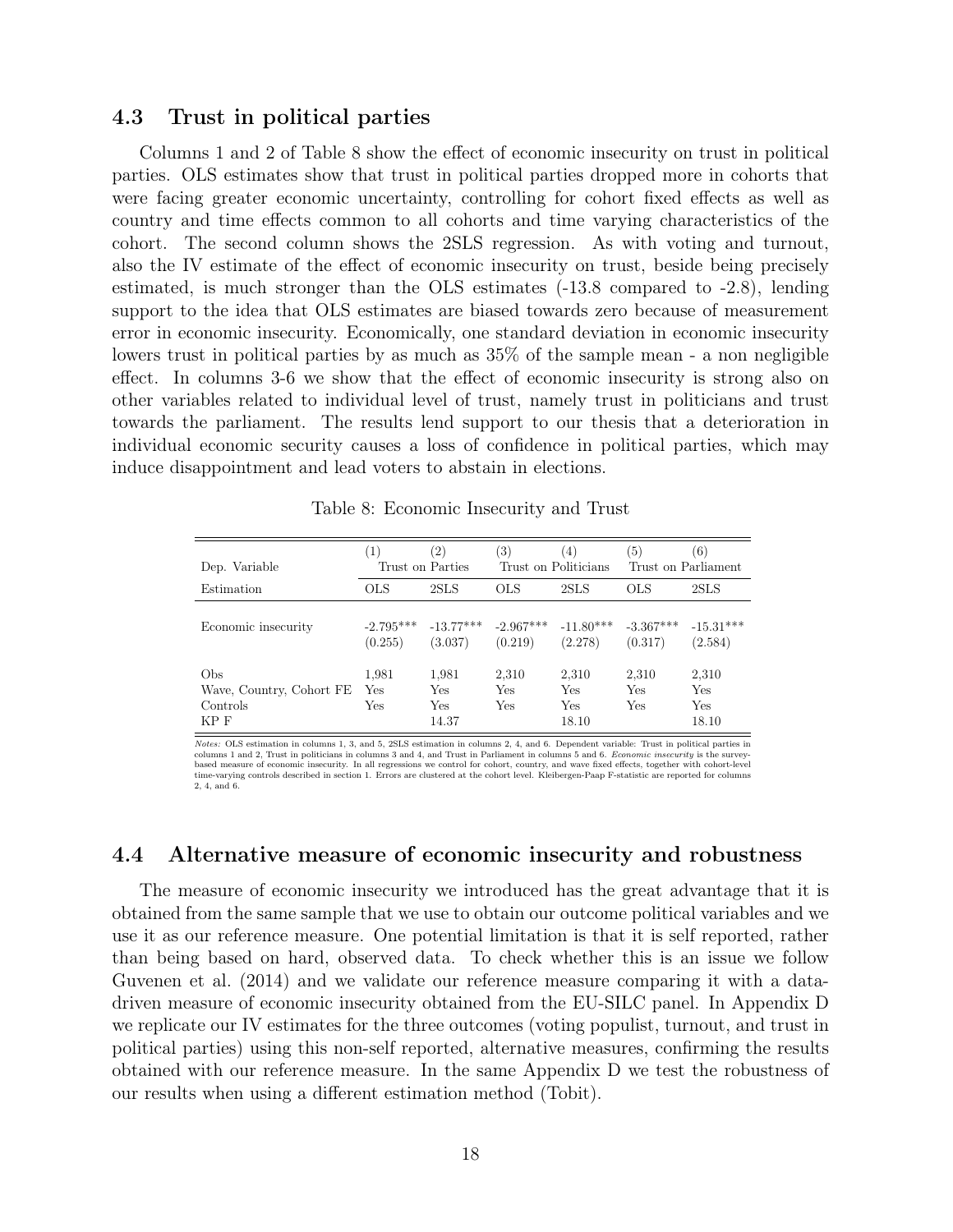As pointed out by Borusyak and Hull (2020), one issue with the shift-share identification strategy is that the exogeneity of the shares may fail to hold even when shares are measured before the relevant experiment (the financial crisis shock in our case). To assess the robustness of our results to this issue, in Appendix E, we perform a falsification analysis (in the spirit of a placebo test). Moreover, one could be concerned about potential nonrandom exposure to the shocks, which could give rise to an omitted variable bias. To deal with this concern, we show that the 2SLS results are robust when applying the re-centering methodology proposed by Borusyak and Hull (2020).

Finally, we test the robustness of our results to different clustering of the standard errors and/or different fixed effect schemes. Specifically, our results are unchanged if: (i) we cluster standard errors at the country-cohort level, instead of cohort level; (ii) we replace country and cohort fixed effects with country×cohort fixed effects; or (iii) we perform both changes described in (i) and (ii) simultaneously. Notice that the specification we present in the text is the one than minimizes the Kleibergen-Paap Wald  $F$  statistic, therefore the most demanding in terms of power of our instrument.

## 5 Supply side: financial crisis and party dynamics

In this section, we show evidence that the political supply changed substantially around the financial crisis. As noted previously, voters' reaction to changes in economic insecurity were greatly affected by entry of new populist parties. We now provide a rich account of the transformation of political supply looking at the entire set of manifestos of all political parties during that period. For each party (and each country) we focus on the last manifesto before 2008 and the first after 2008. Before delving into this analysis, the following summary figures provide a first impression of the political transformation following the crisis: the number of *long lived* parties, i.e. those present before and after the 2008 crisis, is 173; the number of dead parties, i.e. present only in the pre-crisis period, is 92; the number of new born parties, i.e. appeared after the 2008 crisis, is 152, of which 30 populist. Defining the turnover ratio as the sum of new born and dead divided by the pre-crisis total number of parties, the turnover rate in 2008 is 58%. Such a turnover rate around the crisis is abnormal compared to turnover before the crisis: it is 38% higher than in 2004 - a year that represents another important juncture, namely Europe's enlargement.

To measure changes in political manifestos we use lasso regressions and isolate the first six policy items that (separately before and after the financial crisis) tend to be most associated with populist positions. They are: anti-EU, protectionism, anti-internationalism, anti-multiculturalism, national way of life, anti-political corruption (the methodology is fully explained in Appendix F). Among those six policies, anti-multiculturalism and national way of life appear very relevant for populists on the right of the political spectrum (we refer to them as "right policies"), whereas the other four policies are present in all populist parties, and in particular two of these four seem to be even stronger among the left-oriented populists (anti-EU and protectionism, we refer to them as "left policies"). Antipolitical corruption and anti-internationalism belong to both, therefore we do not consider them in the comparative analysis between the two orientations.

The common characteristic of the six policies is that they tend to stress protection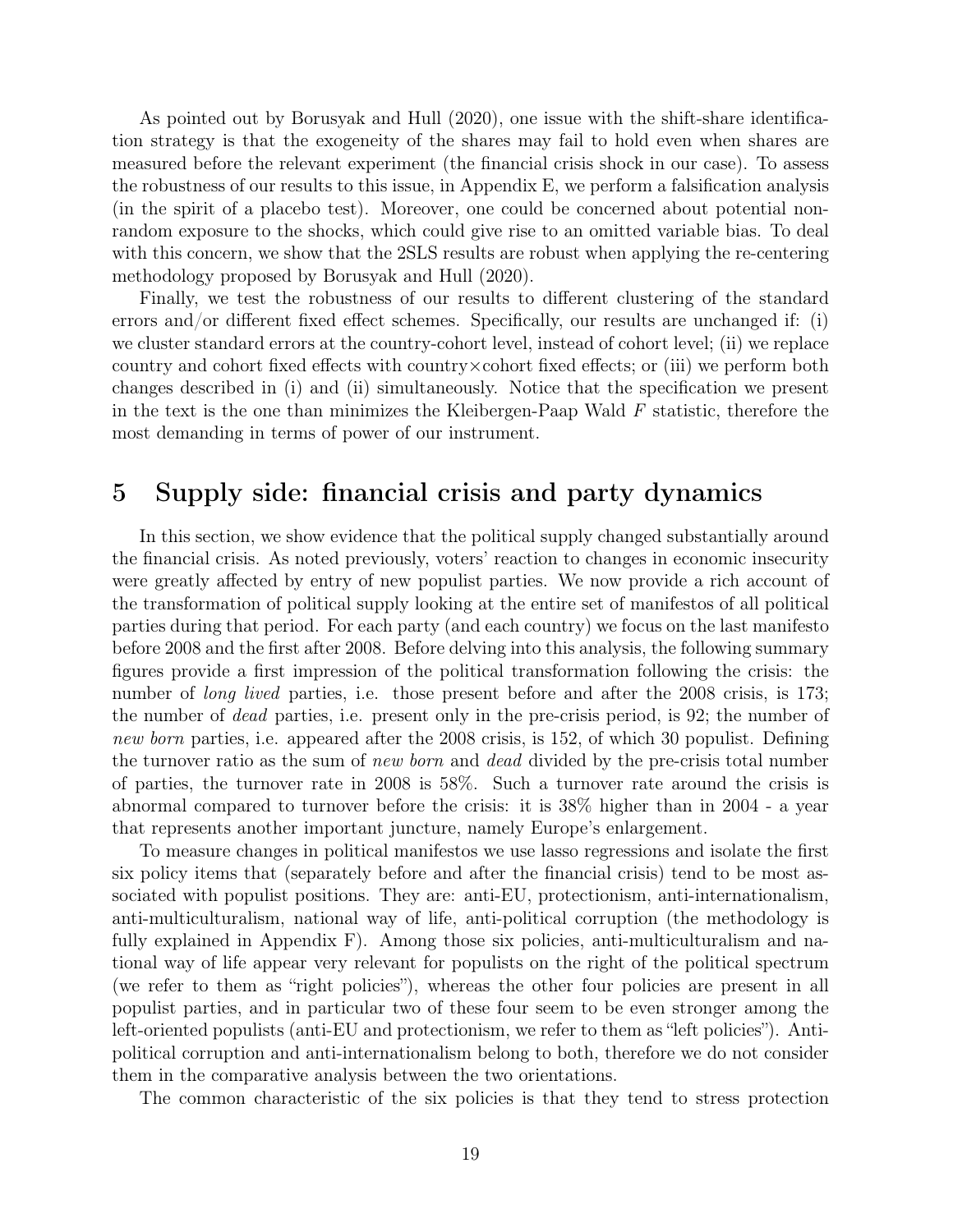against some type of threat or shock (economic, cultural, vis a vis immigrants/foreigners). As argued by Guiso et al. (2017), this is indeed one distinctive feature of populist parties; the other being the anti-elite rhetoric captured by the anti-political corruption policy.

Next, we take the positions on the six policy dimensions of all *long lived* parties before and after the crisis and we construct a *delta policy* variable for the change in such positions. To identify possible drivers of the change in the position on these policies among all parties we run the following regression model:

$$
\delta_{ipc} = \sigma_1 y_{ipc}^{pre} + \sigma_2 pop_{pc} + \sigma_3 left_{pc} + \sigma_4 left_{pc} \times ds_c + f_i + f_c + u_{ipc}
$$
\n
$$
\tag{5}
$$

where  $i \in \{1, ..., 6\}$  refers to one of the six policies, p the party, and c the country;  $\delta_{ipc}$  is the delta policy variable described above;  $y_{\textit{inc}}^{\textit{pre}}$  is the party pre-crisis position on policy *i*; pop<sub>pc</sub> and  $left_{pc}$  are dummies indicating whether party p is respectively populist and left-oriented; and  $ds_c$  measures the difference between the (average of the) 2009-2012 country-level 5-year sovereign CDS spread and the (average of the) 2005-2007 country-level 5-year sovereign CDS spread. This captures the deterioration in a country access to the bond market and thus the ability to finance fiscal policy. That is, it is a proxy for the change in fiscal space following the financial crisis. Finally,  $f_i$  and  $f_c$  are respectively policy and country fixed effect. The OLS estimates of model (5) are presented in Table 9. The first column pools the six policies together. Pre-period policy is relevant for explaining the change in parties policies: the higher the initial score on a policy - that is the more protection oriented was the party position already before the crisis - the lower the "available space for manoeuvrer" when the crisis comes. Holding orientation constant, populist parties on average show bigger policy change - i.e. they respond to the crisis biasing their policies even more towards extending protection. The opposite is true for left oriented parties, which tend to move their policies away from supplying protection. However, the effect of orientation on policy change depends on the available fiscal space. When the latter shrinks, left oriented parties tend to move their policies towards increased protection. However, the regression in the first column makes no distinction between the nature of the policies. In the other two columns we estimate the same model but separately for "right-policies" (second column) and "left-policies" (third column). Interestingly, when we focus on "right policies", left-oriented parties are less prone to offer more protection of this type in response to the crises even when fiscal space tighten, as documented by the fact that the interaction between the left party variable and the fiscal space proxy loses significance. When we focus on "left-policies", we see that left oriented parties supply protection that is supported by left-oriented voters when fiscal space shrinks, with a magnitude of the interaction term that is more than 4 times the one estimated in column  $1^{19}$  Before the financial crisis and even more so before the acceleration of globalization, left parties policies often involved spending as a way to address people insecurity and demand for protection. Thus, a shrinking fiscal space that occurs at the same time of a financial crisis requires a much bigger re-adjustment with respect to the right, whose identity-protection policies require no spending.

In Tables 10 we compare the average policy positions of the *dead parties* (534 in total) with those of the *new born* parties (882). The first are obviously measured only before the

<sup>19</sup>All these results are robust if we include as additional control an interaction between the percentage delta in GDP (measured consistently with the percentage spread delta) and the variable  $left_{pc}$ .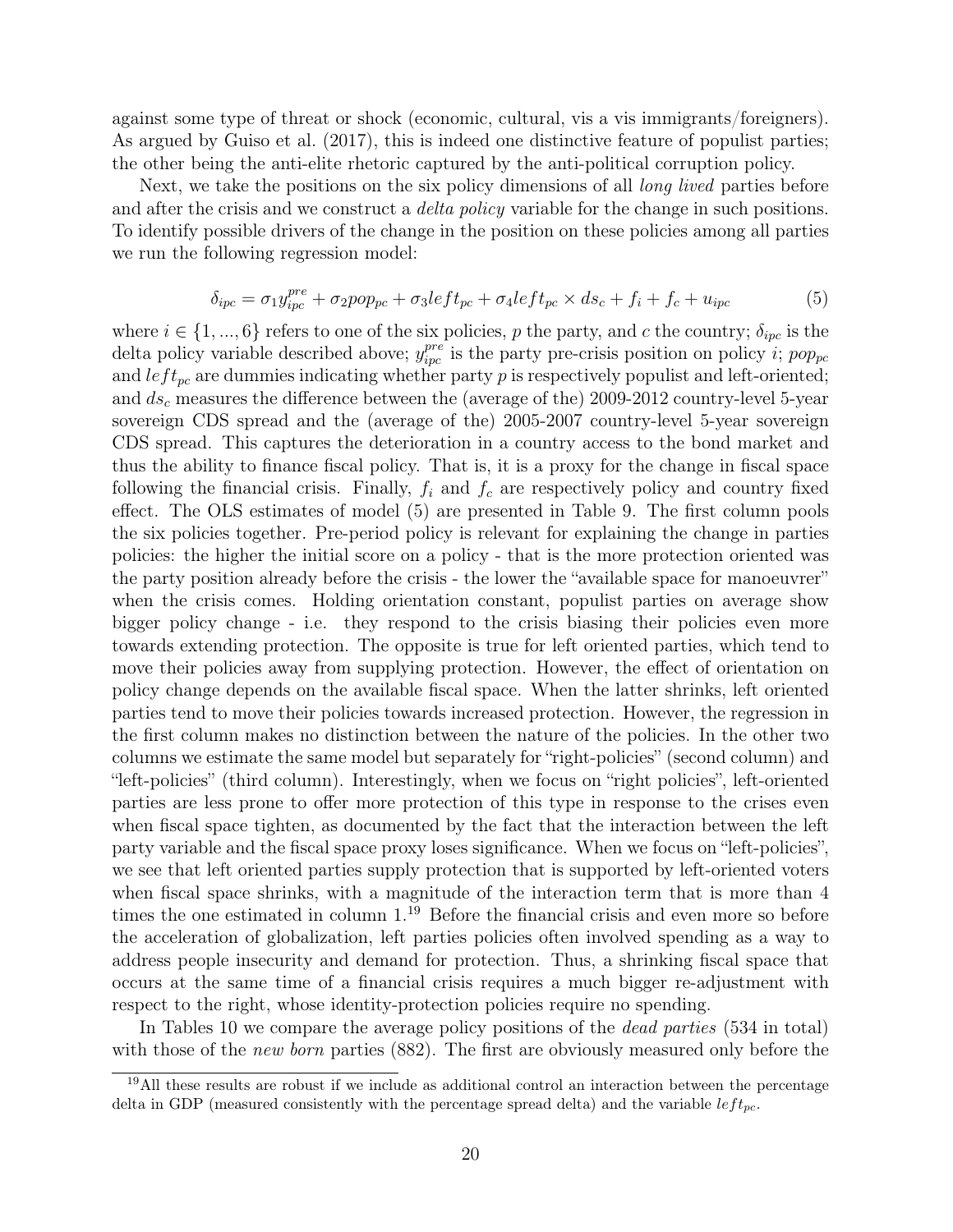| Dep. Variable                          | (1)           | (2)<br>Delta Policy | (3)          |
|----------------------------------------|---------------|---------------------|--------------|
| Policies analised                      | All           | Right               | Left         |
|                                        | policies      | policies            | policies     |
| Policy pre-period                      | $-0.719***$   | $-0.743***$         | $-0.617***$  |
| Populist                               | (0.110)       | (0.125)             | (0.0912)     |
|                                        | $0.794**$     | 0.861               | $0.901*$     |
| Left                                   | (0.314)       | (0.747)             | (0.442)      |
|                                        | $-0.299**$    | $-0.778**$          | $-0.0261$    |
|                                        | (0.135)       | (0.338)             | (0.149)      |
| Percentage change spread $\times$ Left | $0.000482***$ | $-0.000349$         | $0.00228***$ |
|                                        | (0.000163)    | (0.000445)          | (0.000179)   |
| Obs.                                   | 720           | 240                 | 240          |
| R2                                     | 0.410         | 0.513               | 0.318        |
| Policy FE, Country FE                  | Yes           | Yes                 | Yes          |

Table 9: Protection dynamics

*Notes:* OLS estimation. Dependent variable: *Delta policy*, defined as the difference between the policy<br>in the (closest) manifestos in 2013 and 2006; in column (1) all policies are included; in column (2) only<br>left poli at the 1, 5, and 10% level, respectively. Policy pre-period is the policy in the (closest) manifesto in 2006. Populist is a dummy  $= 1$  when the party is populist. Left is a dummy  $= 1$  when the party is left-oriented.<br>Percentage change spread is the country-level spread (5-year sovereign CDS spread) percentage change between pre-crisis (average 2005-2007) and post-crisis (average 2009-2012) periods. All specifications in-clude policy FE and country FE. Standard errors are clustered at the country level.

crisis, the second only after. A comparison between the two offers some insight on how the financial crisis has shaped the platforms of new parties. If we look at all policies together, we find a significant difference between the dead parties and the new born parties. Compared to dead parties, new born parties offer policies that are more protection intensive. This difference is even stronger if we single out parties in high spread countries (above median) where fiscal space is more constrained. When we focus separately on right- and left-policies, we find that right policies of new born parties are no different (in level and statistically) from the right policies of dead parties. Instead, left-policies of new born parties are much more tilted towards protection than those of dead parties, particularly in countries with smaller fiscal space (high spread countries) .

|  |  | Table 10: Policies comparison |
|--|--|-------------------------------|
|--|--|-------------------------------|

| Policies       | Countries   |                 | Observations        | Mean policies   | Absolute            |            |
|----------------|-------------|-----------------|---------------------|-----------------|---------------------|------------|
|                |             | Dead<br>parties | New born<br>parties | Dead<br>parties | New born<br>parties | diff means |
| All policies   | All         | 534             | 882                 | 0.96            | 1.29                | $0.32*$    |
|                | High spread | 252             | 410                 | 0.47            | 1.09                | $0.62***$  |
| Right policies | All         | 178             | 294                 | 1.89            | 1.76                | 0.13       |
|                | High spread | 84              | 138                 | 0.75            | 1.11                | 0.35       |
| Left policies  | All         | 178             | 294                 | 0.36            | 0.75                | $0.39**$   |
|                | High spread | 14784           | 138                 | 0.33            | 0.82                | $0.49**$   |

Notes: The table reports the difference in (mean) policies and its significance among parties who did not survived the 2008 crisis (*Dead parties*) and parties who were born after the 2008 crisis (*New born parties*). The policies analysed are either *All policies* (anti-EU, protectionism, anti-internationalism, anti-multiculturalism, national way of life, anti-political corruption), *Right policies* (anti-multiculturalism, national way of live), or *Le* tionism). The comparison is performed among All countries and High spread (above the median) countries

The evidence in Tables 9 and 10 is consistent with the idea that the 2008 crisis, indeed, constituted a source of great transformation of the political supply in Europe in the direction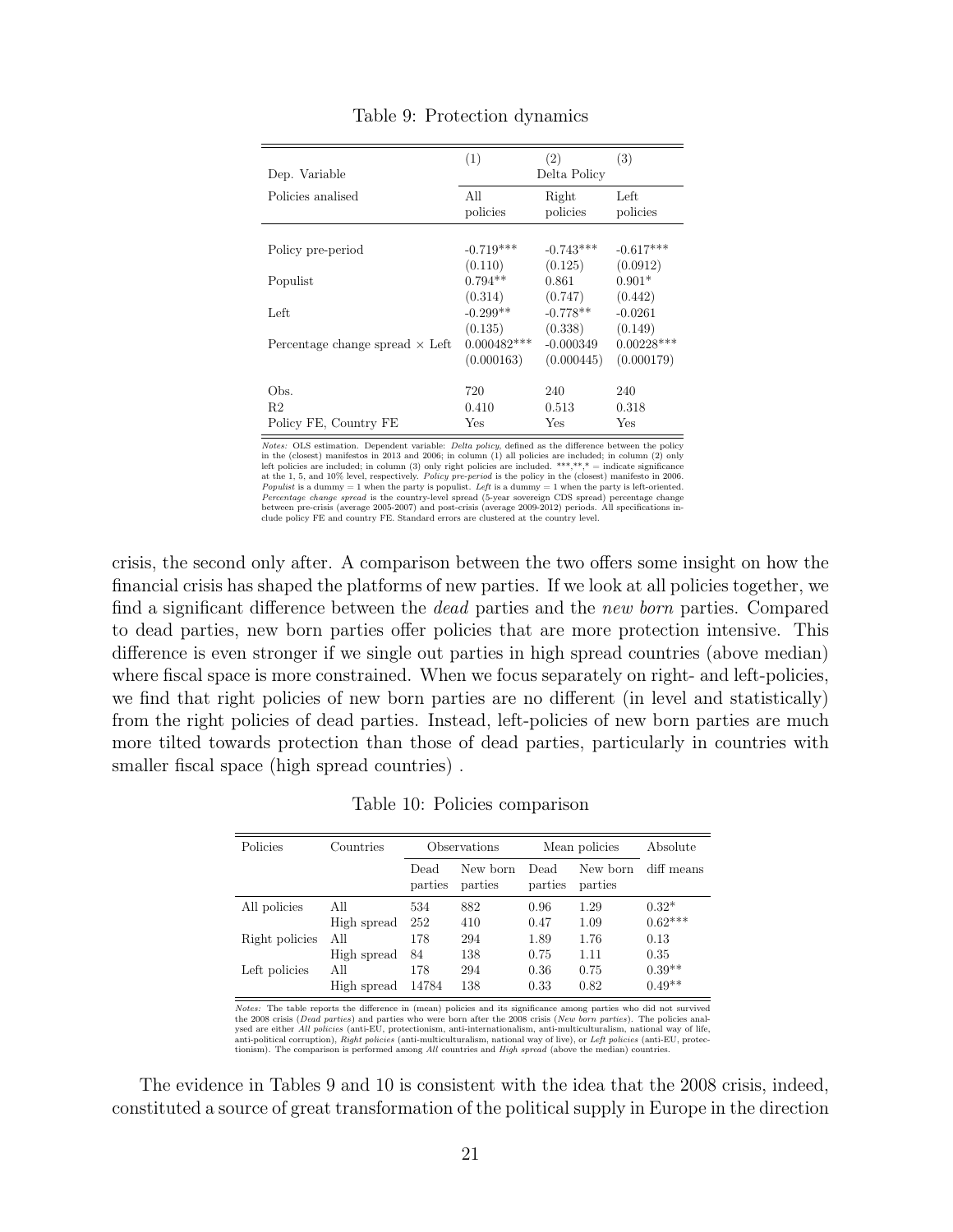of populism. To test whether this is unique to the crises we run a placebo test focusing on the 2004 Enlargement of the EU. As Guiso et al. (2016) argue, the 2004 Enlargement constitutes one of the three critical junctures for the European construction process.<sup>20</sup> As they document, it was a source of tension reflected in people sentiments towards the union. Yet, it did not cause the same political effects. More precisely, running the same model as in equation (5), but anchoring the pre and post around the 2004 instead of 2008, displays no significant change in policy positions on the six dimensions of populism mentioned above.<sup>21</sup> Similarly, when comparing new born and dead parties replacing  $2008$ with 2004, no significant average increase in the populist policy position can be found (not even focusing on high spread countries).

In sum, the difference in difference results shown in this section suggest that the prefinancial crisis globalization related challenges were not enough to determine significant changes in parties' strategies (looking at long lived parties) nor to create new parties at an abnormal rate. Our interpretation is that globalization-related challenges affected the economic insecurity only on the "market side", leaving still room for political competition on state provision of welfare protection, which is consistent with an increasing number of countries violating the Maastricht government debt threshold after the entry of China in the WTO and before the start of the Great Recession<sup>22</sup>. On the other hand, the financial crisis combined with (or triggering itself) a shrinking fiscal space determined much bigger disillusion also on the "state side". Thus, the double distrust in markets as well as in state institutions already facing constraints made it possible to enter political competition with platforms that focused on radical changes of market and state institutional constraints.

## 6 Concluding remarks

This paper contributes to the literature on populism by showing that the financial crisis has been the tipping point that has transformed politics in Europe, on the demand as well as on the supply side. On the demand side we have documented this with a novel methodology, while on the supply side a standard difference in differences methodology has revealed a consistent pattern of change both within long-lived parties and between dead and newborn parties. The fact that after the crisis, namely after 2014 populism persisted in Europe suggests that the financial crisis created a structural break, a tipping point which is hard to recover from, by changing the mind of people and the rhetoric of all parties. It remains to be seen whether this populism wave will transform politics in Europe permanently or whether the failure of populist policies will determine a rebound back to traditional parties.

 $20$ The other two are the signing of the Maastricht treaty and the Great Recession.

 $21$ To perform this exercise, we selected as pre-election the election closest to 2002 but (strictly) before 2004, and as post-election the election closest to 2006 but (strictly) before 2008 and after 2004. The change in spread is measured as the difference between the (average of the) 2005-2006 country-level 5-year sovereign CDS spread and the (average of the) 2002-2003 country-level 5-year sovereign CDS spread.

<sup>&</sup>lt;sup>22</sup>The number of countries violating the Maastricht threshold already jumps from 6 to 10 after the start of globalization and before the financial crisis, suggesting that the globalization shock contributed to shrinking the available fiscal space countries could count on when the financial crisis arrived. The number of violators of the threshold jump to 15 during the years of the crisis, both because GDP per capita shrunk and because countries accumulated debt to recapitalize banks during the crisis.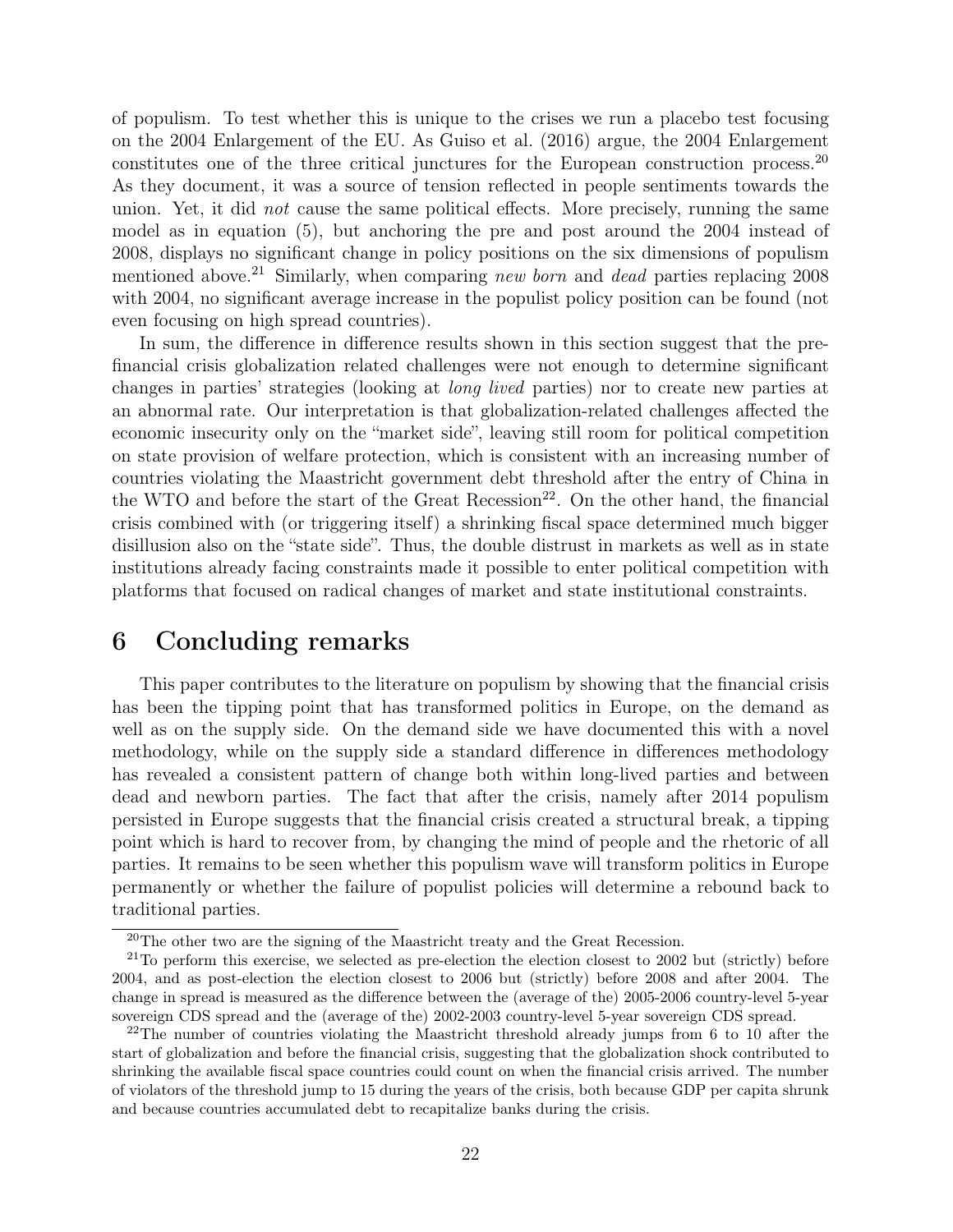## References

- Acemoglu, D., Egorov, G., and Sonin, K. (2013). A political theory of populism. The Quarterly Journal of Economics, 128(2):771–805.
- Algan, Y., Guriev, S., Papaioannou, E., and Passari, E. (2017). The european trust crisis and the rise of populism. Brookings Papers on Economic Activity, 2017(2):309–400.
- Arias, E. and Stasavage, D. (2019). How large are the political costs of fiscal austerity? The Journal of Politics, 81(4):1517–1522.
- Autor, D., Dorn, D., Hanson, G., and Majlesi, K. (2020). Importing political polarization? the electoral consequences of rising trade exposure. American Economic Review, 110(10):3139–83.
- Becker, G. S. (1962). Investment in human capital: A theoretical analysis. Journal of political economy, 70(5, Part 2):9–49.
- Borusyak, K. and Hull, P. (2020). Non-random exposure to exogenous shocks: Theory and applications. Technical report, National Bureau of Economic Research.
- Colantone, I. and Stanig, P. (2018a). Global competition and brexit. American political science review, 112(2):201–218.
- Colantone, I. and Stanig, P. (2018b). The trade origins of economic nationalism: Import competition and voting behavior in western europe. American Journal of Political Science, 62(4):936–953.
- Deaton, A. (1985). Panel data from time series of cross-sections. *Journal of econometrics*, 30(1-2):109–126.
- Di Cocco, J. and Monechi, B. (2021). How populist are parties? measuring degrees of populism in party manifestos using supervised machine learning. Political Analysis, pages 1–17.
- Dustmann, C., Eichengreen, B., Otten, S., Sapir, A., Tabellini, G., and Zoega, G. (2017). Europe's trust deficit: Causes and remedies.
- Fetzer, T. (2019). Did austerity cause brexit? American Economic Review, 109(11):3849– 86.
- Foster, C. and Frieden, J. (2017). Crisis of trust: Socio-economic determinants of europeans confidence in government. European Union Politics, 18(4):511–535.
- Funke, M., Schularick, M., and Trebesch, C. (2016). Going to extremes: Politics after financial crises, 1870–2014. European Economic Review, 88:227–260.
- Galofré-Vilà, G., Meissner, C. M., McKee, M., and Stuckler, D. (2021). Austerity and the rise of the nazi party. The Journal of Economic History, 81(1):81–113.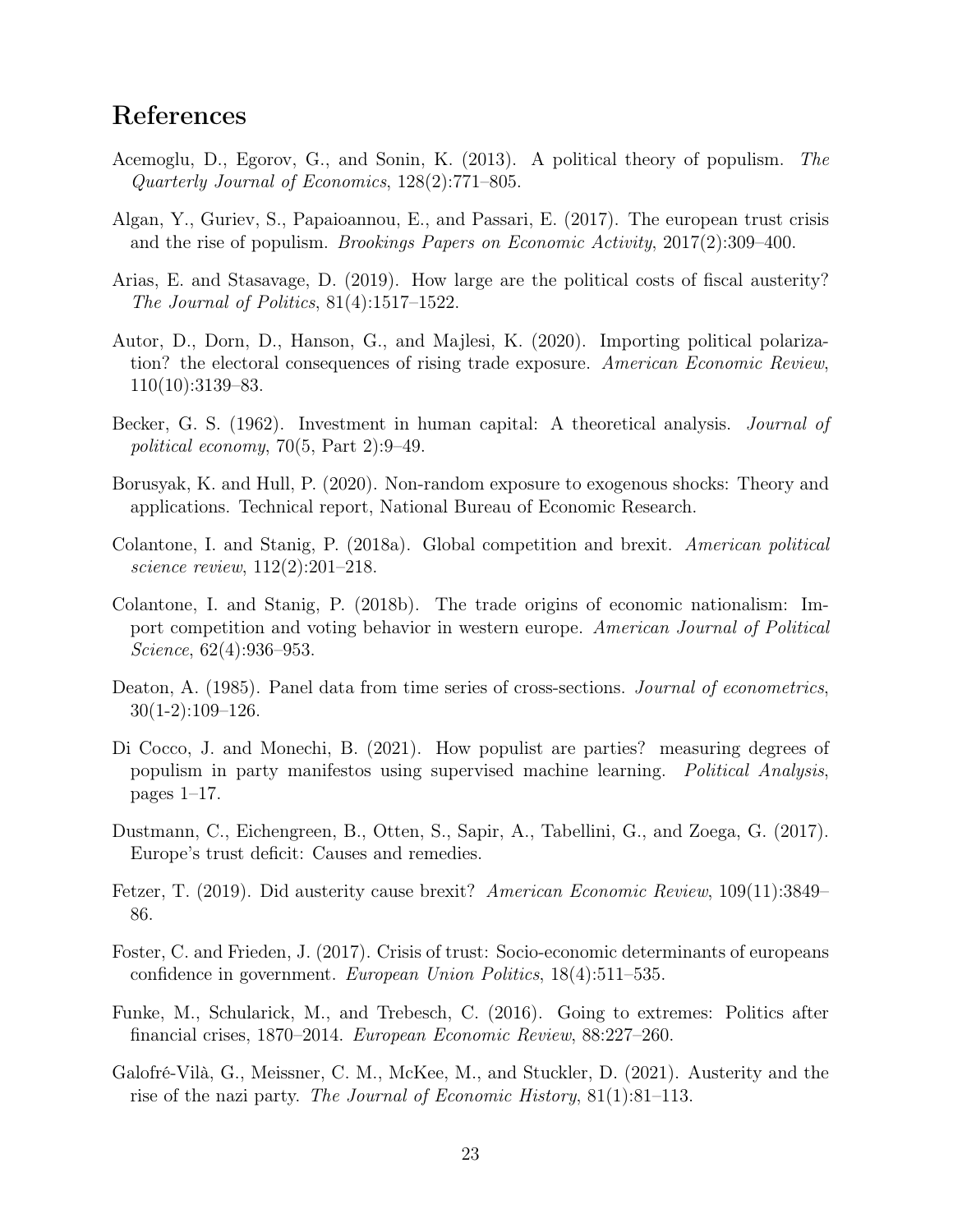- Gennaro, G., Lecce, G., and Morelli, M. (2021). Mobilization and the strategy of populism theory and evidence from the united states.
- Gidron, N. and Bonikowski, B. (2013). Varieties of populism: Literature review and research agenda.
- Guiso, L., Herrera, H., Morelli, M., and Sonno, T. (2019). Global crises and populism: the role of eurozone institutions. Economic Policy, 34(97):95–139.
- Guiso, L., Herrera, H., Morelli, M., Sonno, T., et al. (2017). *Demand and supply of populism.* Centre for Economic Policy Research London, UK.
- Guiso, L., Sapienza, P., and Zingales, L. (2016). Monnet's error? Economic Policy, 31(86):247–297.
- Guriev, S. and Papaioannou, E. (2020). The political economy of populism. *Journal of* Economic Literature (forthcoming).
- Guvenen, F., Ozkan, S., and Song, J. (2014). The nature of countercyclical income risk. Journal of Political Economy, 122(3):621–660.
- Gyongyosi, G. and Verner, E. (2021). Financial crisis, creditor-debtor conflict, and populism. Journal of Finance, Forthcoming.
- Hawkins, K. and Littvay, L. (2019). Contemporary US populism in comparative perspective. Cambridge University Press.
- Jensen, M. J. and Bang, H. P. (2017). Populism and connectivism: An analysis of the sanders and trump nomination campaigns. Journal of Political Marketing, 16(3-4):343– 364.
- Margalit, Y. (2019). Economic insecurity and the causes of populism, reconsidered. Journal of Economic Perspectives, 33(4):152–70.
- Mincer, J. (1975). Education, experience, and the distribution of earnings and employment: an overview. Education, income, and human behavior, pages 71–94.
- Morelli, M., Nicolò, A., and Roberti, P. (2021). A commitment theory of populism. Available at SSRN 3982036.
- Mudde, C. (2004). The populist zeitgeist. Government and opposition, 39(4):541–563.
- Mudde, C. and Kaltwasser, C. R. (2017). Populism: A very short introduction. Oxford University Press.
- Norris, P. and Inglehart, R. (2019). Cultural backlash: Trump, Brexit, and authoritarian populism. Cambridge University Press.
- Pauwels, T. (2011). Measuring populism: A quantitative text analysis of party literature in belgium. Journal of Elections, Public Opinion and Parties, 21(1):97–119.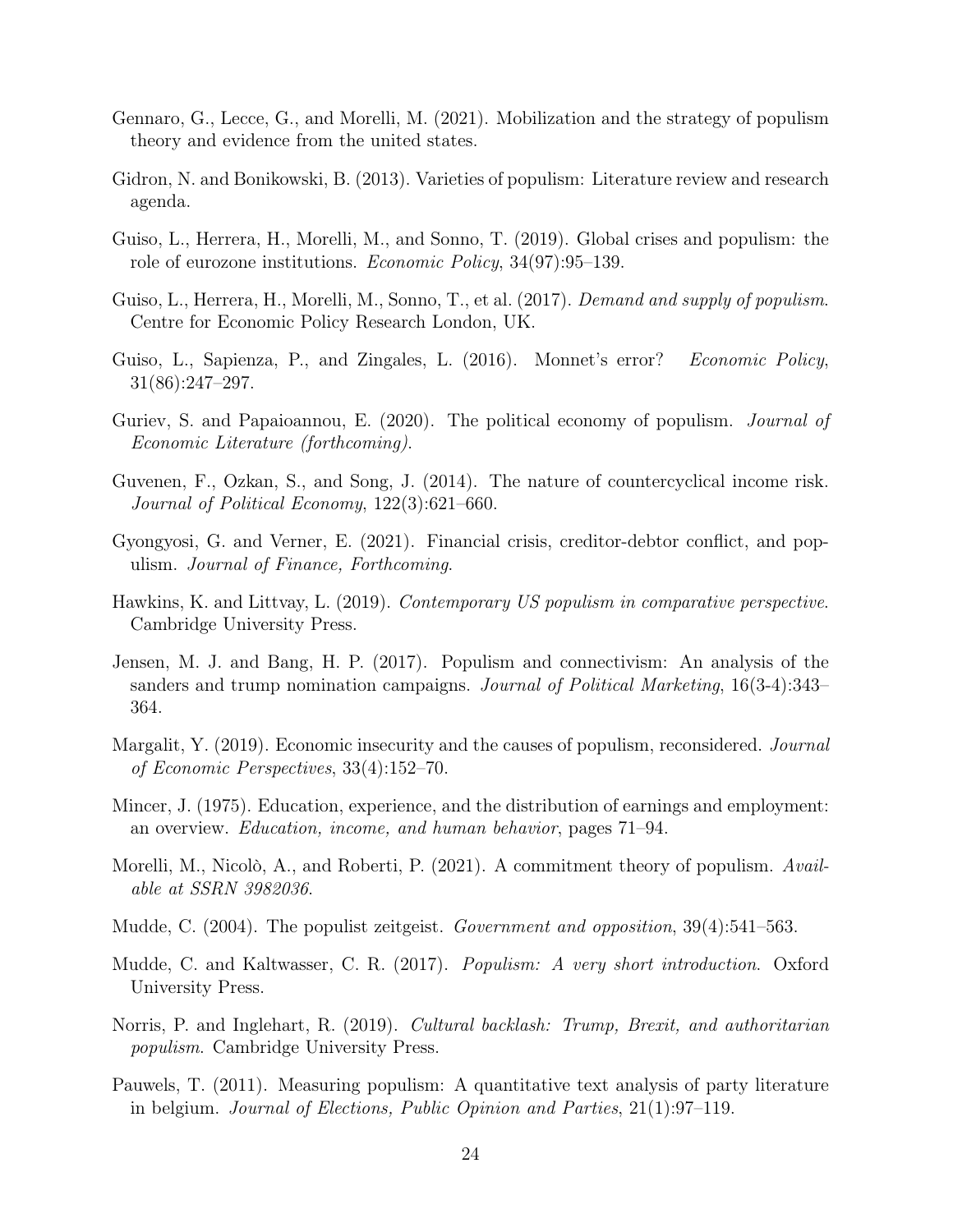- Rodrik, D. (2018). Populism and the economics of globalization. Journal of international business policy,  $1(1):12-33$ .
- Rooduijn, M., Van Kessel, S., Froio, C., Pirro, A., De Lange, S., Halikiopoulou, D., Lewis, P., Mudde, C., and Taggart, P. (2019). The populist: An overview of populist, far right, far left and eurosceptic parties in europe.
- Schaub, M. (2021). Acute financial hardship and voter turnout: Theory and evidence from the sequence of bank working days. American Political Science Review, 115(4):1258– 1274.
- Voth, H.-J., Doerr, S., Gissler, S., and Peydró, J. L. (2020). From finance to fascism: The real effect of germany's 1931 banking crisis. CEPR Discussion Papers, (12806).
- Weyland, K. (2001). Clarifying a contested concept: Populism in the study of latin american politics. Comparative politics, pages 1–22.
- Weyland, K. (2012). The arab spring: Why the surprising similarities with the revolutionary wave of 1848? *Perspectives on Politics*, 10(4):917–934.
- Weyland, K. (2017). A political-strategic approach. Oxford University Press Oxford.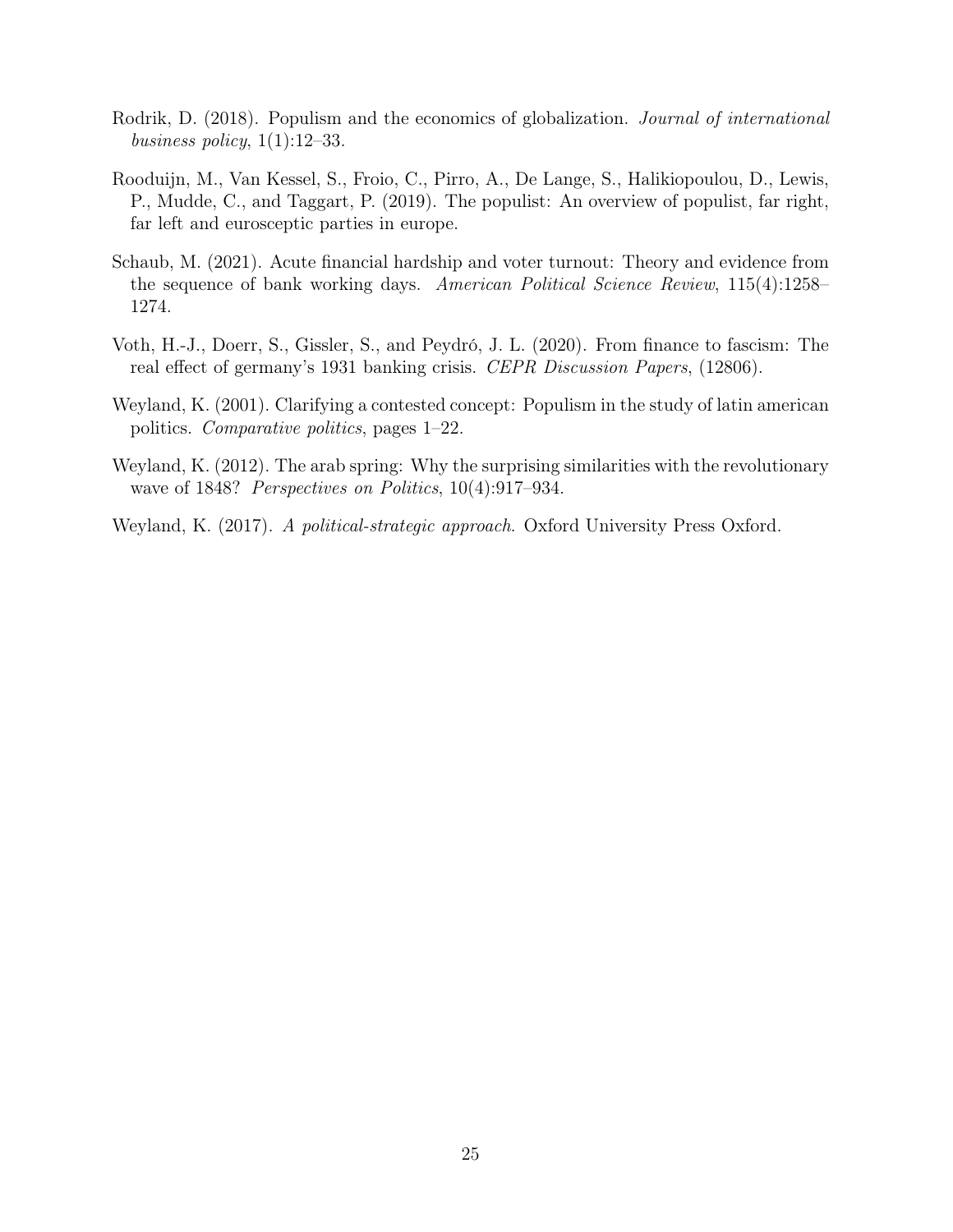## Online Appendix

## A ESS waves selection

In this Appendix, we first explain in details the selection of ESS waves in order to avoid problematic inconsistencies between the years of the interviews and political election years. Then, we show that our results are completely robust if we consider different strategies, or even if we ignore this selection using a different dependent variable.

In the ESS data, each individual is asked who she/he voted for in the *last* parliamentary election, on top of her/his current economic insecurity. ESS interviews are performed on a two years basis, therefore, we need to ensure that we avoid: (i) cases in which multiple waves are associated with the same election, and (ii) cases in which the election happened too far in advance with respect to the survey. These two cases are, for example, are present in Belgium, where we had elections in 1999, 2003, and 2007. Without adjustments, (i) both waves 2 (2004) and 3 (2006) would refer to the same election in 2007, and (ii) wave 1 (2002) would refer to an election which took place 4 years before. For these reasons, we associate to each election in each country only one wave of interviews, with a maximum lag of 2 years between the wave and the election. In Figure A1 we show the ESS waves considered for each country (yellow) and those we exclude for the above mentioned reasons (yellow-red).

One could argue that the second condition above (a maximum lag of 2 years between the wave and the election) could be somehow arbitrary. In Table A1 we first test the sensitivity of our result with respect to this condition, and then we relax this correction using a different dependent variable. In column 1, we restrict the selection of ESS interviews to those where the election happened with max 1 year lag with respect to the survey. In columns 2 and 3 we change this condition with a 3 years lag and 4 years lag maximum, respectively. As we can see, our results are always positive and well identified. In column 4 we use a different dependent variable, which allows us to avoid the selection of ESS waves. The respondents are asked two questions, specifically "Is there a particular political party you fell closer to than all other other parties?" and, if they respond yes, "Which one?". With these questions we can identify whether the party towards which the respondent feels closer to is populist or not (using the same definition as in the rest of the paper). As we can see from column 4 of Table A1, also this specification confirms our main result.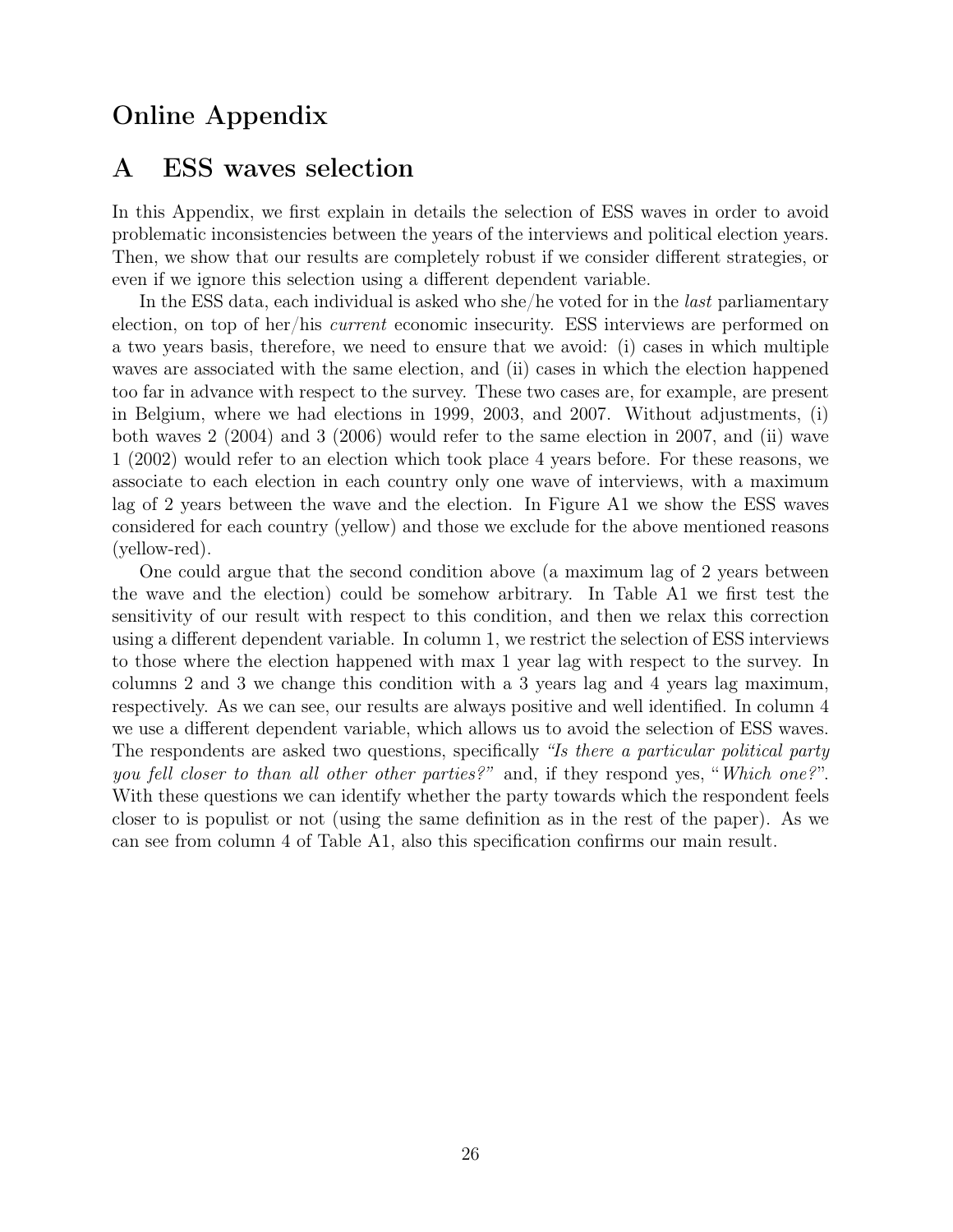|           | 1999 | 2000                | 2001           | 2002 | 2003 | 2004        | 2005 | 2006        | 2007        | 2008 | 2009 | 2010           | 2011 | 2012           | 2013           | 2014 | 2015 | 2016        |
|-----------|------|---------------------|----------------|------|------|-------------|------|-------------|-------------|------|------|----------------|------|----------------|----------------|------|------|-------------|
| AT        |      |                     |                | E.   |      |             |      | E           |             | E    |      |                |      |                | $\mathsf E$    |      |      |             |
| BE        | E    |                     |                |      | E.   |             |      |             | E           |      |      | E              |      |                |                | E.   |      |             |
| BG        |      |                     | E              |      |      |             | E    |             |             |      | E    |                |      |                | E              | E    |      |             |
| CY        |      |                     | $\overline{E}$ |      |      |             |      | E           |             |      |      |                | E    |                |                |      |      | E           |
| CZ        |      |                     |                | E    |      |             |      | E           |             |      |      | E              |      |                | E              |      |      |             |
| DE        |      |                     |                | E    |      |             | E    |             |             |      | E    |                |      |                | $\overline{E}$ |      |      |             |
| DK        |      |                     | E              |      |      |             | E    |             | E           |      |      |                | E    |                |                |      | E    |             |
| EE        | E    |                     |                |      | E    |             |      |             | E           |      |      |                | E    |                |                |      | E    |             |
| ES        |      | E                   |                |      |      | E           |      |             |             | E    |      |                | E    |                |                |      | E    | E           |
| FI.       | E    |                     |                |      | E    |             |      |             | E           |      |      |                | E    |                |                |      | E    |             |
| <b>FR</b> |      |                     |                | E.   |      |             |      |             | E           |      |      |                |      | E.             |                |      |      |             |
| GB        |      |                     | E              |      |      |             | E    |             |             |      |      | E              |      |                |                |      | E    |             |
| GR        |      | E                   |                |      |      | E           |      |             | E           |      | E    |                |      | E              |                |      | E    |             |
| <b>HR</b> |      |                     |                |      | E.   |             |      |             | E           |      |      |                | E    |                |                |      | E    | E           |
| HU        |      |                     |                | E.   |      |             |      | $\mathsf E$ |             |      |      | E              |      |                |                | E    |      |             |
| IE        |      |                     |                | E.   |      |             |      |             | E           |      |      |                | E    |                |                |      |      | E           |
| IL.       | E    |                     |                |      |      |             |      | E           |             |      | E    |                |      |                | E              |      | E    |             |
| IS        | E    |                     |                |      | E    |             |      |             | E           |      | E    |                |      |                | $\mathsf E$    |      |      | E           |
| IT        |      |                     | E              |      |      |             |      | E           |             | Ε    |      |                |      |                | E              |      |      |             |
| LT        |      | E                   |                |      |      | E           |      |             |             | E    |      |                |      | E              |                |      |      | E           |
| LU        | E    |                     |                |      |      | $\mathsf E$ |      |             |             |      | E    |                |      |                | E              |      |      |             |
| LV        |      |                     |                | E    |      |             |      | E           |             |      |      | E              |      |                |                | E    |      |             |
| NL        |      |                     |                | E    | E.   |             |      | E           |             |      |      | $\overline{E}$ |      | E              |                |      |      |             |
| <b>NO</b> |      |                     | $\mathsf E$    |      |      |             | E    |             |             |      | E    |                |      |                | $\mathsf E$    |      |      |             |
| PL.       |      |                     | E              |      |      |             | E    |             | $\mathsf E$ |      |      |                | E    |                |                |      | E    |             |
| PT        | E    |                     |                | E.   |      |             | E    |             |             |      | E    |                | E    |                |                |      | E    |             |
| RO        |      | E                   |                |      |      | Ε           |      |             |             | E    |      |                |      | E              |                |      |      | E           |
| SE        |      |                     |                | E    |      |             |      | E.          |             |      |      | E.             |      |                |                | E.   |      |             |
| SI        |      | E                   |                |      |      | E           |      |             |             | E    |      |                | E    |                |                | E    |      |             |
| SK        |      |                     |                | E    |      |             |      | E.          |             |      |      | E              |      | $\overline{E}$ |                |      |      | $\mathsf E$ |
|           |      | E National election |                |      |      |             |      |             |             |      |      |                |      |                |                |      |      |             |

#### Figure A1: ESS waves and elections

ESS wave Repeated ESS data

Notes: The table presents for each country and year the ESS waves available (yellow), the years with an election (E), and the ESS waves we exclude from our analysis (yellow-red).

| Dep. Variable            | (1)                  | $\left( 2\right)$<br>Populist vote | (3)                    | $\left( 4\right)$<br>Populist<br>closer<br>party |  |
|--------------------------|----------------------|------------------------------------|------------------------|--------------------------------------------------|--|
| Estimation               |                      |                                    | 2SLS                   |                                                  |  |
| Economic insecurity      | $0.796**$<br>(0.319) | $0.837***$<br>(0.158)              | $0.554***$<br>(0.0928) | $0.839***$<br>(0.228)                            |  |
| Obs                      | 1.224                | 3,028                              | 3,852                  | 3.688                                            |  |
| Wave, Country, Cohort FE | Yes                  | Yes                                | Yes                    | Yes                                              |  |
| Controls                 | Yes                  | Yes                                | Yes                    | Yes                                              |  |
| Years of Lag             | 1                    | 3                                  | 4                      | $\theta$                                         |  |
| KP F                     | 8.836                | 18.33                              | 24.16                  | 23.13                                            |  |

| Table A1: ESS waves and elections - Robustness |  |
|------------------------------------------------|--|
|------------------------------------------------|--|

*Notes:* 2SLS estimations. Dependent variable: *Populist vote* in columns 1 to 3, *Populist closer party* in column 4, which is a dummy indicating whether the party the respondent feels closer to is a populist party. *Econ* 3 of 4 years. Note that in column 4 the maximum lag between the wave and the election is 0 year because the question on which party the<br>respondent feels closer to is available for each wave. In all regressions we control f varying controls described in section 1. Errors are clustered at the cohort level. Kleibergen-Paap F-statistic are reported at the bottom of the table.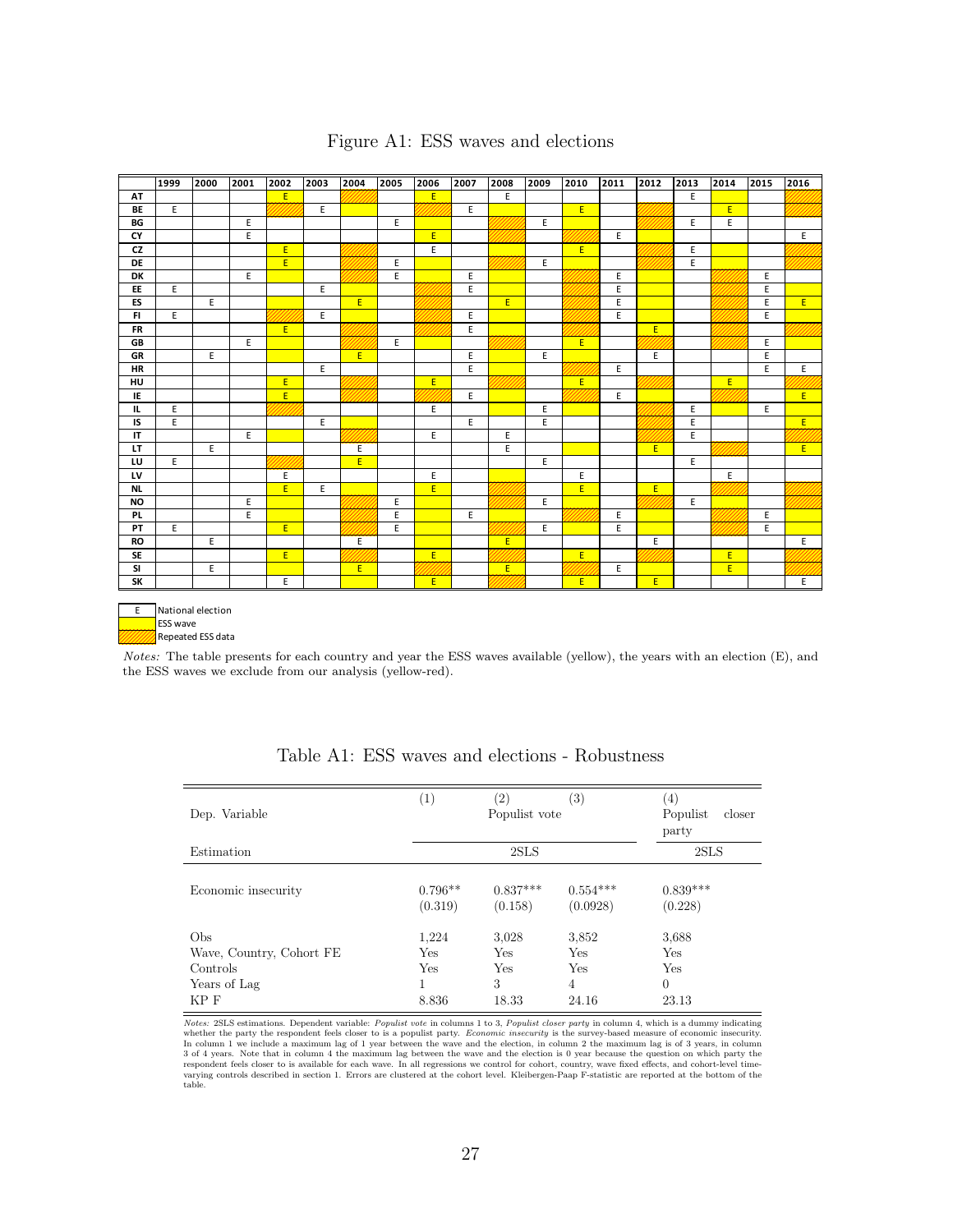# B Populist parties

| Country        | Party name                                                                                    |
|----------------|-----------------------------------------------------------------------------------------------|
| Austria        | Alliance for the Future of Austria                                                            |
|                | Freedom Party of Austria                                                                      |
|                | Hans-Peter Martin's List                                                                      |
|                | Team Stronach                                                                                 |
| Belgium        | National Front                                                                                |
|                | Libertarian, Direct, Democratic                                                               |
|                | People's Party                                                                                |
|                | Flemish Interest                                                                              |
| Bulgaria       | Attack                                                                                        |
|                | Reload Bulgaria / Bulgaria Without Censorship                                                 |
|                | Bulgarian Business Bloc                                                                       |
|                | Citizens for European Development of Bulgaria<br>National Front for the Salvation of Bulgaria |
|                | National Movement Simeon II                                                                   |
|                | Order, Law and Justice                                                                        |
|                | IMRO - National Bulgarian Movement                                                            |
|                | Will                                                                                          |
| Croatia        | Croatian Civic Party                                                                          |
|                | Croatian Democratic Alliance of Slavonia and Baranja                                          |
|                | Croatian Labourists - Labour Party                                                            |
|                | Bridge of Independent Lists                                                                   |
|                | Human Shield                                                                                  |
| Cyprus         | Citizens' Alliance                                                                            |
| Czech Republic | Action of Dissatisfied Citizens                                                               |
|                | Coalition for Republic - Republican Party of Czechoslovakia                                   |
|                | Sovereignty – Jana Bobosikova Bloc                                                            |
|                | Freedom and Direct Democracy Tomio Okamura                                                    |
|                | Dawn-National Coalition                                                                       |
| Denmark        | Public Affairs                                                                                |
|                | Danish People's Party<br>Progress Party                                                       |
|                | The New Right                                                                                 |
| Estonia        | Estonian Citizens                                                                             |
|                | Estonian Conservative People's Party                                                          |
|                | Independent Royalists                                                                         |
| Finland        | Blue Reform                                                                                   |
|                | Finns Party                                                                                   |
| France         | Republic Arise   France Arise                                                                 |
|                | National Front / Rally                                                                        |
|                | France Unbowed                                                                                |
| Germany        | Alternative for Germany                                                                       |
|                | The Left (Germany)                                                                            |
| Greece         | Independent Greeks                                                                            |
|                | Democratic Social Movement                                                                    |
|                | Greek Solution                                                                                |
|                | European Realistic Disobedience Front [MeRa25]                                                |
|                | Popular Orthodox Rally                                                                        |
|                | Political Spring                                                                              |
|                | Syriza - The Coalition of the Radical Left<br>Synaspismos - The Coalition of the Left         |
| Hungary        | Fidesz - Hungarian Civic Alliance                                                             |
|                | Fidesz – Hungarian Civic Party / Christian Democratic People's Party                          |
|                | Jobbik, the Movement for a Better Hungary                                                     |
|                | Hungarian Justice and Life Party                                                              |
|                | Our Homeland Movement                                                                         |
| Iceland        | Civic Movement - The Movement                                                                 |
|                | People's Party                                                                                |
|                | Centre Party                                                                                  |
|                |                                                                                               |

Table A2: Populist parties - 1/2

 $\overline{Notes:}$  The table presents the list of populist parties from PopuList.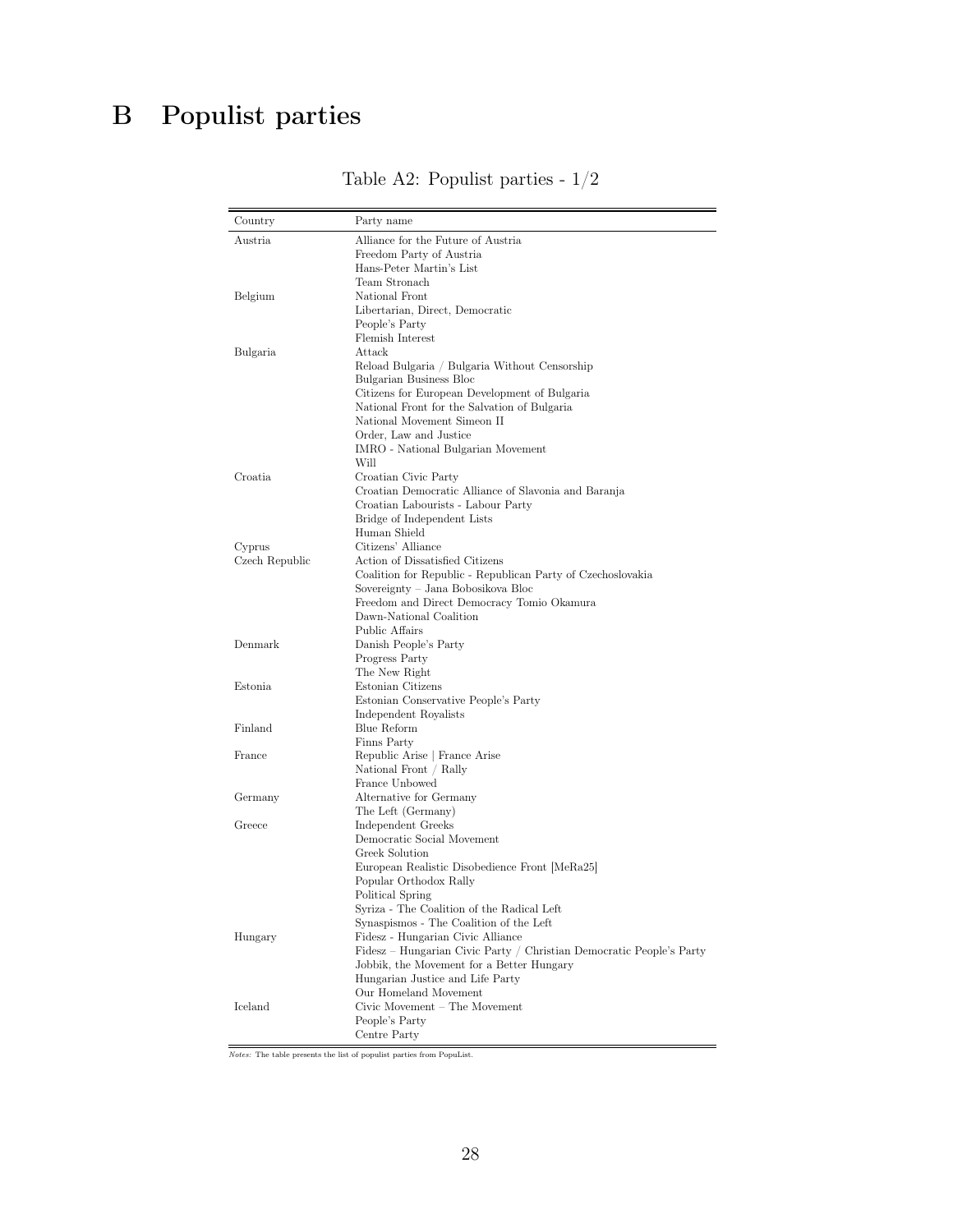| Country        | Party name                                       |
|----------------|--------------------------------------------------|
| Ireland        | Sinn Fein                                        |
| Italy          | The People of Freedom / Forza Italia (FI)        |
|                | Brothers of Italy                                |
|                | The People of Freedom / Forza Italia (FI)        |
|                | (Northern) League                                |
|                | Southern Action League                           |
|                | Venetian League                                  |
|                | Five Star Movement                               |
| Latvia         | Who owns the state?                              |
|                | Reform Party                                     |
| Lithuania      | Labour Party                                     |
|                | The Way of Courage                               |
|                | Young Lithuania                                  |
|                | Lithuanian Centre Party                          |
|                | Lithuanian Liberty Union                         |
|                | National Resurrection Party<br>Order and Justice |
| Luxembourg     | Alternative Democratic Reform Party              |
| Netherlands    | Centre Democrats                                 |
|                | Forum for Democracy                              |
|                | Livable Netherlands                              |
|                | Fortuyn List                                     |
|                | Party for Freedom                                |
|                | Socialist Party (Netherlands)                    |
| Norway         | Progress Party (Norway)                          |
|                | Coastal Party                                    |
| Poland         | Kukiz '15                                        |
|                | League of Polish Families                        |
|                | Party X                                          |
|                | Law and Justice                                  |
|                | Self-Defense of the Republic Poland              |
| Portugal       | Enough!                                          |
| Romania        | People's Party Dan Diaconescu                    |
|                | Greater Romania Party                            |
|                | United Romania Party                             |
|                | Romanian National Unity Party                    |
| Slovakia       | Alliance of the New Citizen                      |
|                | Ordinary People                                  |
|                | Real Slovak National Party                       |
|                | Slovak National Party                            |
|                | We are family                                    |
|                | Direction - Social Democracy                     |
|                | Party of Civic Understanding                     |
|                | Association of Workers of Slovakia               |
| Slovenia       | The Left                                         |
|                | List of Marjan Sarec                             |
|                | Slovenian Democratic Party                       |
|                | Slovenian National Party                         |
|                | United Left / The Left                           |
| Spain          | In Common We Can<br>In Tide                      |
|                | Podemos                                          |
|                | Voice                                            |
| Sweden         | New Democracy                                    |
|                | Sweden Democrats                                 |
| Switzerland    | Automobile Party   Freedom Party of Switzerland  |
|                | Federal Democratic Union of Switzerland          |
|                | Ticino League                                    |
|                | Geneva Citizens' Movement                        |
|                | Swiss People's Party                             |
| United Kingdom | Respect – The Unity Coalition                    |
|                |                                                  |
|                | Sinn Fein                                        |

Table A3: Populist parties - 2/2

Notes: The table presents the list of populist parties from PopuList.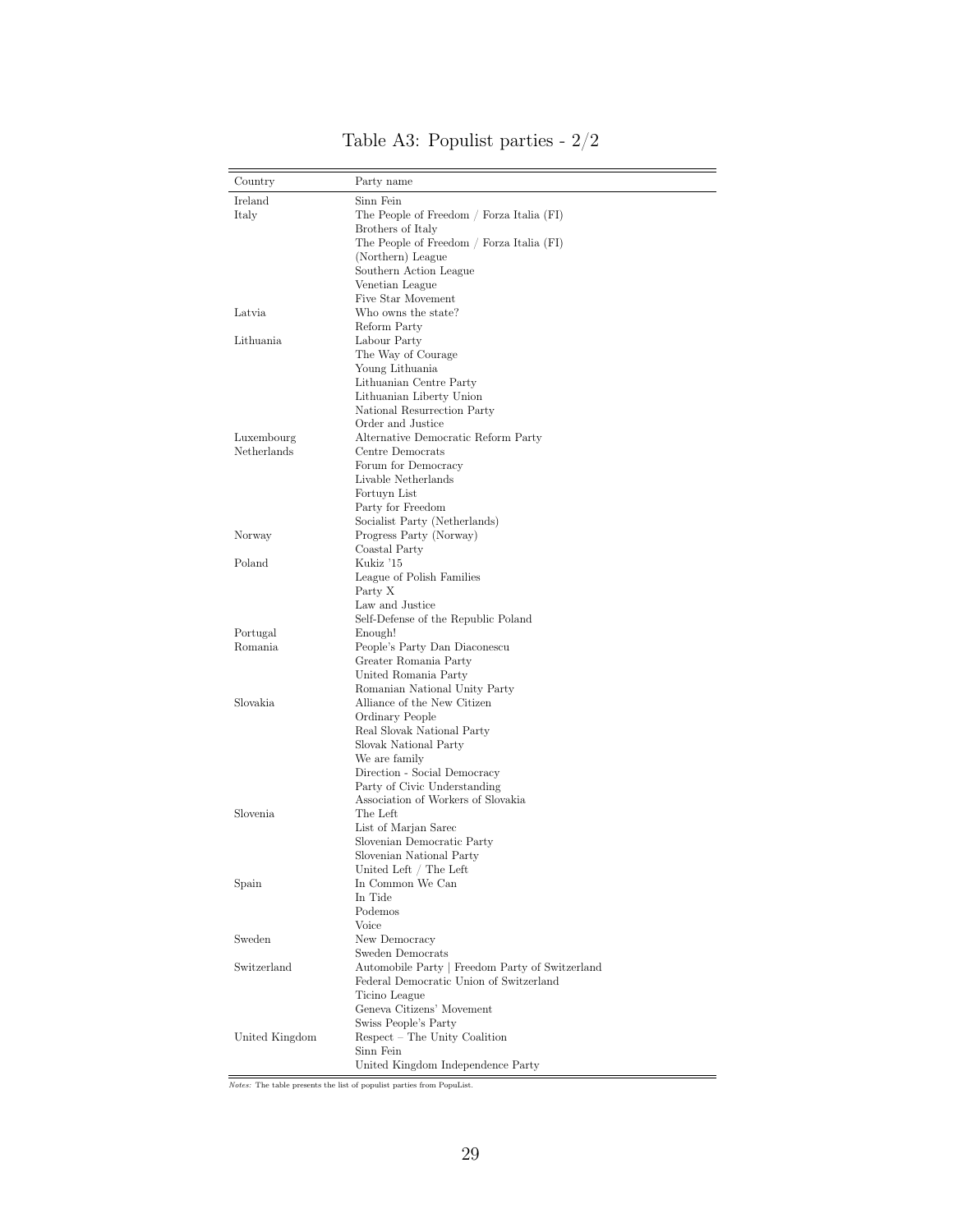## C Age earning profile

Table A4 presents the estimated values of  $\beta^k$ . These are obtained from equation (2), as explained in details in section 3.1.

Table A4: Income elasticity w.r.t. age

| $\beta_k$ | ISCO88 occupation                                                |
|-----------|------------------------------------------------------------------|
| 1.987     | Skilled agricultural and fishery workers                         |
| 2.234     | Managers of small enterprises                                    |
| 2.613     | Corporate managers                                               |
| 2.886     | Office clerks                                                    |
| 2.886     | Life science and health associate professionals                  |
| 2.896     | Precision, handicraft, craft printing and related trades workers |
| 2.922     | Teaching associate professionals                                 |
| 2.937     | Extraction and building trades workers                           |
| 2.964     | Other associate professionals                                    |
| 3.016     | Physical, mathematical and engineering science professionals     |
| 3.054     | Other professionals                                              |
| 3.059     | Physical and engineering science associate professionals         |
| 3.059     | Drivers and mobile plant operators                               |
| 3.065     | Machine operators and assemblers                                 |
| 3.065     | Sales and services elementary occupations                        |
| 3.093     | Personal and protective services workers                         |
| 3.315     | Teaching professionals                                           |
| 3.339     | Customer services clerks                                         |
| 3.345     | Metal, machinery and related trades workers                      |
| 3.424     | Agricultural, fishery and related labourers                      |
| 3.462     | Stationary plant and related operators                           |
| 3.477     | Labourers in mining, construction, manufacturing and transport   |
| 3.651     | Other craft and related trades workers                           |
| 3.871     | Models, salespersons and demonstrators                           |
| 4.346     | Life science and health professionals                            |
| 4.374     | Legislators and senior officials                                 |

*Notes:* The table presents the estimated values of  $\beta^k$ , from equation (2). Details are explained in section 3.1.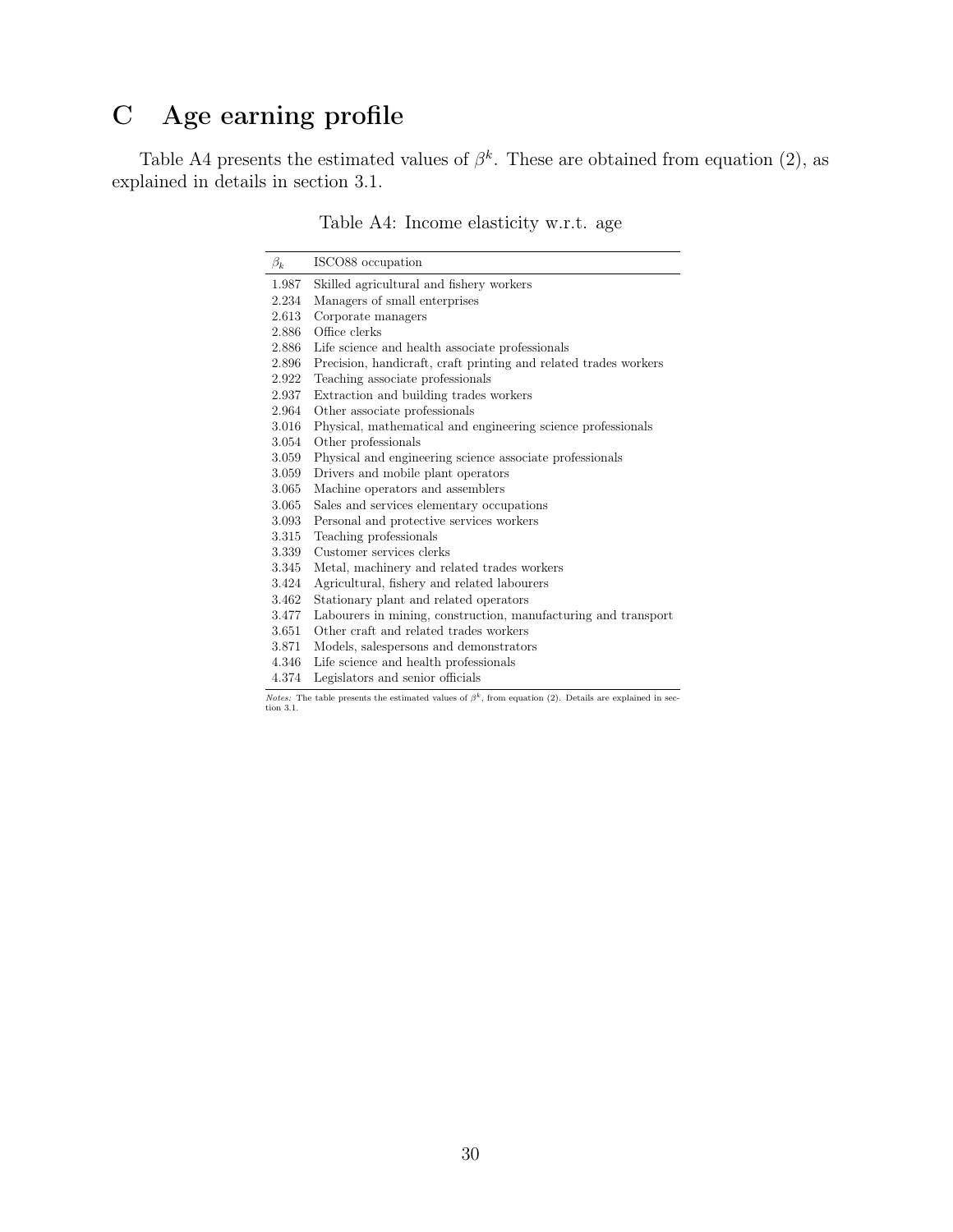## D Alternative Measures of Economic Insecurity

The measure of economic insecurity we introduced has the great advantage that it is obtained from the same sample that we use to obtain our outcome political variables and we use it as our reference measure. One potential limitation is that it is self reported, rather than being based on hard, observed data. To check whether this is an issue we validate our reference measure comparing it with a data-driven measure of economic insecurity obtained from the EU-SILC panel. Following Guvenen et al. (2014), we use the EU-SILC panel data to estimate a process for log-labor income, from which we retrieve the estimated residual and compute measures of its variance and skewness for each cohort and wave in our ESS sample. As discussed by Guvenen et al. (2014), more than the variance of labor income shocks it is the skewness of the left tail that best characterizes income risk and moves counter cyclically. In recessions, the distribution of shocks to labor income gains mass on the left tail when large drops in earnings become more likely. Besides a measure of skewness we also compute the fraction of cohort members that in each wave/year experience negative shocks to their labor income and the fraction with a large negative shock (below the 25th percentile). These measures, even more than the skewness, can capture the spirit of Guvenen et al. (2014) measure of uncertainty. Figure A2 shows plots of the skewness of the residuals, panel (a), the fraction of cohort members with negative shocks, panel (b), and the fraction with large negative shocks to labor income, panel (c), against the average value of our survey-based measure of economic insecurity. Interestingly, the Guvenen et al. (2014) measures all correlate positively and strongly with our measure of economic insecurity based on self reported data. This suggests that: (i) what people report very likely reflects their actual experiences; and (ii) that drops in income is what really shakes people economic insecurity.<sup>23</sup>

Table A5 re-runs our IV estimates for our three outcome measures (voting populist, turnout, and trust in political parties) using this time the Guvenen et al. (2014) measure of economic insecurity, captured either by the fraction of cohort members experiencing a drop in income or the fraction of cohort members experiencing a large drop (in the top quartile of drops for the whole sample in the country-year) in labor income.<sup>24</sup>

Even using these non-self reported, alternative measures, an increase in economic insecurity causes an increase in the share of votes to populist parties, a decrease in turnout and in trust in political parties, confirming the results obtained with our reference measure. This reassures us that what we are capturing is truly the effect on people political decisions and beliefs caused by economic uncertainty. In the last two columns of Table A5 we test the robustness of our result on populist vote to the fact that our classification of populist parties only applies to parties that gain at least one seat in parliament. Hence,

<sup>&</sup>lt;sup>23</sup>Consistent with Guvenen et al. (2014), the correlation between the variance of the residuals and the survey measure of economic insecurity is positive but not as strong as that between the share of cohort members that suffer a drop in income and our measure of economic insecurity. Further, while skewness and the share suffering negative (and strongly negative) income shocks is strongly countercyclical, the variance shows less action over the cycle.

 $24$ To be more precise, the first percentage is the percentage of the cohort members who have a negative residual when comparing their labor income with the one predicted by her characteristics up to that moment; the second percentage is the percentage of the cohort members with a residual in the worst quartile of residuals in such a regression, for all the data in the country and year.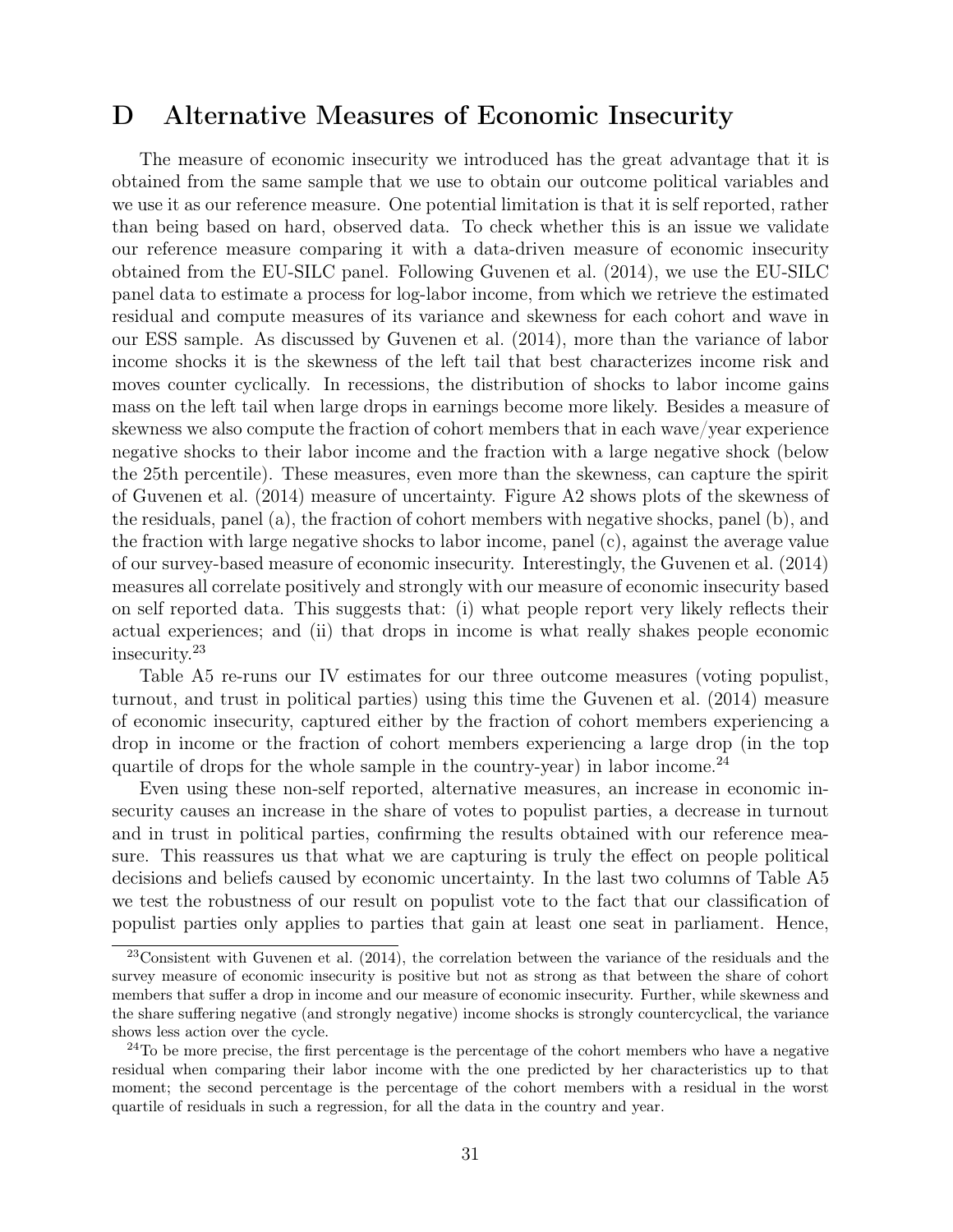

Figure A2: Labour income shocks and economic insecurity

Notes: This figure compares data-driven measures of economic insecurity with our survey-based measure of economic insecurity. For the former, we follow the spirit of Guvenen et al. (2014), estimating the skewness of labour income shocks. In all figures, on the horizontal axis we have our survey-based measure of economic insecurity. On the vertical axis we have: in Panel (a), the skewness of the residuals of the labour income shock estimation (details in Section 3.1, equation 3); in Panel (b) the fraction of cohort members with negative shocks to labor income; in Panel (c) the fraction with large negative shocks (lower than the 25%) to labor income.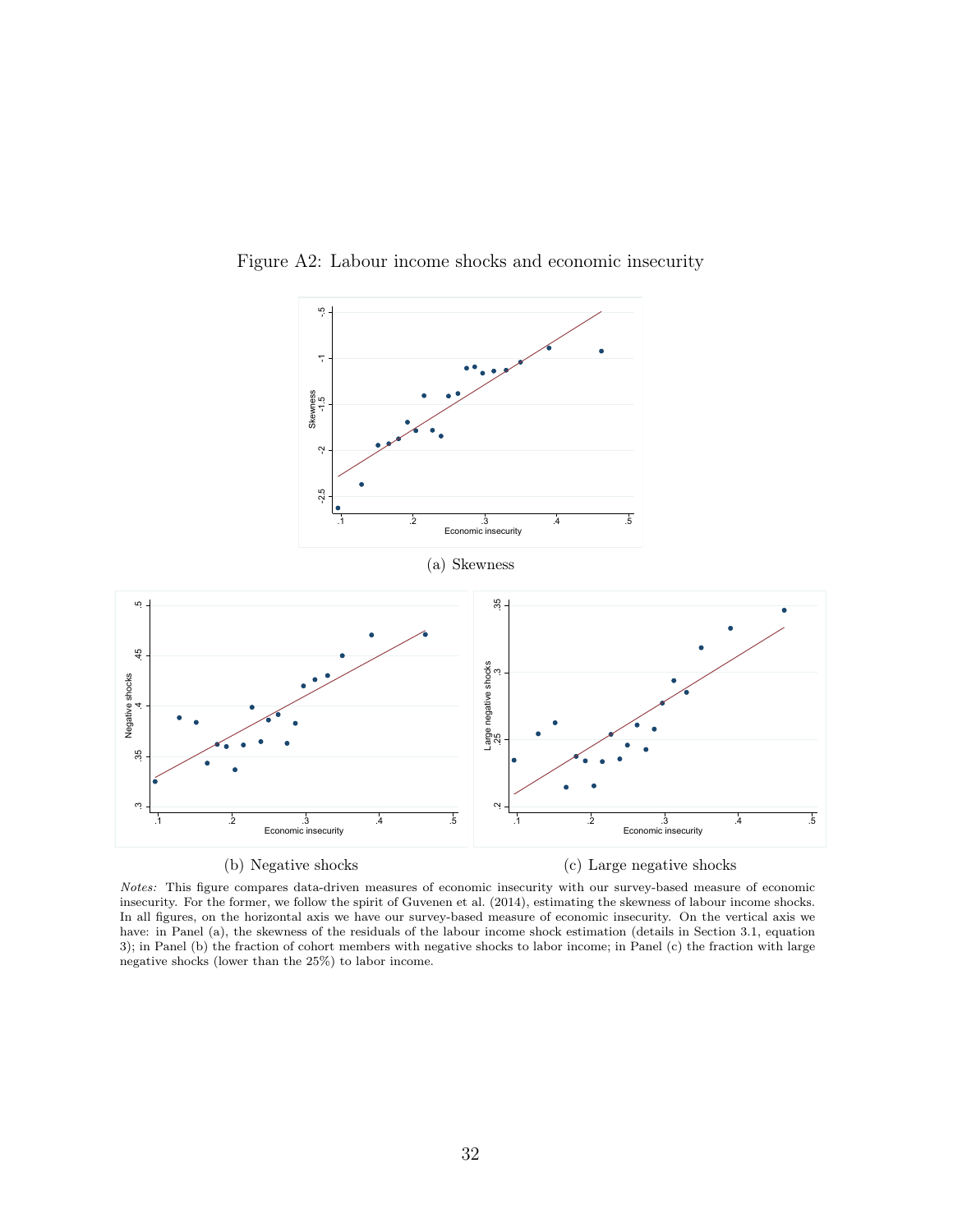in some countries populist votes may be zero even if one or more such parties are present but none gains a seat. To account for this possibility we use a Tobit estimator. We obtain very similar results: the simple Tobit regression shows a positive and significant effect of economic insecurity; the IV Tobit estimate is much larger, consistent with the difference between the OLS and IV estimates in the other tables.

|                          | $\left( 1\right)$      | $\left( 2\right)$      | $\left( 3\right)$       | (4)                     | (5)                    | (6)                    | (7)                    | (8)                   |
|--------------------------|------------------------|------------------------|-------------------------|-------------------------|------------------------|------------------------|------------------------|-----------------------|
| Dep. ariable             |                        | Populist vote          |                         | Turnout                 |                        | Trust on parties       | Populist vote          |                       |
| Estimator                | 2SLS                   | 2SLS                   | 2SLS                    | 2SLS                    | 2SLS                   | 2SLS                   | Tobit                  | IV Tobit              |
| Share Income Drop        | $0.218***$<br>(0.0620) |                        | $-0.357***$<br>(0.0958) |                         | $-5.055***$<br>(0.746) |                        |                        |                       |
| Share Large Income Drop  |                        | $0.209***$<br>(0.0598) |                         | $-0.344***$<br>(0.0931) |                        | $-4.863***$<br>(0.801) |                        |                       |
| Economic insecurity      |                        |                        |                         |                         |                        |                        | $0.198***$<br>(0.0392) | $1.769***$<br>(0.325) |
| <b>Observations</b>      | 724                    | 724                    | 724                     | 724                     | 724                    | 724                    | 2.310                  | 2,310                 |
| Wave, Country, Cohort FE | Yes                    | Yes                    | Yes                     | Yes                     | Yes                    | Yes                    | Yes                    | Yes                   |
| Controls                 | Yes                    | Yes                    | Yes                     | Yes                     | Yes                    | Yes                    | Yes                    | Yes                   |
| KP F                     | 98.21                  | 82.45                  | 98.21                   | 82.45                   | 98.21                  | 82.45                  |                        |                       |

#### Table A5: Robustness

*Notes:* 2SLS estimation in columns 1-6, Tobit in column 7 and IV Tobit in column 8. Dependent variable: Populist vote in columns 1, 2, 7, and 8, Turnout in columns 3 and 4, Trust in political parties in columns 5 and 6. Errors are clustered at the cohort level. Kleibergen-Paap F-statistic are reported for columns 1-6.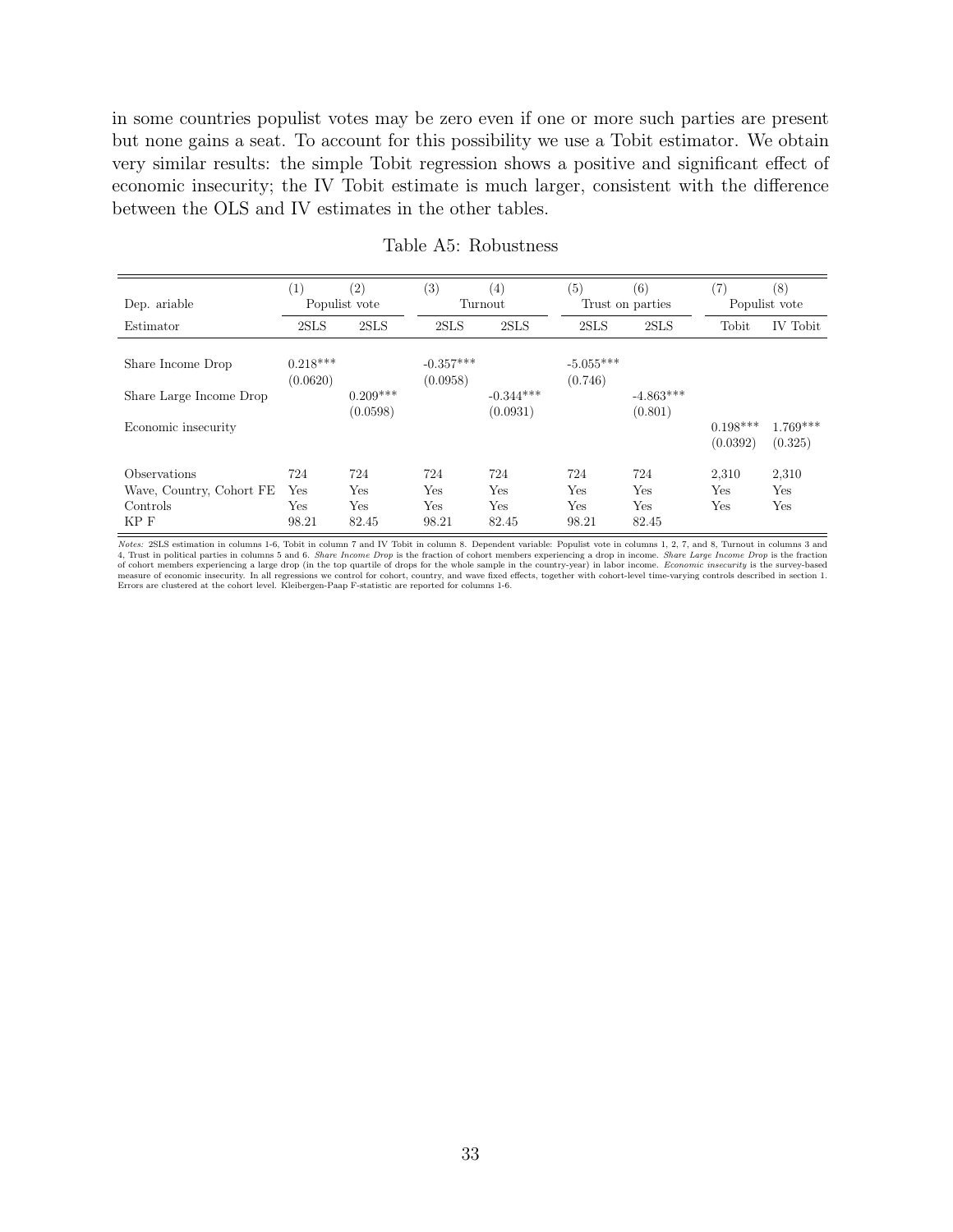## E Falsification analysis and Omitted Variable Bias

In this Appendix we perform two tests to check the robustness of our identification strategy. First, as pointed out by Borusyak and Hull (2020), one issue with the shift-share identification strategy is that the exogeneity of the shares may fail to hold even when shares are measured before the relevant experiment (the financial crisis shock in our case). To assess the robustness of our results to this issue, we perform a falsification analysis. First, we replace the shift component in the shift-share instrument (that is the actual changes in GDP at the country level -  $y_{ct}$  in equation 2) with randomly generated instruments. We generate these counterfactual GDP shocks from a distribution with mean and standard deviation equal to the corresponding moments of the historical GDP distribution. We then show that the counterfactual shift share instruments (we create 1,000 of them) have no predictive power when used in the voting, participation, and trust regressions. Second, one may be concerned about non-random exposure to the shocks, which could give rise to an omitted variable bias. To deal with this concern, we show that the 2SLS results are robust when applying the re-centering methodology proposed by Borusyak and Hull (2020).<sup>25</sup> Details of these two exercises are presented below.

First, to check the validity of the presented instrumental strategy, we construct counterfactual shocks by randomly choosing country-level measures of GDP. More specifically, starting from the distribution of the actual shifter  $(y_{ct})$  at the country level, we conduct 1,000 independent random draws assigning a random value for the shock to each country. We then obtain 1,000 placebo instruments  $z_{jet}^P$  and estimate the baseline regression on them. Among our 1,000 randomizations, the number of significant coefficients are well below 5% thus confirming that substituting the real instrument with this "simulated instrument" provides no significant effects.<sup>26</sup>

Second, we address omitted variable concerns. Even if the shares capturing heterogeneous exposure to the shocks are constructed using data from the first years available, namely 2003-2005, one may be still concerned about non-random exposure to the shocks, which could give rise to an omitted variable bias (OVB) in the IV estimates. In a recent work, Borusyak and Hull (2020) explain how to effectively purge OVB from non-random exposure to the shocks, without having to impose further assumptions, such as parallel trends. Their methodology, called "recentering", proposes to control for the simulated instrument described above (or subtracting it from the IV) in order to remove the bias from non-random shock exposure.

We apply the recentering methodology by averaging across the 1,000 randomizations described above, therefore obtaining an average simulated instrument  $\bar{z}_{jet}^P$ . In Table A6, we include the simulated instruments constructed based on the randomization in our main specifications (Table 6, column 4; Table 7, column 2; Table 8, column 2). The coefficient of Economic insecurity is always positive and significant, and very similar in magnitude to the corresponding estimates in our main specifications, therefore confirming that our results

<sup>&</sup>lt;sup>25</sup> Re-centering" consists in subtracting the mean of the counterfactual instruments from the IV, or adding it as a control variable. Borusyak and Hull (2020) show that recentering effectively removes the bias from non-random shock exposure, without having to impose further assumptions (like parallel trends). All our results are robust when we apply the recentering methodology.

<sup>26</sup>Considering the large number of results, these results are available upon request.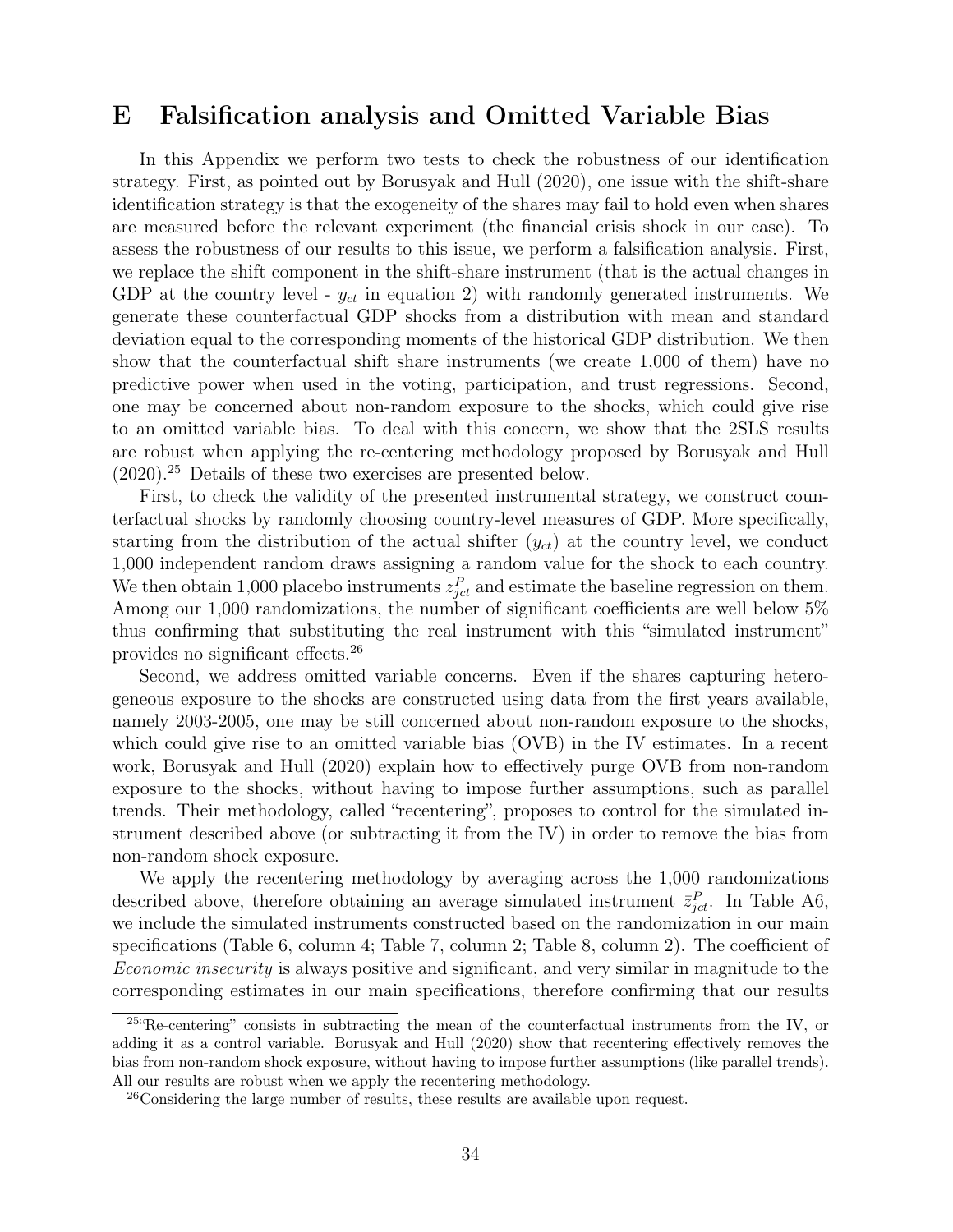on the impact of economic insecurity on populist vote, turnout, and trust are robust to addressing OVB concerns.

| Dep. Variable                | (1)<br>Populist vote | (2)<br>Turnout | (3)<br>Trust on parties |
|------------------------------|----------------------|----------------|-------------------------|
|                              |                      |                |                         |
| Estimation                   | 2SLS                 | 2SLS           | 2SLS                    |
|                              |                      |                |                         |
| Economic insecurity          | $0.889***$           | $-0.797***$    | $-13.00***$             |
|                              | (0.106)              | (0.218)        | (1.707)                 |
| Avarage simulated instrument | 0.00376              | 0.0170         | 0.0649                  |
|                              | (0.0143)             | (0.0115)       | (0.151)                 |
| Obs.                         | 2,310                | 2,310          | 1,981                   |
| Wave, Country, Cohort FE     | Yes                  | Yes            | Yes                     |
| Controls                     | Yes                  | Yes            | <b>Yes</b>              |
| KP F                         | 53.53                | 53.53          | 61.68                   |
|                              |                      |                |                         |

Table A6: Omitted Variable Bias

*Notes:* 2SLS estimations. Dependent variable: Populist vote in column 1, Turnout in column 2, Trust in parties in column 3. *Economic insecurity* is the survey-based measure of economic insecurity. Average simulated inst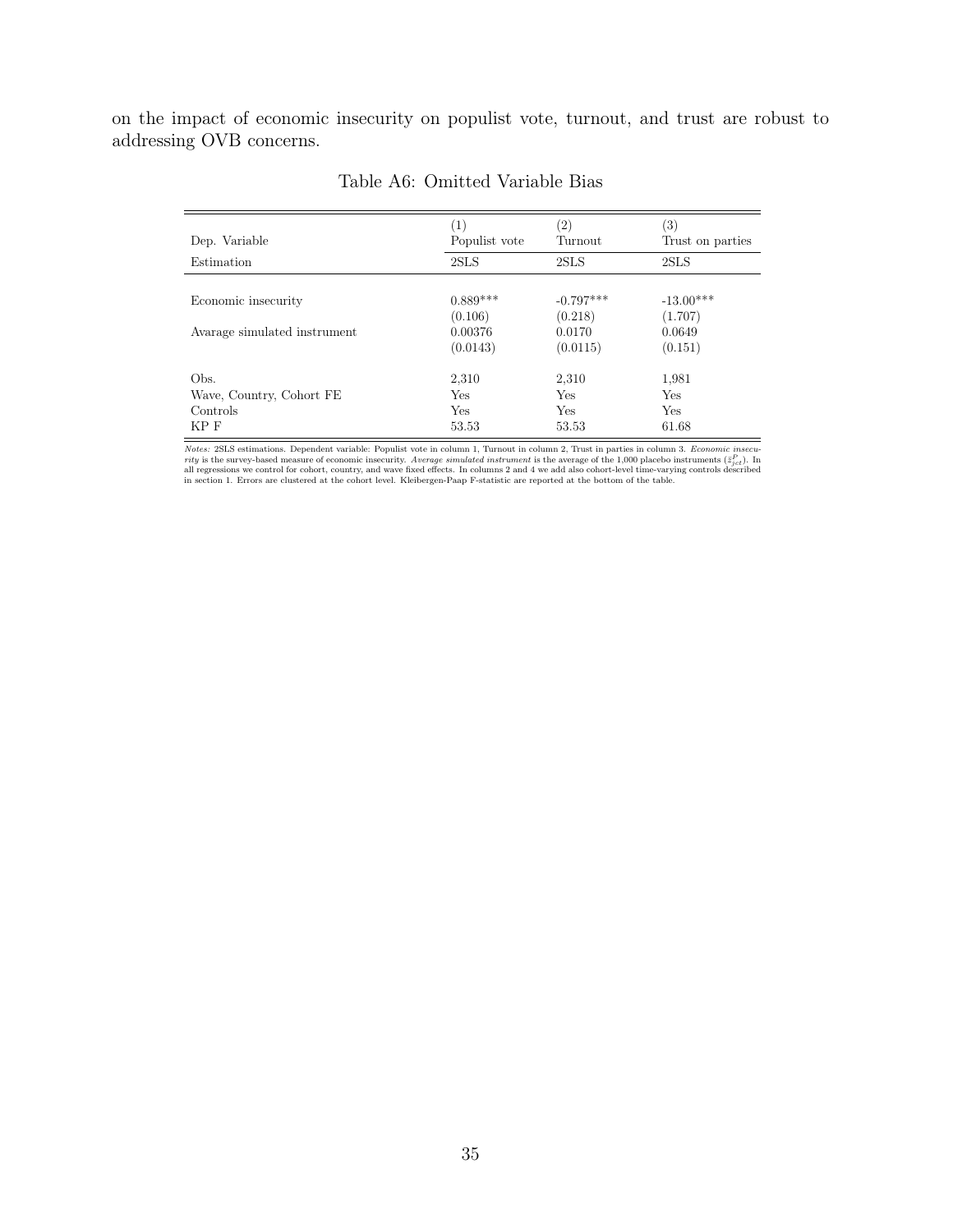## F Lasso analysis

In this section we first show that populist parties are not only far-right parties and, therefore, focusing only on them would bias the analysis. Then, we use lasso regressions to identify the most relevant policies for populist parties.

Table A7 below summarizes the distribution of Populist v. Nationalist and Socialist or other left parties. The classification "Nationalist" /"Socialist or other left parties"/"Other" is taken directly from variable "party family" in the Manifesto dataset.

As we can see from the Table, 54% of populist parties in our dataset are neither nationalist nor socialist/left. Also, we can see that 30 out of 45 nationalist parties are also populist whereas only 7 out of 57 socialist/left parties are also populist.

|                                   |          | Populist |       |
|-----------------------------------|----------|----------|-------|
|                                   | $\theta$ |          | Total |
| Party Family (Manifesto)          |          |          |       |
| $0$ (Other)                       | 324      | 43       | 367   |
|                                   | 83%      | 54%      | 78%   |
| 1 (Nationalist)                   | 15       | 30       | 45    |
|                                   | $4\%$    | 38%      | 10%   |
| 2 (Socialist or other left party) | 50       | 7        | 57    |
|                                   | 13%      | 9%       | 12%   |
|                                   |          |          |       |
| Total                             | 389      | 80       | 469   |
|                                   | 100%     | 100%     | 100%  |

Table A7: Parties' families

Notes: Authors' computation from the Manifesto Project dataset.

Subsequently, we used a Lasso regression to identify which variables are the most likely to predict populist party (according to PopuList definition) for both Manifesto. We focus on the Manifesto data because, being available for each year, it allows to study the changes before/after the crisis.

In table A8, we study for each variable its relevance before (column 1) and after (column 2) the crisis for all populist parties. Then, we replicate this exercise for the 4 sub-groups populist far-right nationalist (FR NA), populist far-right not nationalist (FR noNA), populist not far-right nationalist (noFR NA), and populist not far-right and not nationalist (noFR noNA). A variable which is relevant before and after the crisis for all populist parties and also for all sub-groups, will appear 10 times in these lassos. We order these variables according to their frequency, and we keep those appearing at least in 8 out of the 10 lassos. When a policy appears two times in the lasso (one positive and one negative), we choose only one of them. This process selects six variables: anti-multiculturalism, national way of live, anti-EU, protectionism, anti-political corruption, anti-internationalism.